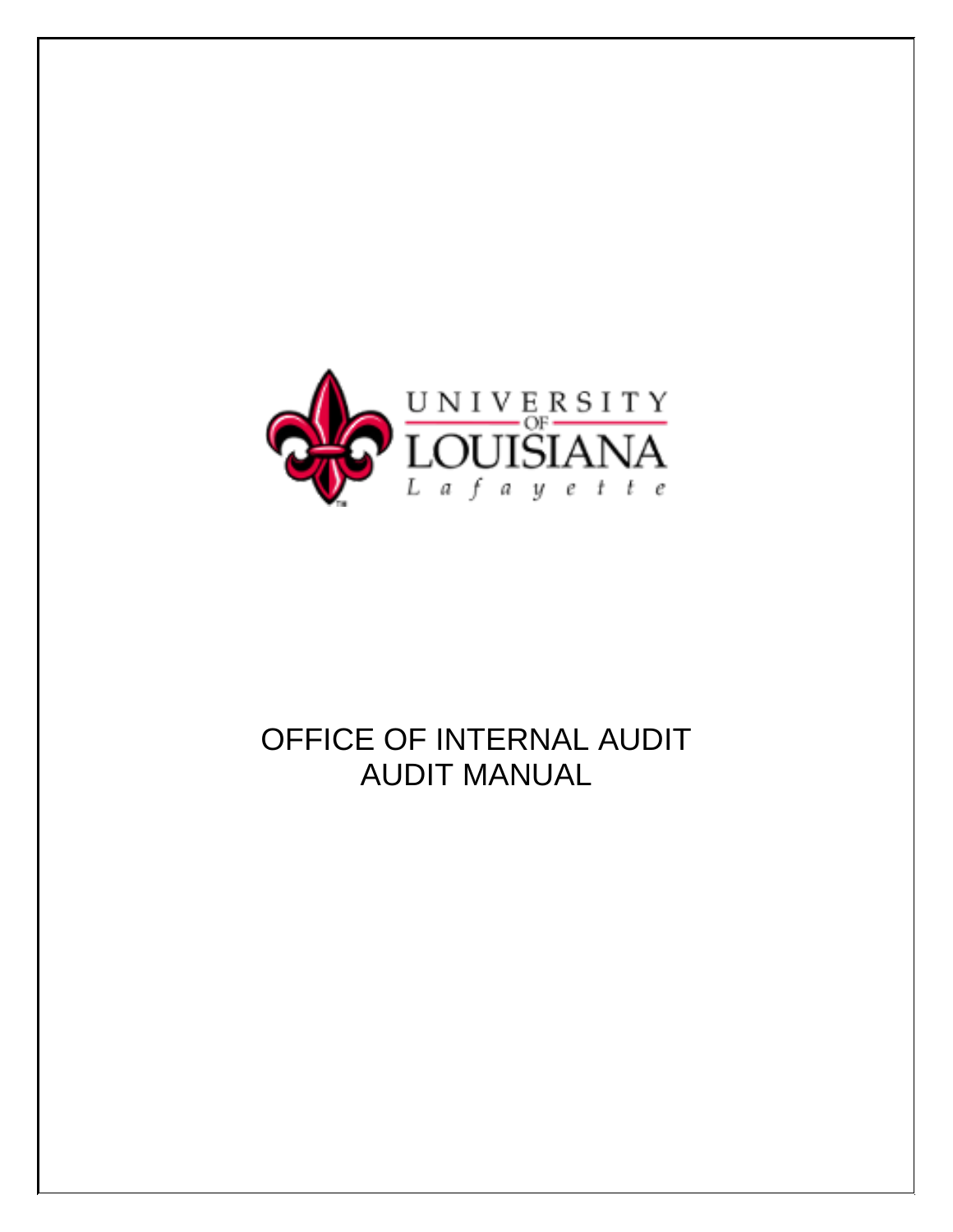Office of Internal Audit



#### **Introduction**

<span id="page-1-0"></span>The purpose of this manual is to outline the authority and scope of the internal audit function within the University of Louisiana at Lafayette (University) and to provide standards and guidelines and procedures for the Office of Internal Audit. These guidelines aim to provide for consistency, stability, continuity, standards of acceptable performance, and a means of effectively coordinating the efforts of the staff members comprising the Office of Internal Audit. The overall objective of the Office of Internal Audit is to provide all levels of University management and the Board of Supervisors of the University of Louisiana System (Board) with an independent assessment of the quality of the University's internal controls and administrative processes, and provide recommendations and suggestions for continuous improvement. This manual provides guidance; however, individual auditor's judgment is required in applying this information to specific assignments.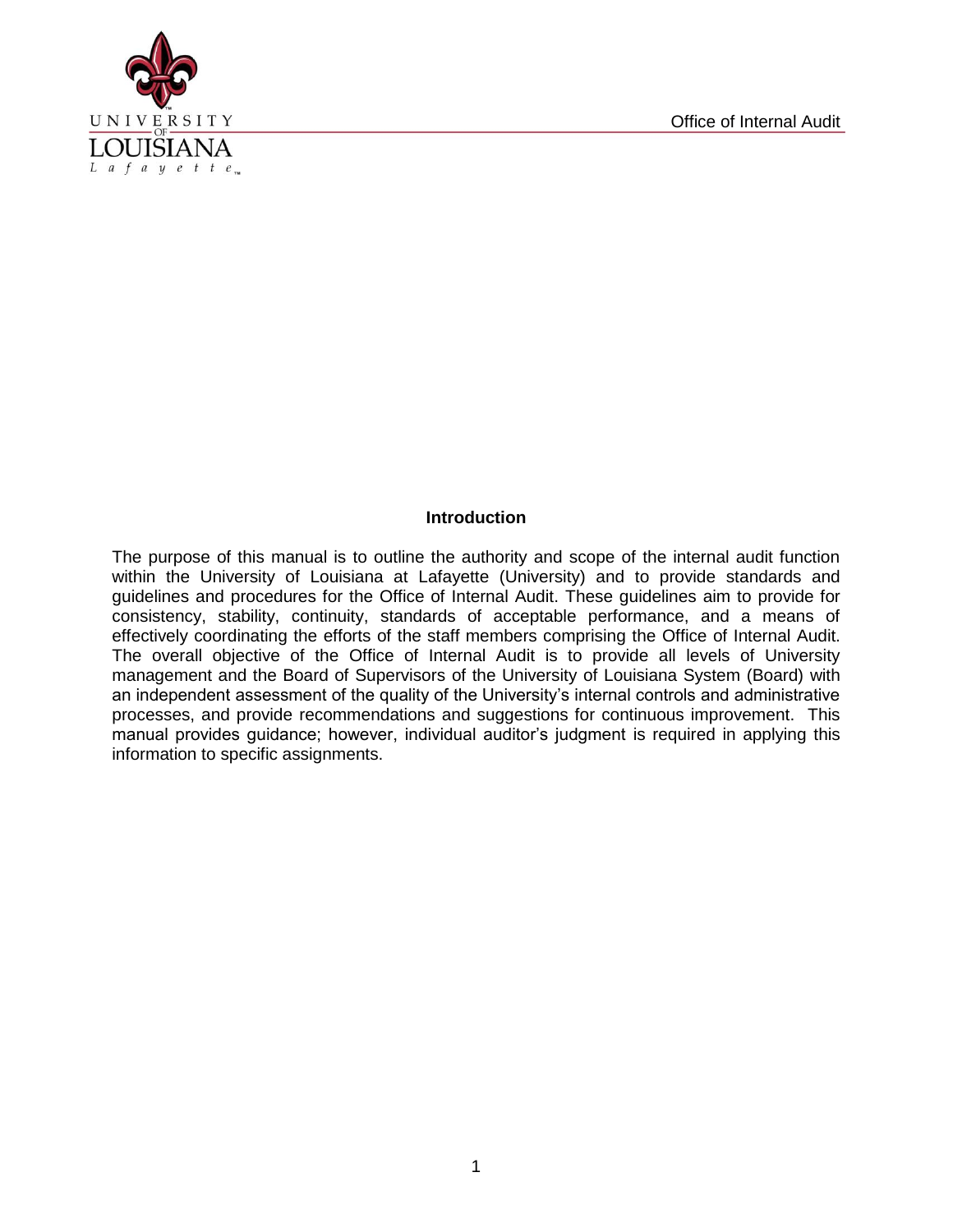## **Table of Contents**

| Policy 1003: University of Louisiana at Lafayette Office of Internal Audit Charter  8 |  |
|---------------------------------------------------------------------------------------|--|
|                                                                                       |  |
|                                                                                       |  |
|                                                                                       |  |
|                                                                                       |  |
|                                                                                       |  |
|                                                                                       |  |
|                                                                                       |  |
|                                                                                       |  |
|                                                                                       |  |
|                                                                                       |  |
|                                                                                       |  |
|                                                                                       |  |
|                                                                                       |  |
|                                                                                       |  |
|                                                                                       |  |
|                                                                                       |  |
|                                                                                       |  |
| Appendix I: Example Auditee Survey Error! Bookmark not defined.                       |  |
|                                                                                       |  |
|                                                                                       |  |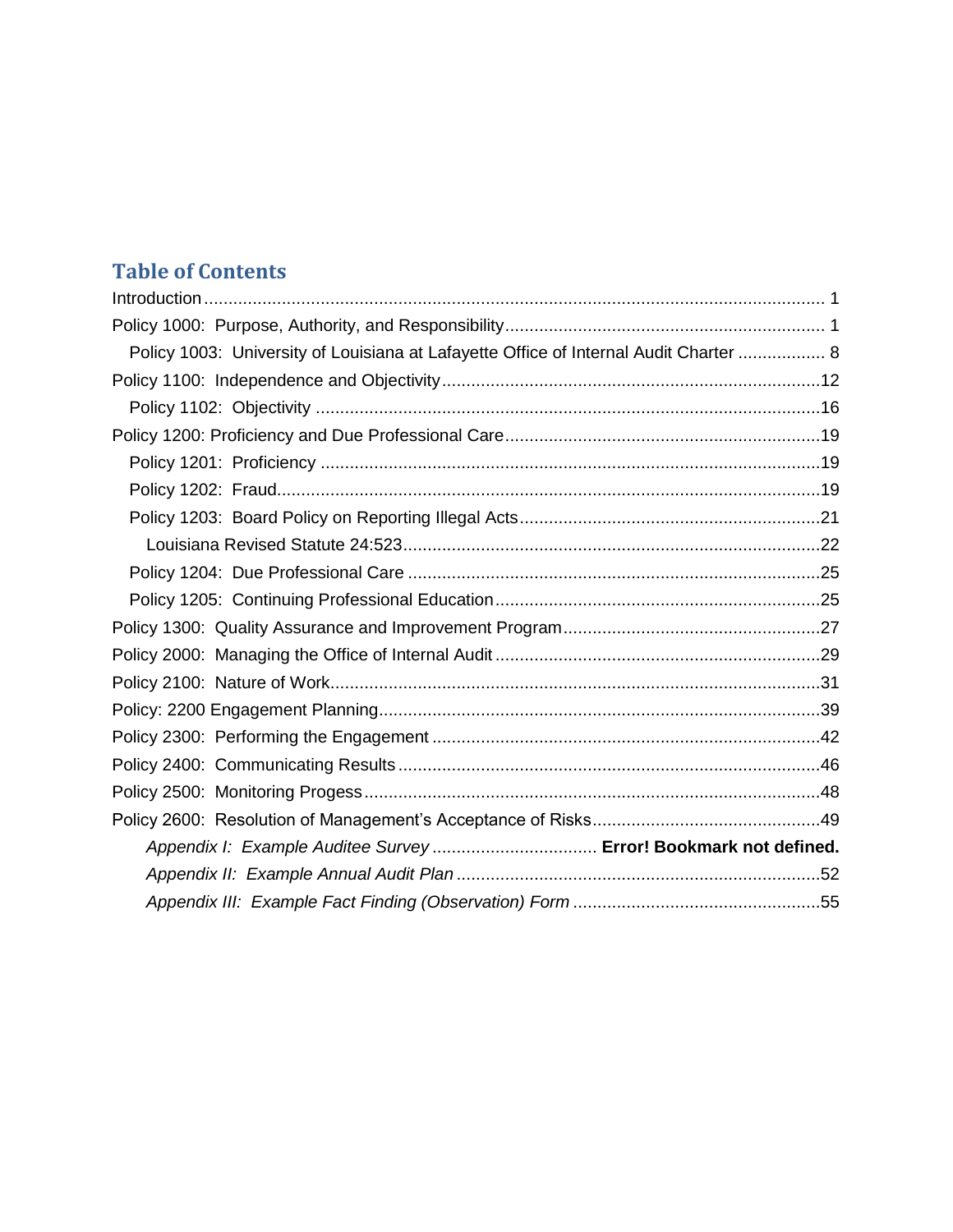

## <span id="page-3-0"></span>**Policy 1000: Purpose, Authority, and Responsibility**

The Office of Internal Audit was established in accordance with an Act of the Louisiana Legislature which requires any State agency with an appropriation level of thirty million dollars or more to have an internal auditor. The purpose, authority, and responsibility of the internal auditing function are defined in formal written charters. The University's charter was approved by the University President and the Board chairman. The system charter was approved by the Board. The charters (1) establish internal audit's position within the system and University; (2) authorize access to records, personnel, and physical properties relevant to the performance of audits; and (3) define the scope of internal auditing activities. As provided in the audit charters, the Office of Internal Audit has full, free, and unrestricted access to all activities, records, property, and personnel of the University.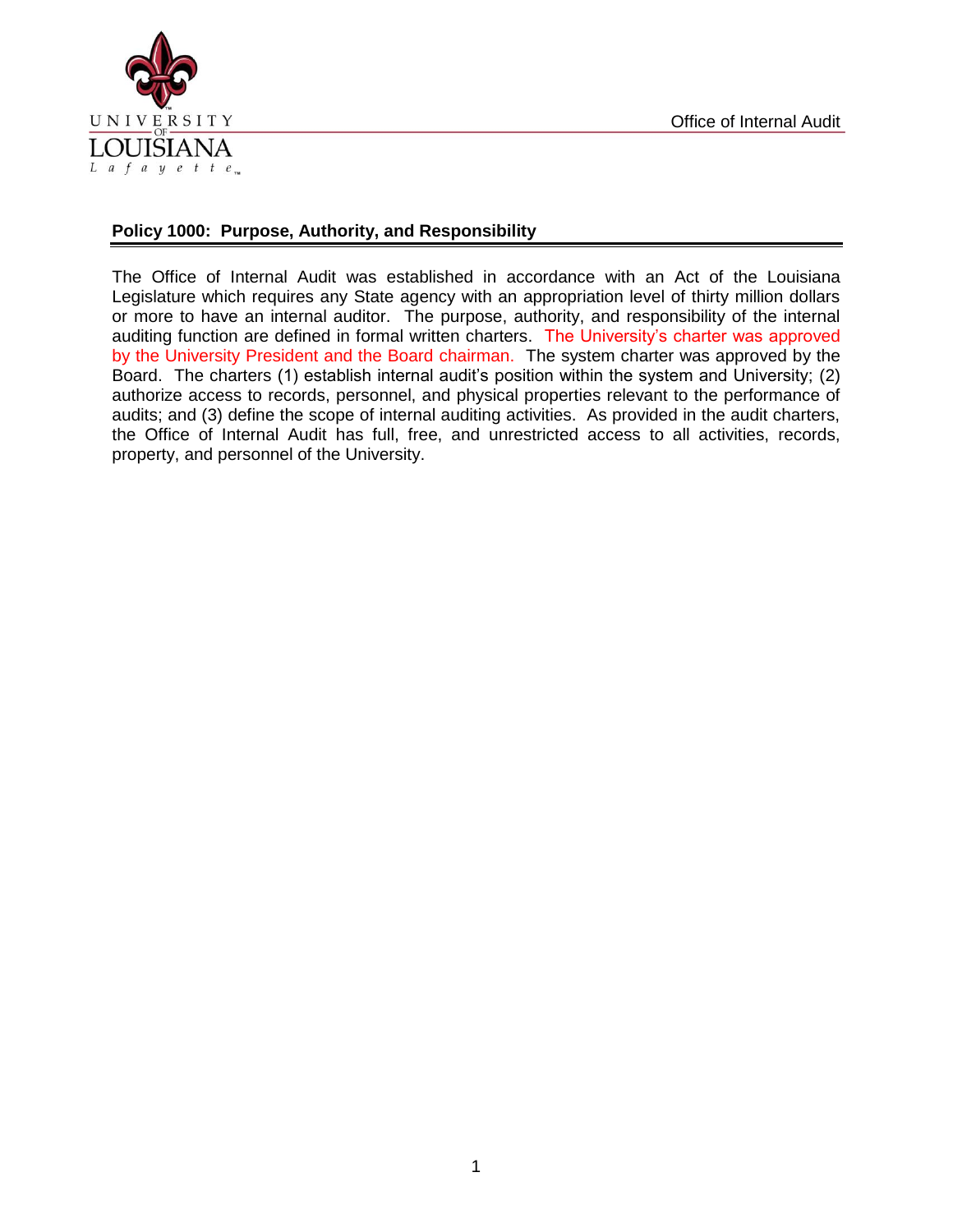

Policy 1001: Internal Audit Charter-University of Louisiana System

## University of Louisiana System **INTERNAL AUDIT CHARTER**

The University of Louisiana System supports a System Director of Internal Audit as a staff function and as a coordinator of a System-wide, independent appraisal function to examine and evaluate the business and administrative activities of the System's colleges and universities. The System supports this staff function as a service to System executive management and the Board of Supervisors. The System Director of Internal Audit reports functionally to the Board of Supervisors and administratively to the System President. In carrying out his/her duties and responsibilities, the System Director of Internal Audit will have full, free, and unrestricted access to all activities, records, property, and personnel of each System institution.

The coordination of the System's internal auditing function is the responsibility of the System Director of Internal Audit. The System Director is appointed by the Board, on recommendation from the System President. The internal auditing function consists of the Campus Offices of Internal Audit, whose Directors report to their respective Presidents and to the Board of Supervisors through the System Director of Internal Audit. The System Director will prepare, for approval by the Board and the System President, a consolidated System-wide audit plan. Such plan will incorporate each campus' proposed audit plan, each of which shall include input from the President and CFO's as to areas of audit concern and areas subject to increased risk. The proposed individual plans will identify the audits to be conducted at each campus during the year. The System-wide audit plan will identify areas of audit concern on a campus-by-campus basis, as well as a System-wide approach. The final plan shall be reviewed and, if necessary, revised by the Audit Committee and then approved by the Board at an open meeting.

The Audit Committee of the Board of Supervisors maintains oversight of the System-wide auditing function.

## **OBJECTIVE**

The primary objective of the System Director of Internal Audit is to coordinate the System-wide internal audit function and to assist members of the System's Executive management and members of the Board of Supervisors in the effective discharge of their responsibilities. To this end, the System Director will compile analyses, recommendations, counsel, and information concerning the activities and records of the campuses resulting from reviews conducted by the University Offices of Internal Audit; and provide such information to management and to the Board on a regular basis.

## **FUNCTION**

Internal auditing is a management control, which functions by measuring and evaluating the effectiveness of other managerial controls. The System Director of Internal Audit ensures that this control is functioning at all campuses.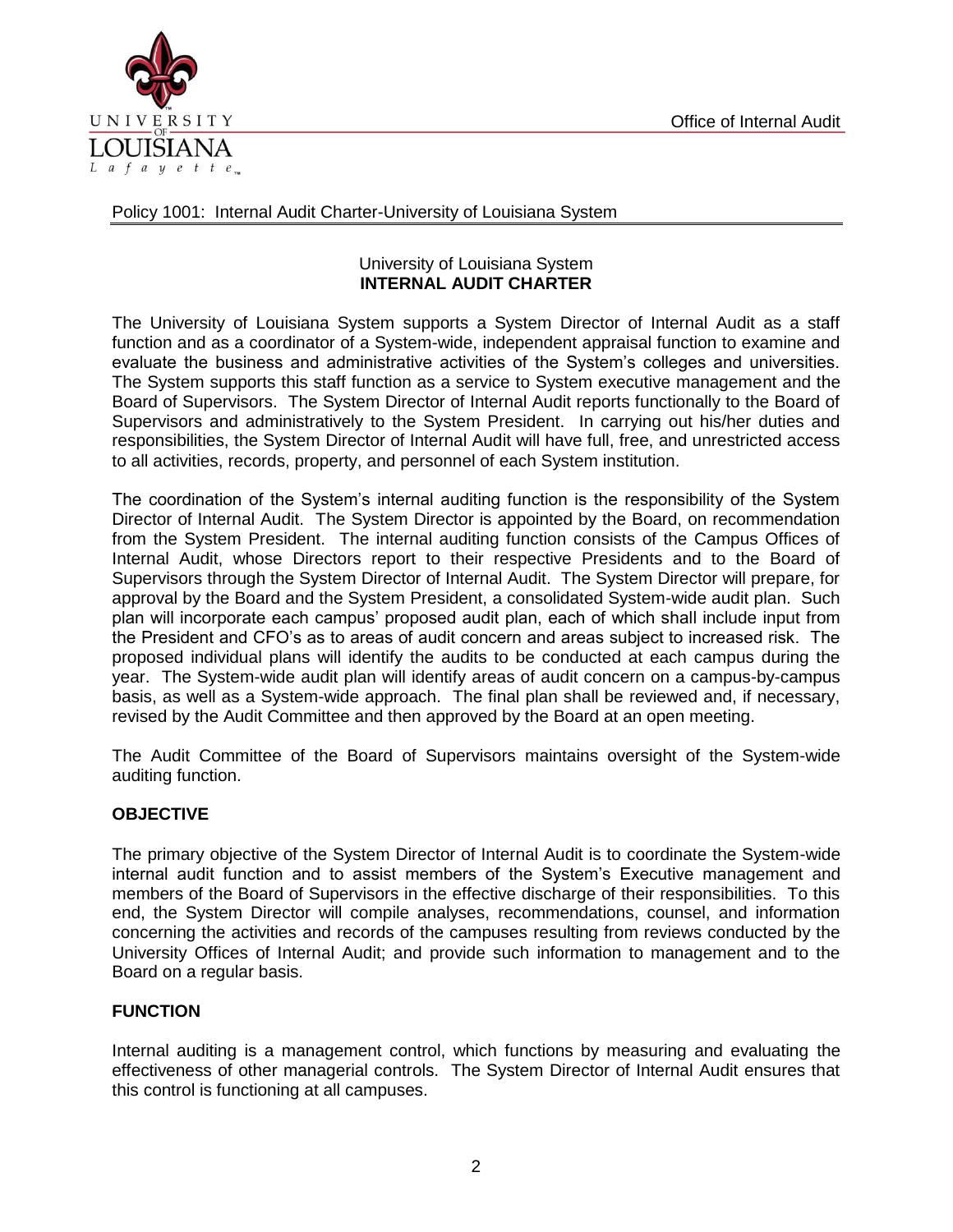

## **GUIDELINES**

## **GENERAL OBJECTIVES OF AUDITS AND REVIEWS**

The System Director of Internal Audit should ensure that the work of the University Office of Internal Audit includes the following general objectives:

- 1. Determining that the University's overall system of internal control and the controls in each departmental unit or activities under audit are adequate, effective, efficient, and functioning; audits should be conducted on a periodic basis so that all major systems are reviewed. Such reviews will be coordinated with the Office of the Legislative Auditor to avoid unnecessary duplication of effort.
- 2. Determining the reliability and adequacy of the accounting, financial, and reporting systems and procedures.
- 3. Determining, on a test basis, that University activities, including the administration of grants and contracts received or made, are in conformance with the University policies and procedures, State and Federal laws and regulations, contractual obligations, Board RULES, and good business practices.
- 4. Determining the extent to which University assets are accounted for and safeguarded from losses of all kinds and, as appropriate, verifying, on a test basis, the existence of such assets.
- 5. Evaluating operational procedures to determine whether results are consistent with established objectives and goals and whether the procedures are being carried out as planned.
- 6. Evaluating the design of major new electronic data processing systems and major modifications to existing systems prior to their installation to determine whether the system of internal control will be adequate, effective, and efficient.

When internal auditors are evaluating the design of a new or modified system prior to its installation, sufficient information must be provided to them, before installation, regarding the intended internal controls, so they can complete their evaluation and reach conclusions regarding the system of internal control before the system is actually installed.

In addition, the System Director of Internal Audit should ensure that University Offices of Internal Audit conduct investigations as required or directed related to the general objectives stated above.

#### **GENERAL SCOPE OF AUDIT COVERAGE**

The general scope of audit coverage is System-wide and no function, activity, or unit of the universities is exempt from audit and review. Nor may any officer, administrator, or staff member prohibit the System Director or the Universities' internal auditors from examining any university record or interviewing any faculty/staff member or student that the auditors deem to be pertinent to their audits and reviews. Additionally, the System Director of Internal Audit has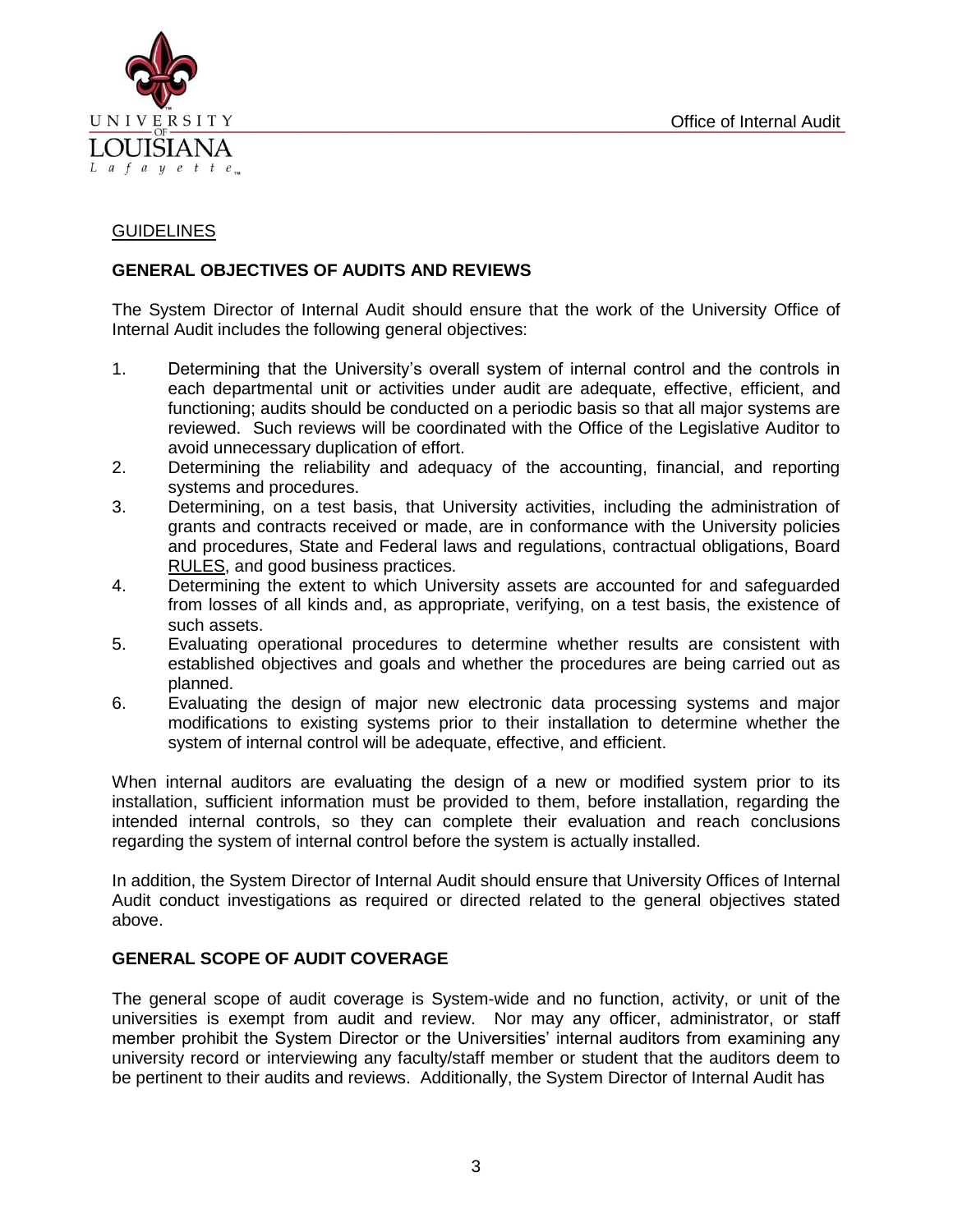

the authority to audit or cause to be audited the accounts of all organizations required to submit financial statements to the System or any of its Universities.

## **AUDITING PROCEDURE**

The System Director of Internal Audit ensures that University internal auditors conduct audits and reviews according to generally accepted auditing standards using such audit programs, techniques, and procedures as are considered necessary under the circumstances. The operation of the internal audit function is to be carried out consistent with The Code of Ethics, Professional Practices Framework, and Practice Advisories as defined by the Institute of Internal Auditors.

Standards for the performance of the audit function are developed from the following:

- The Standards for the Professional Practice of Internal Auditing (Institute of Internal Auditors)
- Standards for Information Systems Auditing (Information Systems Audit and Control Association)
- Statement on Auditing Standards No. 1 (American Institute of Certified Public Accountants)

#### **LIMITATION OF AUTHORITY AND RESPONSIBILITY**

In performing their work, the System Director and University internal auditors have no direct authority over, nor responsibility for, any of the activities reviewed. Internal auditors will not develop and install procedures, prepare records, make management decisions, or engage in any other activity, which could be construed to compromise their independence. Therefore, internal audit reviews and appraisals do not in any way substitute for nor relieve other persons in the universities of the responsibilities assigned to them.

#### **AUDIT COMMITTEE OF THE BOARD OF SUPERVISORS FOR THE UNIVERSITY OF LOUISIANA SYSTEM**

To maintain oversight of the auditing function, both internal and external, the Audit Committee will review the previous year's System-wide internal audit program and the direction of the System-wide audit program to be followed in the year ahead as well as review annual financial and compliance audits, including any specific issues of concern. As appropriate, background documents related to specific audit issues will be sent to the Committee during the course of each year. The ULS Audit Committee Charter sets forth the duties and responsibilities of the Committee.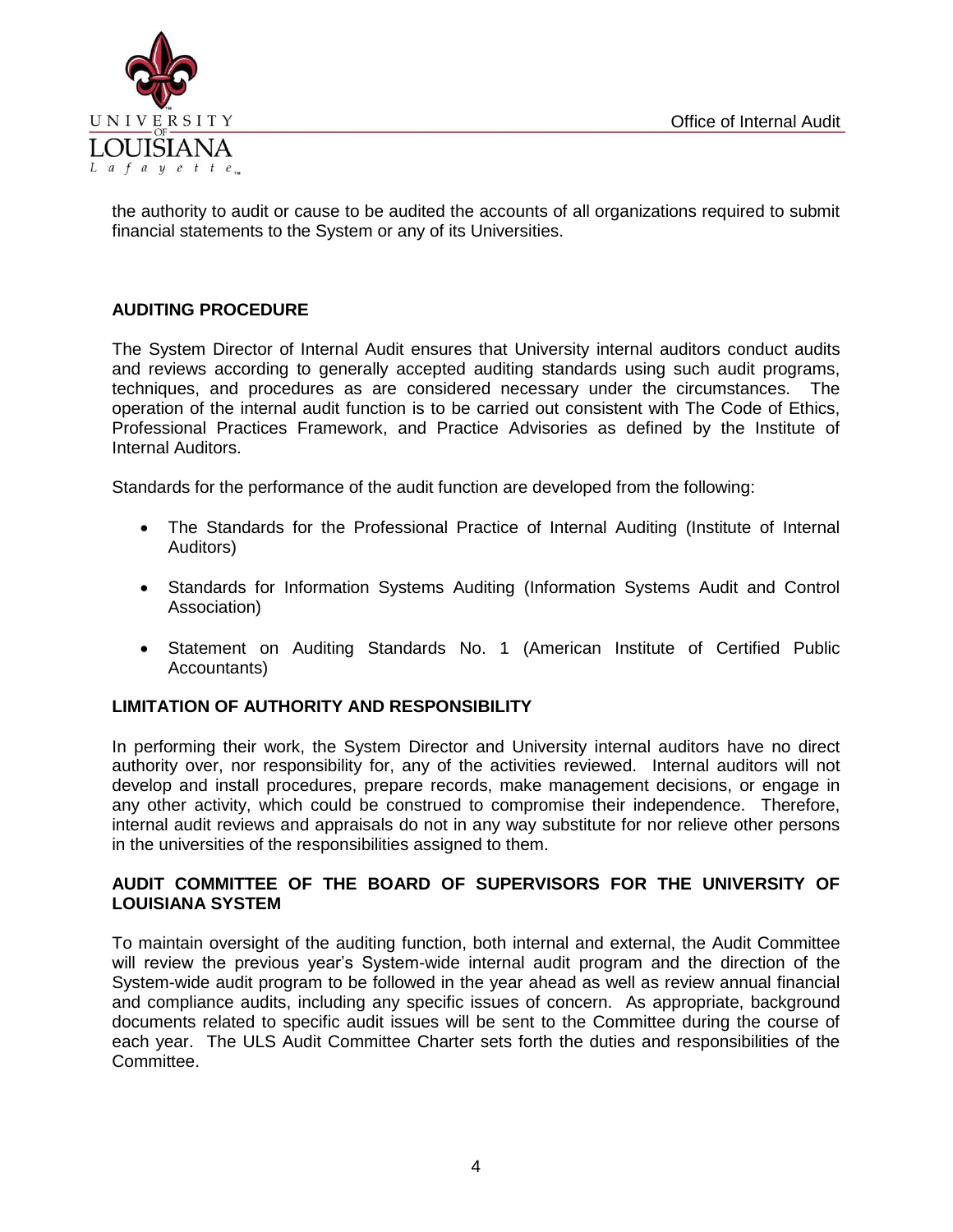

## **ORGANIZATIONAL CHART: THE UL SYSTEM BOS INTERNAL AUDITING FUNCTION**



Note: Each campus office of Internal Audit reports functionally to the System and administratively to their respective President. Quarterly, a report of System audit activities will be presented to the Board.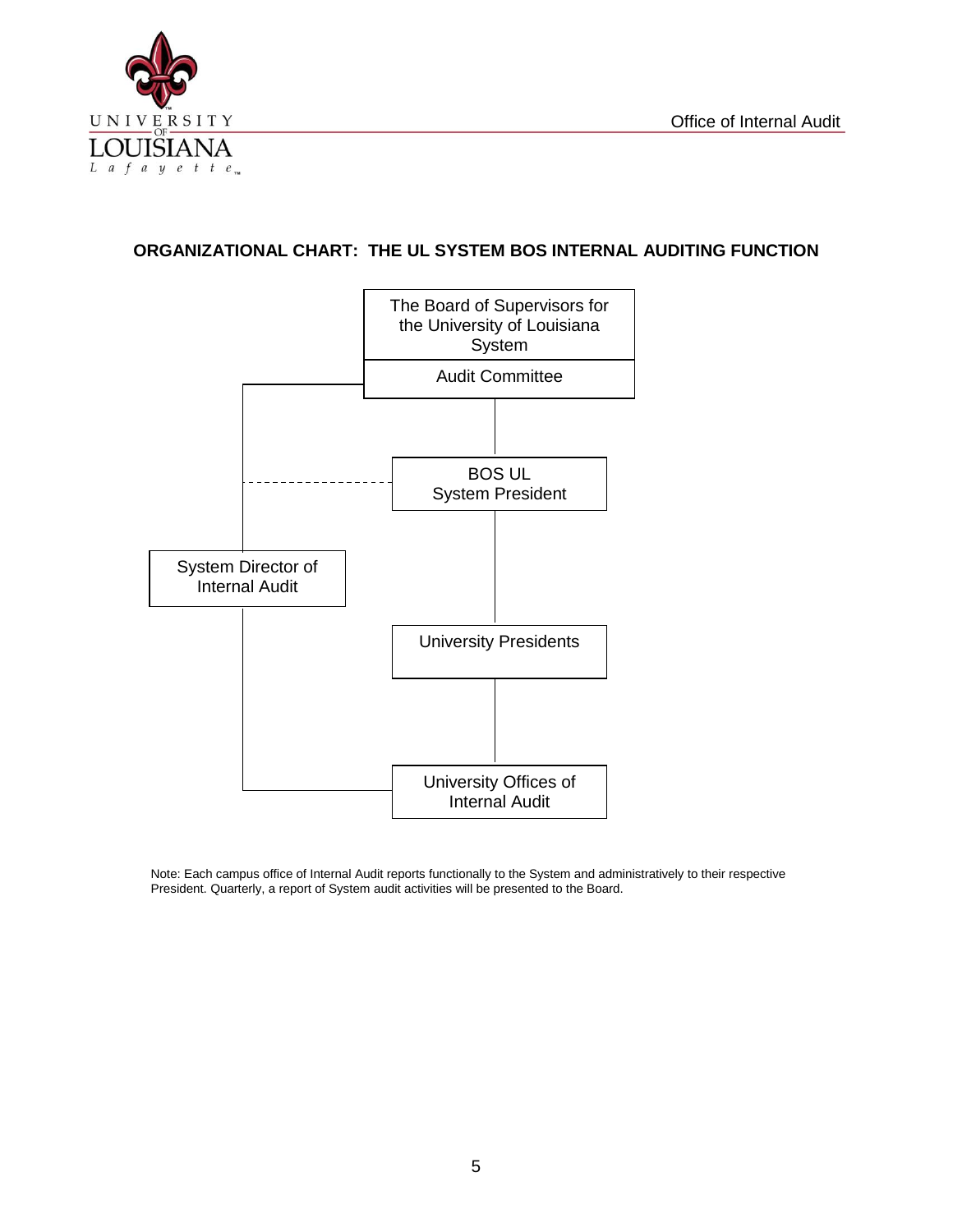

Policy 1002: Audit Committee Charter

#### University of Louisiana System **AUDIT COMMITTEE CHARTER**

## **PURPOSE**

The Audit Committee will serve to ensure:

- the activities of the internal audit function complies with the System Internal Audit Charter and the Institute of Internal Auditors' Standards for Professional Practice of Internal Auditing;
- audit coverage for the University of Louisiana System adequately encompasses all aspects of the System's operations and that coverage is not inhibited or limited by any individual or group;
- audit activities are responsive to executive management's needs and objectives;
- executive management is aware of internal audit activities, results of audits, and progress toward implementation of audit recommendations.

## **RESPONSIBILITY**

Responsibilities of the Audit Committee include:

- ensuring that internal audit goals and objectives, staffing plans, financial budgets, and audit activities provide adequate support of System goals and objectives;
- assessing the performance of the internal audit function;
- ensuring that the audit planning process, including the risk assessment methodology, considers appropriate aspects of the System's operations and executive management's concerns;
- approving the annual audit plan;
- ensuring that internal audit is given the opportunity to attend technical or professional development training to assist in keeping up to date with financial, management, internal control, and other relevant issues;
- reviewing the results of significant audit activities, audit reports, and auditee responses;
- monitoring the adequacy and timeliness of corrective actions taken in response to audit activities;
- monitoring audits performed by external auditors (e.g. Legislative Auditor, Federal auditors, etc.);
- providing reasonable assurance that the universities' business goals and objectives are being achieved in an efficient and economical manner, within an appropriate framework of internal control and risk management;
- reviewing internal audit peer reviews and determining whether the function complies with Standards for the Professional Practice of Internal Auditing;
- reviewing and revising the System's Internal Audit Charter as needed;
- monitoring adherence to ethical standards within the university system related to compliance with laws and regulations, ethics, conflicts of interest, and investigation of misconduct and fraud;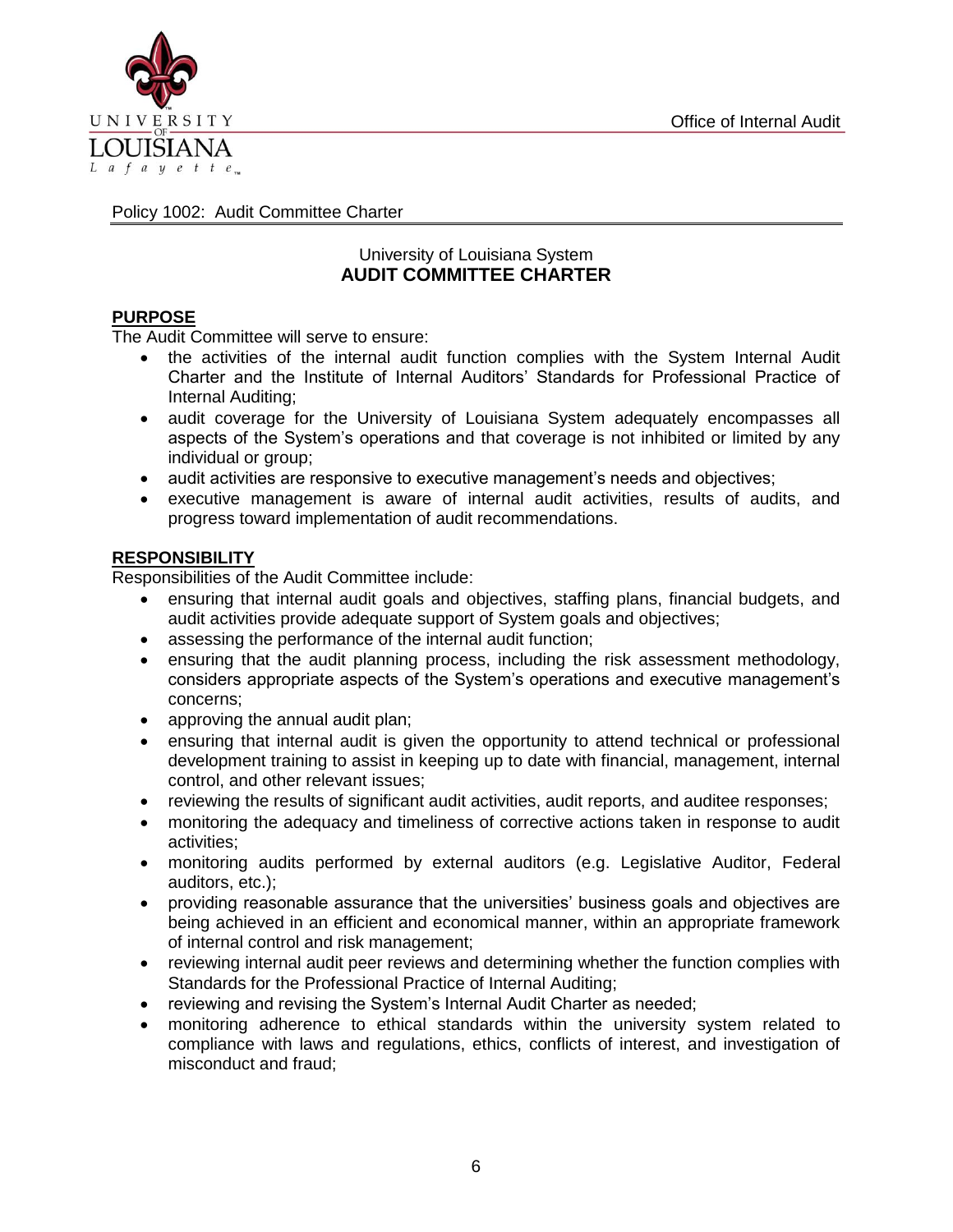

- notifying executive management immediately and reviewing actions taken in the respective universities relative to significant frauds, violations of laws or regulations, and other significant issues raised by University, State, Federal, or other agency auditors;
- appointing the System Director of Internal Audit based on recommendation from the System President.

#### **MEMBERSHIP**

The Audit Committee will be composed of five members. One member of the Committee will be appointed as Chair. As a guide, it is desirable that members of the Committee shall possess:

- acumen in business functions and management skills,
- understanding of best practice internal control and risk management,
- knowledge of information systems and emerging technology,
- competency in financial and operational reporting.

Members of the Audit Committee will, at all times in the discharge of their duties and responsibilities, exercise honesty, objectivity, and probity and not engage knowingly in acts or activities that have the potential to bring discredit to the System. Members also must refrain from entering into any activity that may prejudice their ability to carry out their duties and responsibilities objectively and must at all times act in a proper and prudent manner in the use of information acquired in the course of their duties. Members must not use System information for any personal gain for themselves or their immediate families or in any manner that would be contrary to law or detrimental to the welfare and goodwill of the System.

#### **MEETINGS**

The Audit Committee will meet as it deems necessary. Committee meetings should be scheduled in advance, members notified, and agenda topics assembled. The Director of Internal Audit will coordinate this activity. Prior to the meeting, the Director of Internal Audit will provide the Committee members with information relating to the status of audit activities. Such information should include, but not be limited to, audit reports, audit follow-up and the implementation of recommendations, management services, external audits, and other relevant information. In addition, annual audit plans, staffing plans, financial and budget reports, and other appropriate information essential for the Committee to fulfill its responsibilities, will be provided and reviewed as necessary.

A majority of members must be present to provide a quorum. Minutes shall be recorded and maintained in the University of Louisiana System Office.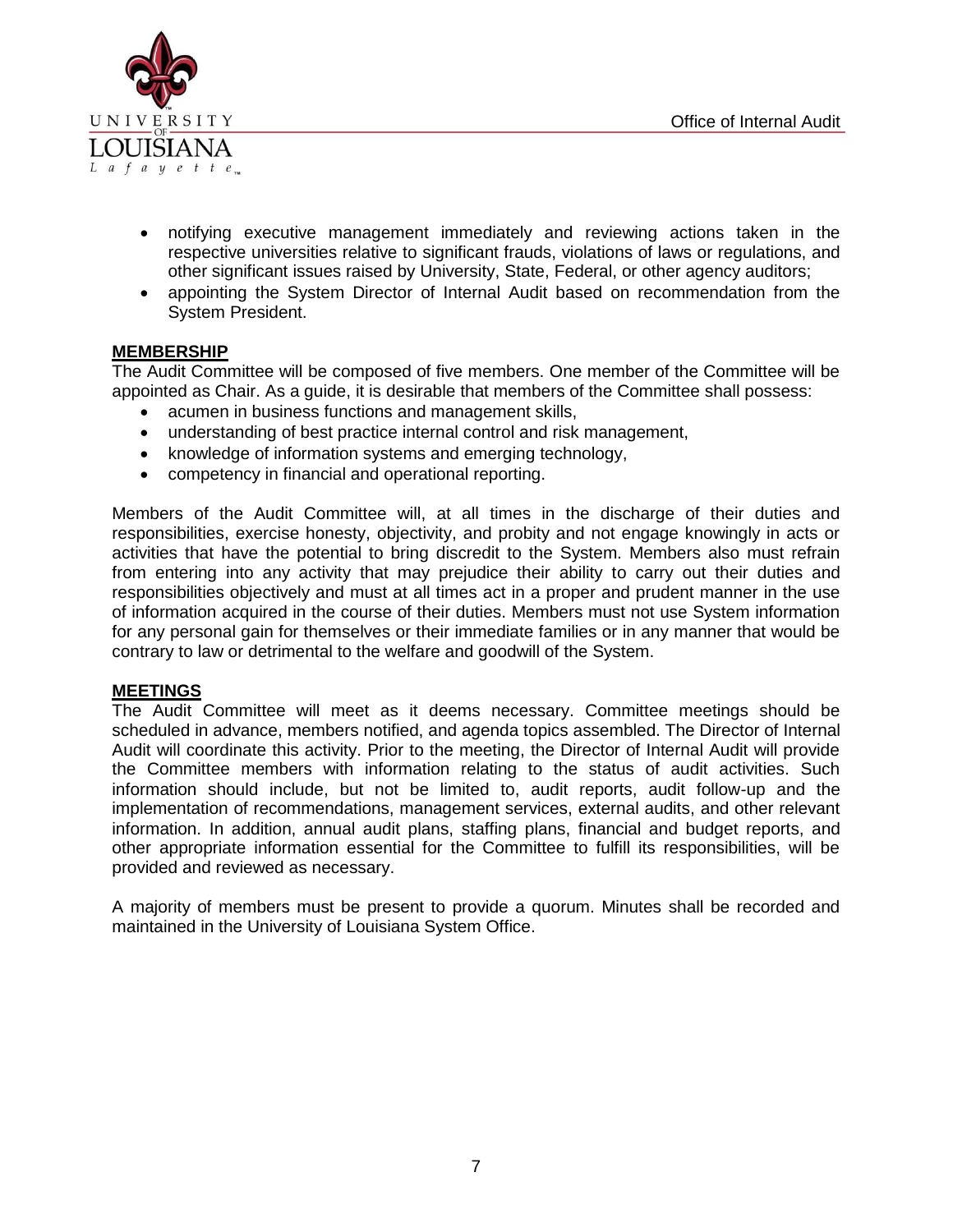

<span id="page-10-0"></span>Policy 1003: University of Louisiana at Lafayette Office of Internal Audit Charter

## University of Louisiana at Lafayette **Office of Internal Audit Charter**

This charter sets forth the purpose, authority, and responsibility of the Office of Internal Audit at the University of Louisiana at Lafayette. The charter establishes the Office of Internal Audit's position within the University; authorizes access to records, personnel, and physical properties relevant to the performance of engagements; and defines the scope of internal audit activities.

## **Mission and Scope of Work**

The mission of Office of Internal Audit is to provide independent, objective assurance and consulting services designed to add value and improve the University's operations. It helps the University accomplish its objectives by bringing a systematic, disciplined approach to evaluate and improve the effectiveness of risk management, control, and governance processes. The Office of Internal Audit is guided by a value-driven philosophy of partnering with other departmental units to continuously improve the operations of the University.

The scope of work of the Office of Internal Audit is to determine whether the University's network of risk management, control, and governance processes, as designed and represented by management, is adequate and functioning in a manner to ensure the following.

- Risks are appropriately identified and managed.
- Interaction with the various governance groups occurs as needed.
- Significant financial, managerial, and operating information is accurate, reliable, and timely.
- Employee's actions are in compliance with policies, standards, procedures, and applicable laws and regulations.
- Resources are acquired economically, used efficiently, and adequately protected.
- Programs, plans, and objectives are achieved.
- Quality and continuous improvement are fostered in the University's control process.
- Significant legislative or regulatory issues impacting the University are recognized and addressed properly.

Opportunities for improving management control, profitability, and the University's image may be identified during audits. They will be communicated to the appropriate level of management.

## **Responsibility**

The University's Chief Audit Executive (CAE; Director) and staff of the Office of Internal Audit have responsibility to:

 Develop a flexible annual audit plan and submit that plan to the University President and the University of Louisiana System Board of Supervisors (Board) for approval. The plan is to be developed based on internal audit's assessment of risk with input from management regarding areas of concern and areas of increased risk.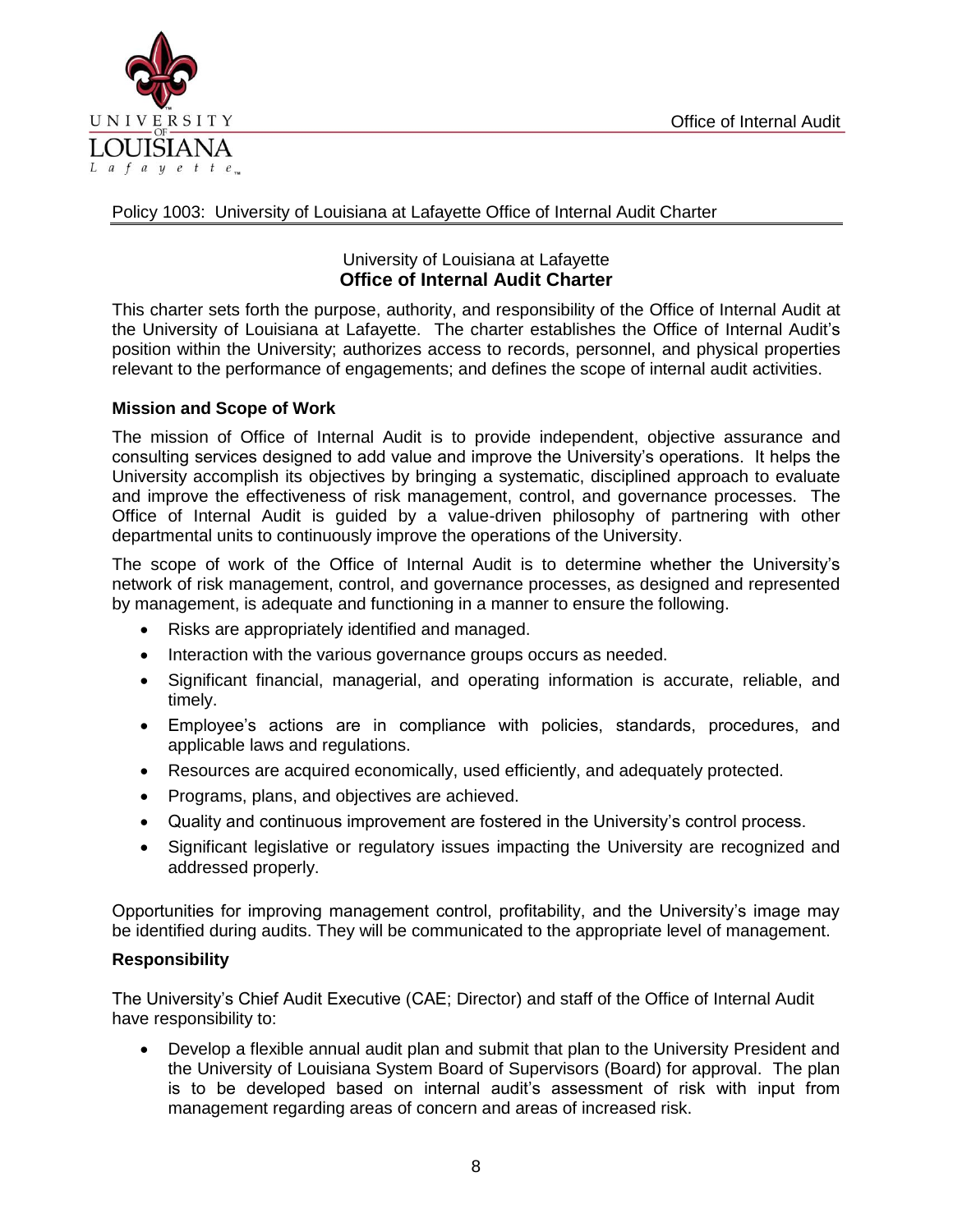

- Implement the annual audit plan, as approved, including, and as appropriate, any special tasks or projects requested by management and the Audit Committee.
- Maintain a professional audit staff with sufficient knowledge, skills, experience, and professional certifications to meet the requirements of this charter.
- Establish a quality assurance program by which the CAE assures the operations of internal auditing activities.
- Perform consulting services, beyond internal auditing's assurance services, to assist management in meeting its objectives. Examples may include facilitation, process design, training, and advisory services.
- Evaluate and assess significant merging/consolidating functions and new or changing services, processes, operations, and control processes coincident with their development, implementation, and/or expansion.
- Assist in the investigation of significant suspected fraudulent activities within the University and notify management and the audit committee of the results.
- Consider the scope of work of the external auditors and regulators, as appropriate, for the purpose of providing optimal audit coverage.
- Submit written and timely reports to the President of the University and appropriate members of management at the conclusion of each engagement to acknowledge satisfactory performance or to set forth observations and/or recommendations for correction or improvement. A copy of each internal audit report and a summarization will be forwarded to the Board's CAE.

As discussed in the Board's Internal Audit Charter, the University's Office of Internal Audit will include the following general objectives:

- Determining that the University's overall system of internal control and the controls in each departmental unit or activities under audit are adequate, effective, efficient, and functioning by conducting audits on a periodic basis so that all major systems are reviewed. Such reviews will be coordinated with the Office of the Louisiana Legislative Auditor to avoid unnecessary duplication of effort.
- Determining the reliability and adequacy of the accounting, financial, and reporting systems and procedures.
- Determining, on a test basis, that University activities, including the administration of grants and contracts received or made, are in conformance with the University policies and procedures, state and federal laws and regulations, contractual obligations, Board Rules, and good business practices.
- Determining the extent to which University assets are accounted for and safeguarded from losses of all kinds and, as appropriate, verifying, on a test basis, the existence of such assets.
- Evaluating operational procedures to determine whether results are consistent with established objectives and goals and whether the procedures are being carried out as planned.
- Evaluating the design of major new electronic data processing systems and major modifications to existing systems prior to their installation to determine whether the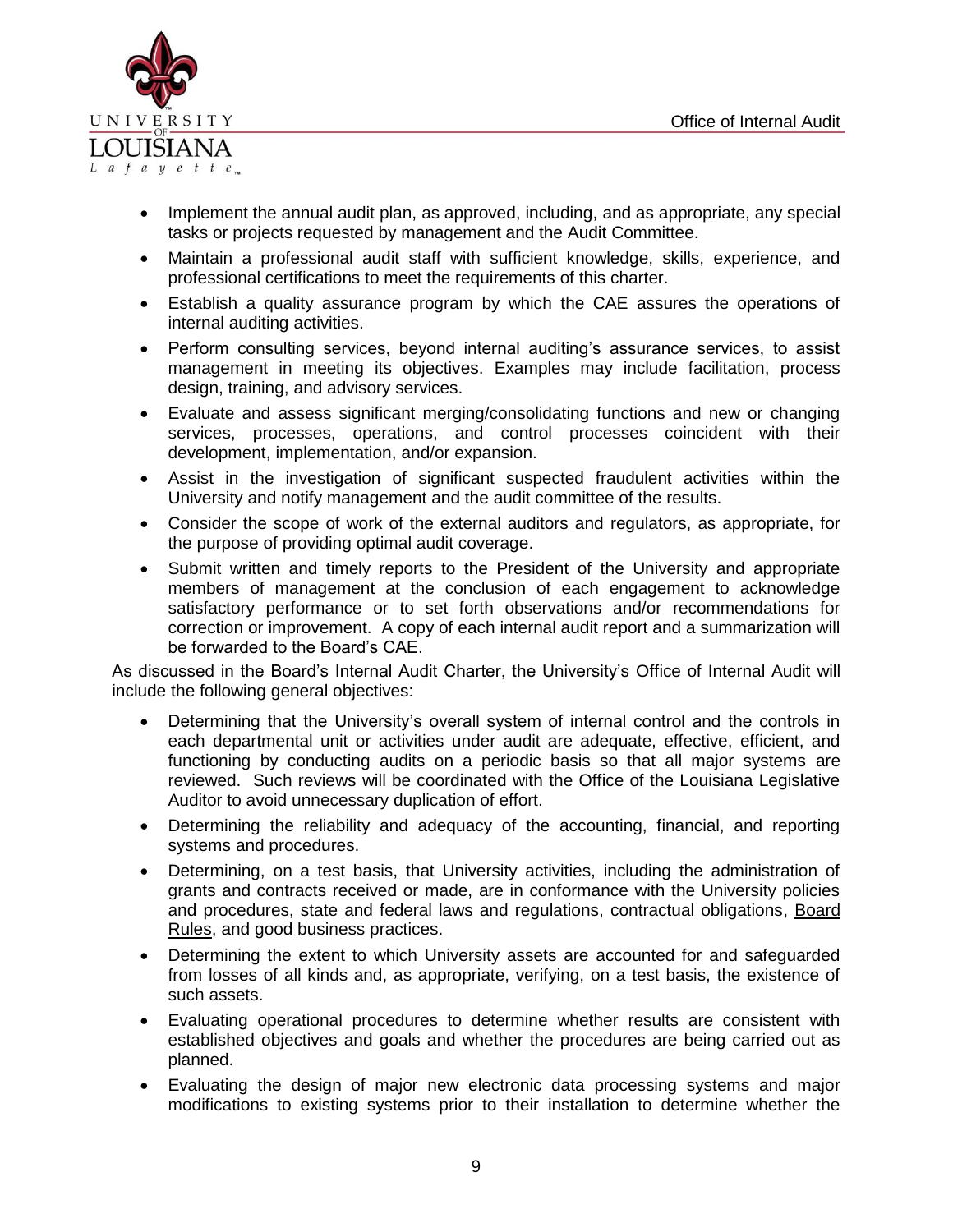

system of internal control will be adequate, effective, and efficient. Prior to its installation, sufficient information must be provided to the Office of Internal Audit regarding the intended internal controls, so they can complete their evaluation and issue recommendations.

 Conduct investigations as required or directed related to the general objectives previously stated.

## **Authority**

The CAE and staff of the Office of Internal Audit are authorized to:

- Have unrestricted access to all functions, records, manual and automated systems, properties, and personnel of the University.
- Audit or review any function, activity, or unit of the University and the accounts of all organizations required to submit financial statements to the University.
- Have direct access to the President of the University and shall present to the President any matter considered to be of sufficient importance to warrant attention or that has been brought to the Office of Internal Audit for review.
- Allocate resources, set frequencies, select subjects, determine scopes of work, and apply the techniques required to accomplish audit objectives.
- Obtain the necessary assistance of personnel in units of the University where they perform audits, as well as other specialized services from within or outside the University.

The CAE and staff of the Office of Internal Audit are not authorized to:

- Perform any operational duties for the University or its affiliates.
- Initiate or approve accounting transactions external to the Office of Internal Audit.
- Direct the activities of any University employee not employed by the Office of Internal Audit, except to the extent such employees have been appropriately assigned to auditing teams or to otherwise assist the internal auditors.

## **Independence and Objectivity**

To provide for the independence of the Office of Internal Audit, its personnel report to the University's CAE, who reports functionally to the Board through the Board's CAE and administratively to the President of the University. In performing their work, the CAE and other internal audit staff members have no direct authority over, nor responsibility for, any of the activities reviewed. Internal auditors will not develop and install procedures, prepare or approve records, make management decisions, or engage in any other activity, which could be construed to compromise their independence. Therefore, internal audit reviews and appraisals do not in any way substitute for nor relieve other persons in the University of the responsibilities assigned to them. Staff of the Office of Internal Audit shall be objective and maintain an independent mental attitude in performing engagements.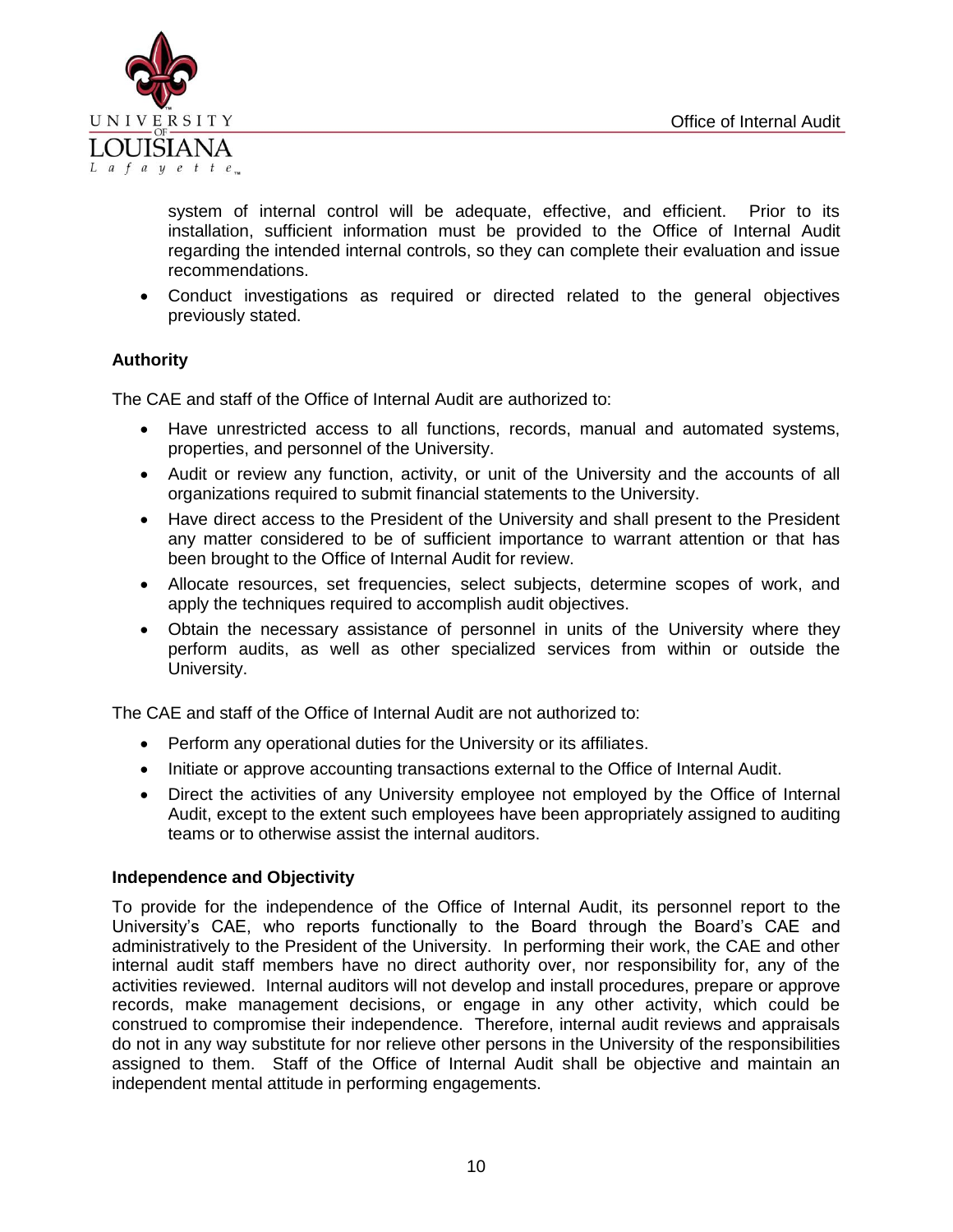

## **Accountability**

The CAE in the discharge of his/her duties shall be accountable to management to:

- Assess the adequacy and effectiveness of the University's processes for controlling its activities and managing its risks in the areas set forth under the mission and scope of work.
- Report significant issues related to the processes for controlling the activities of the University and its affiliates, including potential improvements to those processes, and provide information concerning such issues through resolution.
- Provide information periodically on the status and results of the annual audit plan and the sufficiency of department resources.
- Coordinate with other control and monitoring functions.

#### **Audit Committee for the Board of Supervisors**

To maintain oversight of the auditing function, both internal and external, the Audit Committee will review the previous year's System-wide internal audit program and the direction of the System-wide audit program to be followed in the year ahead, and review the annual financial and compliance audits, including any specific issues of concern. As appropriate, any background documents related to specific audit issues will be sent to the Committee during the course of each year.

#### **Standards of Audit Practice**

The internal auditing staff shall govern themselves by adherence to the Institute of Internal Auditors' "Code of Ethics." Assurance and consulting services shall be conducted in accordance with the Institute's "Standards for the Professional Practice of Internal Auditing" using such audit programs, techniques, and procedures as are considered necessary under the circumstances. Although not mandatory, internal auditing staff may obtain guidance in particular engagement situations from the Institute of Internal Auditors' "Practice Advisories", the Information Systems Audit and Control Association's "Standards for Information Systems Auditing", the American Institute of Certified Public Accountants "Statements on Auditing Standards", and the United States General Accounting Office's "Government Auditing Standards".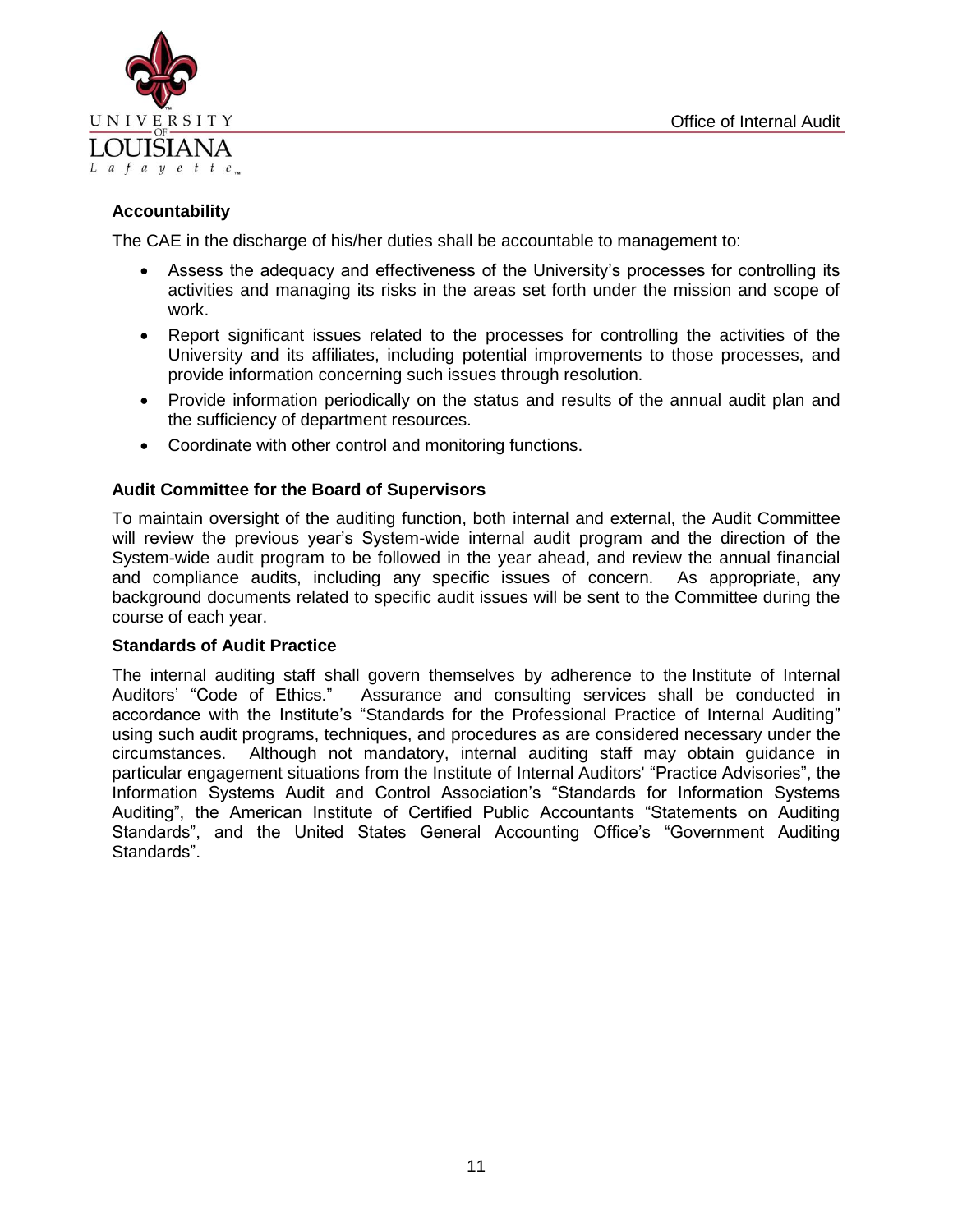

## <span id="page-14-0"></span>**Policy 1100: Independence and Objectivity**

#### **Organizational Independence**

The Director and staff of the Office of Internal Audit are independent of the activities they audit. The University's Director of Internal Audit reports functionally to the Director of Internal Audit of the Board of Supervisors of the University of Louisiana System and administratively to the President of the University. The System Director of Internal Audit reports functionally to the Board of Supervisors and administratively to the System President. The System Director of Internal Audit has direct communication with the board. The System Director regularly attends and participates in those meetings of the board which relate to its oversight responsibilities for auditing and finance (Audit Committee). The System Director regularly makes written and/or oral reports to the board.

Employment of the University's Director of Internal Audit requires approval of the Board of Supervisors of the University of Louisiana System. The University's Director of Internal Audit and the President of the University meet routinely, at least annually, with the System Director of Internal Audit. The President and the University's Director of Internal Audit communicate regularly and meet as needed. Meetings may be called by either party. The Director of Internal Audit has direct access at any time to the President of the University and to the Director of Internal Audit for the Board of Supervisors of the University of Louisiana System.

Audits to be performed are determined by the Board of Supervisors, the University President and the Director of Internal Audit. Input is also obtained as to areas of audit concern and areas subject to increased risk from other key employees of the University, such as the Vice Presidents.

Annually, an audit plan is developed by the Internal Audit Department and forwarded to the System Director of Internal Audit. The audit plan is based upon the Internal Audit Department's assessment of risks related to potential auditable areas. From the Universities' audit plans, the System Director of Internal Audit develops a system wide audit approach. The final system wide audit plan is reviewed and revised if necessary by the Finance & Audit Committee of the Board of Supervisors and then approved by the full Board at an open meeting. The Audit Committee of the Board maintains oversight of the auditing function throughout the System.

Annually, the University's financial budget, including the budget for the internal audit department, is submitted to the Board of Supervisors for approval. Any significant interim changes are also submitted to the board for approval.

All internal audit reports and executive summaries are submitted to the University President and the System Director of Internal Audit. The System Director routinely submits status reports to the Audit Committee, System President, and University President.

The purpose, authority, and responsibility of the University's internal auditing function are defined in a formal written charter approved by the University President and the Board of Supervisors. The nature of consulting services is also defined in the University's charter.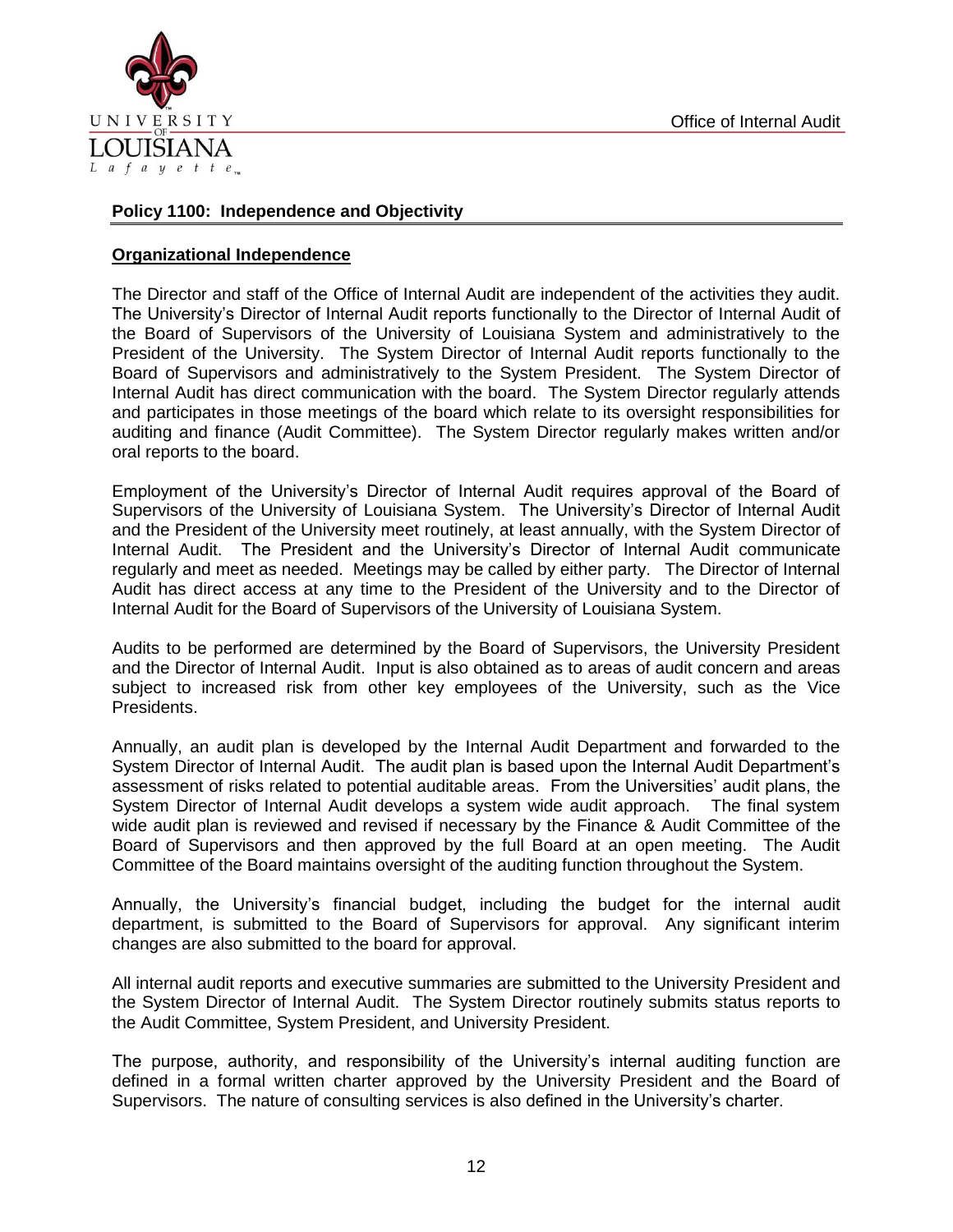

The purpose, authority, and responsibility of the University of Louisiana System's internal auditing function are also defined in a formal written charter.

The charters establish internal audit's position within the system and University; authorize access to records, personnel, and physical properties relevant to the performance of audits; and define the scope of internal auditing activities. The Internal Audit Department has full, free, and unrestricted access to all activities, records, property, and personnel of the University. The department is free from interference in determining the scope of internal auditing, performing work, and communicating results.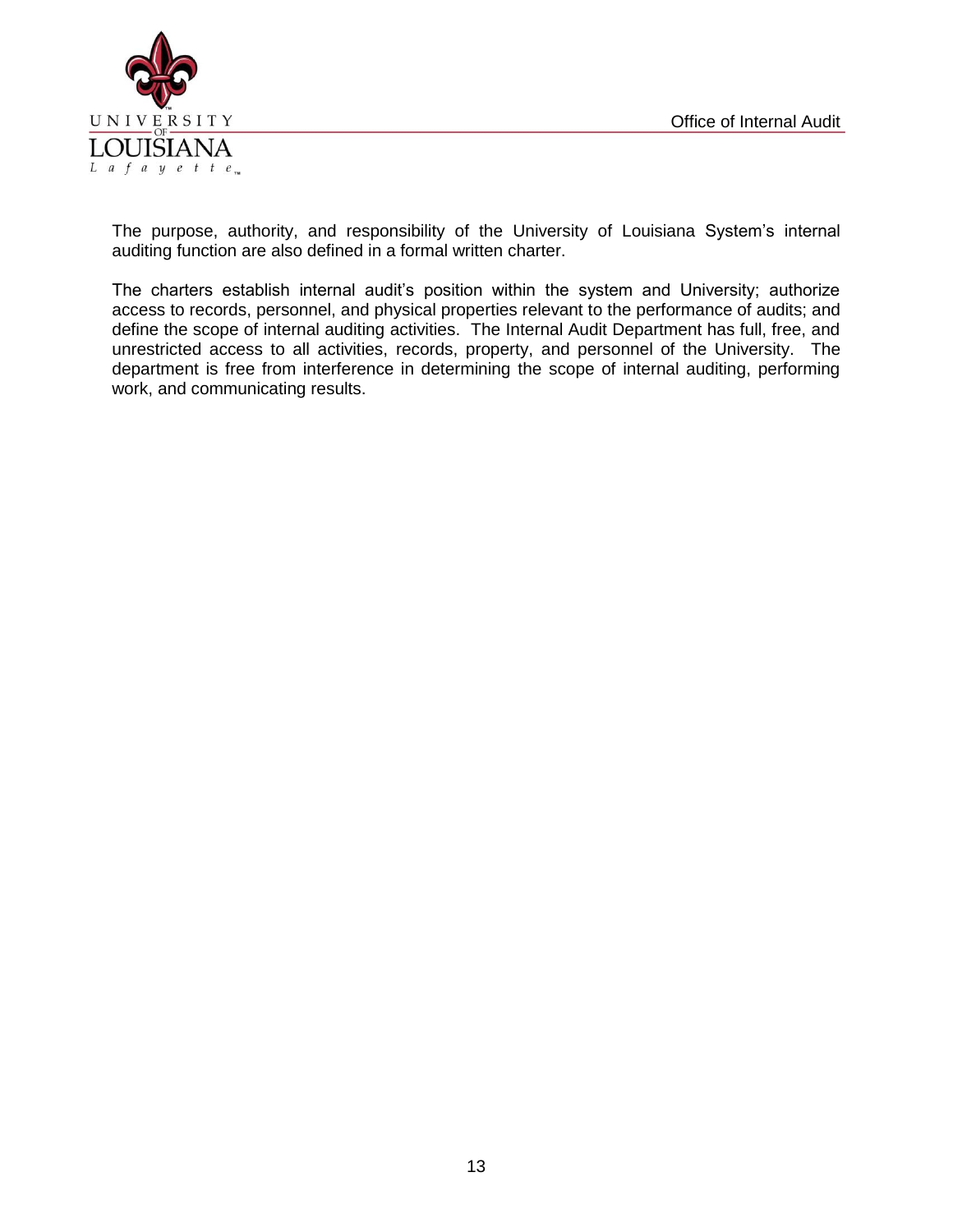

## **Policy 1101: Policy on Management Control**

#### **University of Louisiana at Lafayette Policy on Management Control**

- 1. Management is charged with the responsibility for establishing a network of processes with the objective of controlling the operations of the University in a manner which provides the Board of Supervisors reasonable assurance that:
	- Data and information published either internally or externally is accurate, reliable, and timely.
	- The actions of directors, officers, and employees are in compliance with the University's policies, standards, plans and procedures, and all relevant laws and regulations.
	- The University's resources are adequately protected.
	- Resources are acquired economically and employed profitably and quality business processes and continuous improvement are emphasized.
	- The University's plans, programs, goals, and objectives are achieved.

Controlling is a function of management and is an integral part of the overall process of managing operations. As such, it is the responsibility of managers at all levels of the University to:

- Identify and evaluate the exposures to loss which relate to their particular sphere of operations.
- Specify and establish policies, plans, and operating standards, procedures, systems, and other disciplines to be used to minimize, mitigate, and/or limit the risks associated with the exposures identified.
- Establish practical controlling processes that require and encourage employees to carry out their duties and responsibilities in a manner that achieves the five control objectives outlined in the preceding paragraph.
- Maintain the effectiveness of the controlling processes they have established and foster continuous improvement to these processes.
- 2. The Office of Internal Audit is charged with the responsibility for ascertaining that the ongoing processes for controlling operations throughout the University are adequately designed and are functioning in an effective manner. Internal auditing is also responsible for reporting to management and the audit committee of the Board of Supervisors on the adequacy and effectiveness of the University's systems of internal control, together with ideas, counsel, and recommendations to improve the systems.
- 3. The audit committee of the Board of Supervisors is responsible for monitoring, overseeing, and evaluating the duties and responsibilities of management, the Office of Internal Audit, and the external auditors as those duties and responsibilities relate to the University's processes for controlling its operations. The audit committee is also responsible for determining that all major issues reported by the Office of Internal Audit, the external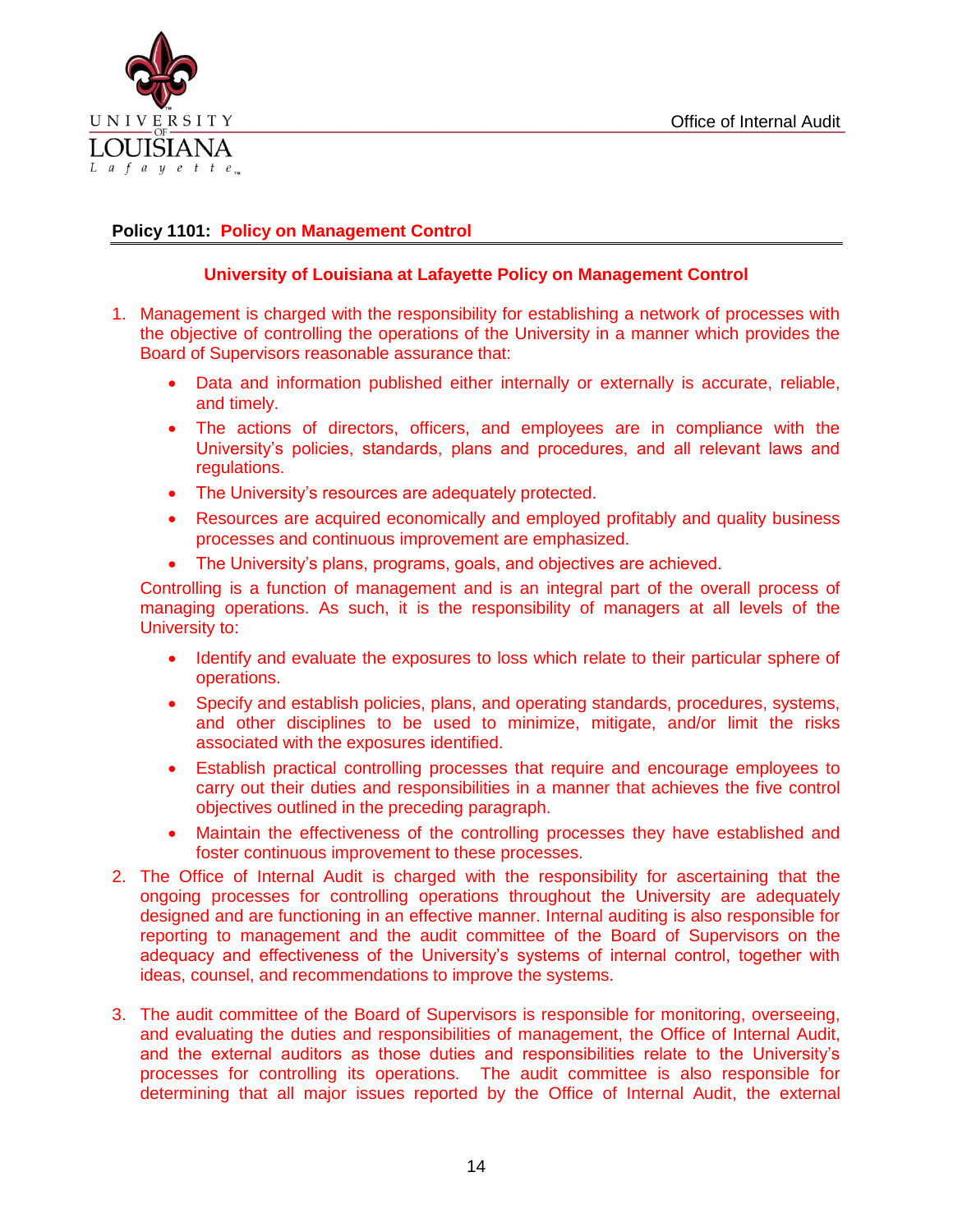

auditor, and other outside advisors have been satisfactorily resolved. Finally, the audit committee is responsible for reporting to the full board all important matters pertaining to the University's controlling processes.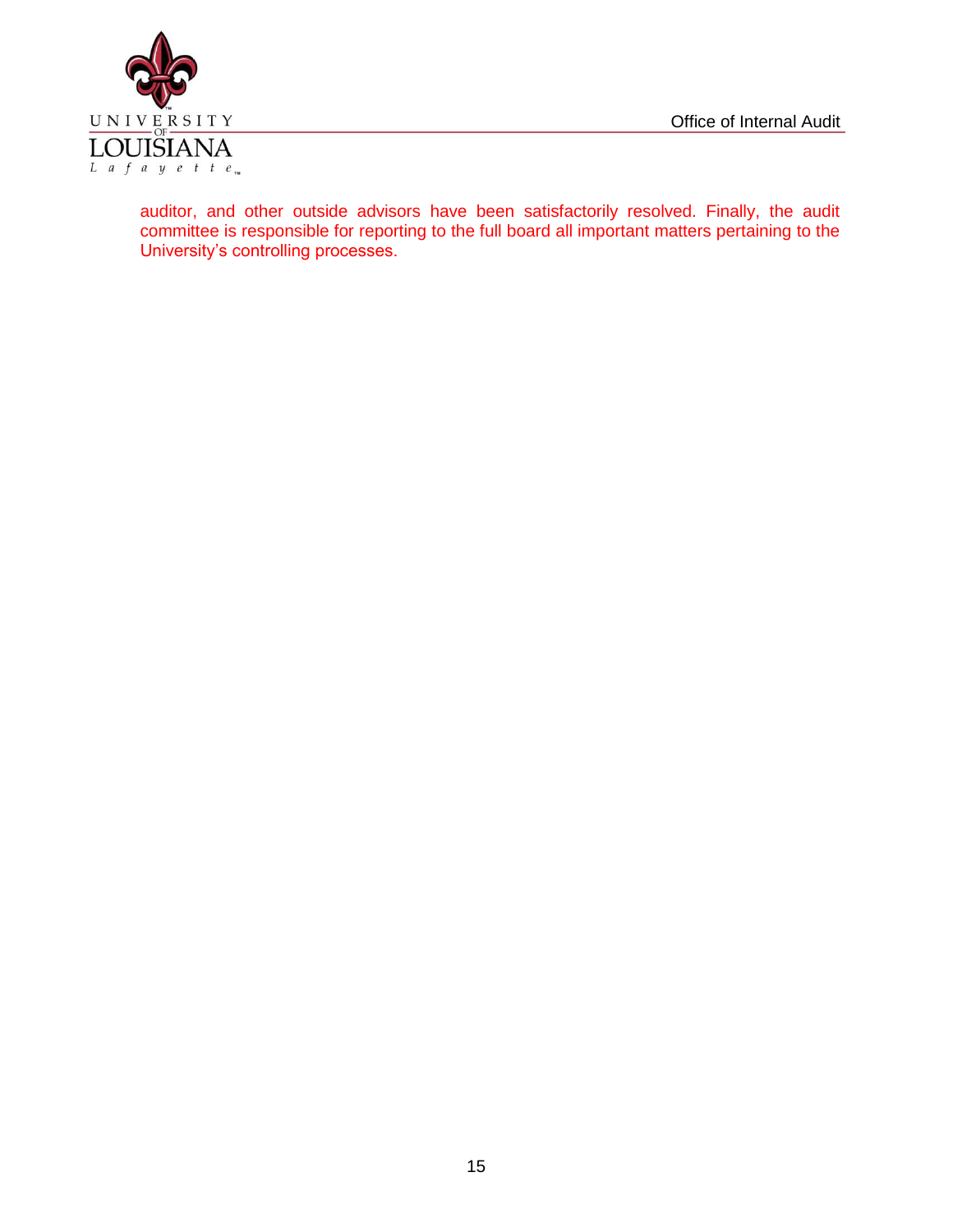

## <span id="page-18-0"></span>Policy 1102: Objectivity

## **Objectivity**

Internal Audit employees are assigned to engagements so that potential and actual conflicts of interest and bias are avoided. Members of the internal audit department are required to be objective and maintain an independent mental attitude in performing assignments. They must have an impartial, unbiased attitude and avoid conflicts of interest.

#### Conflict of Interest Procedures

Internal audit staff must report to report the Director any situations in which a conflict of interest or bias is present or may reasonably be inferred.

- Internal audit personnel complete a conflict of interest statement concerning potential conflicts of interest.
- If independence or objectivity is impaired in fact or appearance, the details of the impairment will be disclosed to appropriate parties.
- When any such situations are reported, the director will then reassign the auditor. Independence is addressed in the audit planning memoranda of individual audits to remind internal audit staff of the importance of maintaining an independent mental attitude when conducting audits.

Employees of the Office of Internal Audit are required to refrain from assessing specific operations for which they were previously responsible. Providing assurance services for an activity for which the internal auditor had responsibility within the previous year is not allowed. Assurance engagements for functions over which the chief audit executive has responsibility will be overseen by a party outside the Office of Internal Audit. However, internal audit personnel may provide consulting services relating to operations for which they had previous responsibilities. If internal audit personnel have potential impairments relating to proposed consulting services, disclosure will be made to appropriate personnel prior to acceptance of the project.

As detailed in the audit charters, internal auditors do not assume operating responsibilities. In performing their work, the Chief Audit Executive and other internal audit staff members have no direct authority over, nor responsibility for, any of the activities reviewed. Internal auditors will not develop and install procedures, prepare or approve records, make management decisions, or engage in any other activity, which could be construed to compromise their independence. Therefore, internal audit reviews and appraisals do not in any way substitute for nor relieve other persons in the University of the responsibilities assigned to them. The drafting of procedures for systems is not an audit function. The Director of Internal Audit reviews the results of internal auditing work before the related audit report is released to provide reasonable assurance that the work was performed objectively.

If senior management directs the Internal Audit Department to perform non-audit related work, the Internal Audit Director will inform management that the activity is not audit related, the employees are not functioning as internal auditors; and, therefore, audit-related conclusions should not be drawn.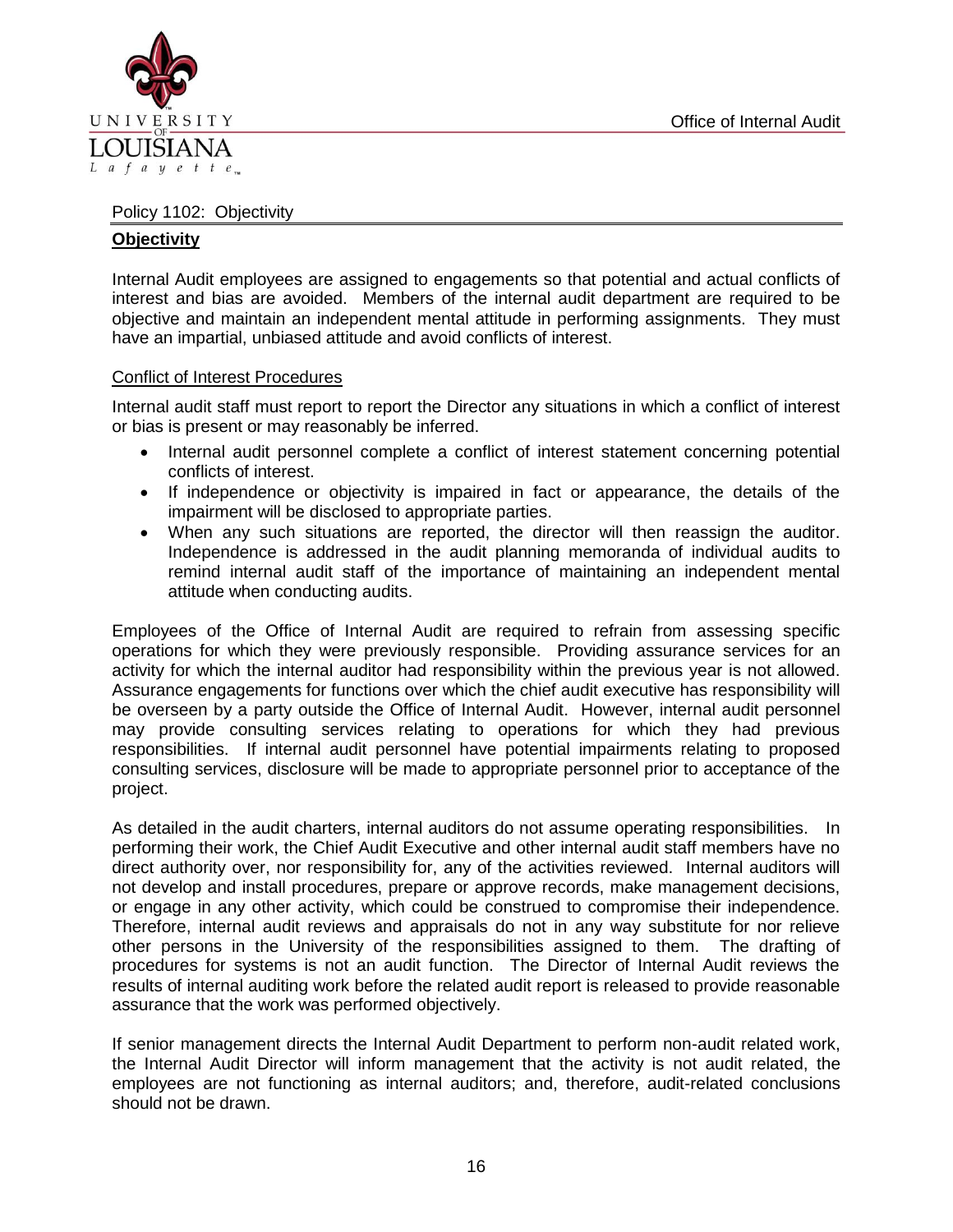

## Example Conflict of Interest Certification

Every employee of the Department of Internal Audit must complete the entire form, noting N/A for sections not applicable. A detailed explanation must be attached for any NO answer.

Supervisors must review and approve the certification in detail. It may be appropriate to review the certification and certification process with staff personnel.

--Continued on following page--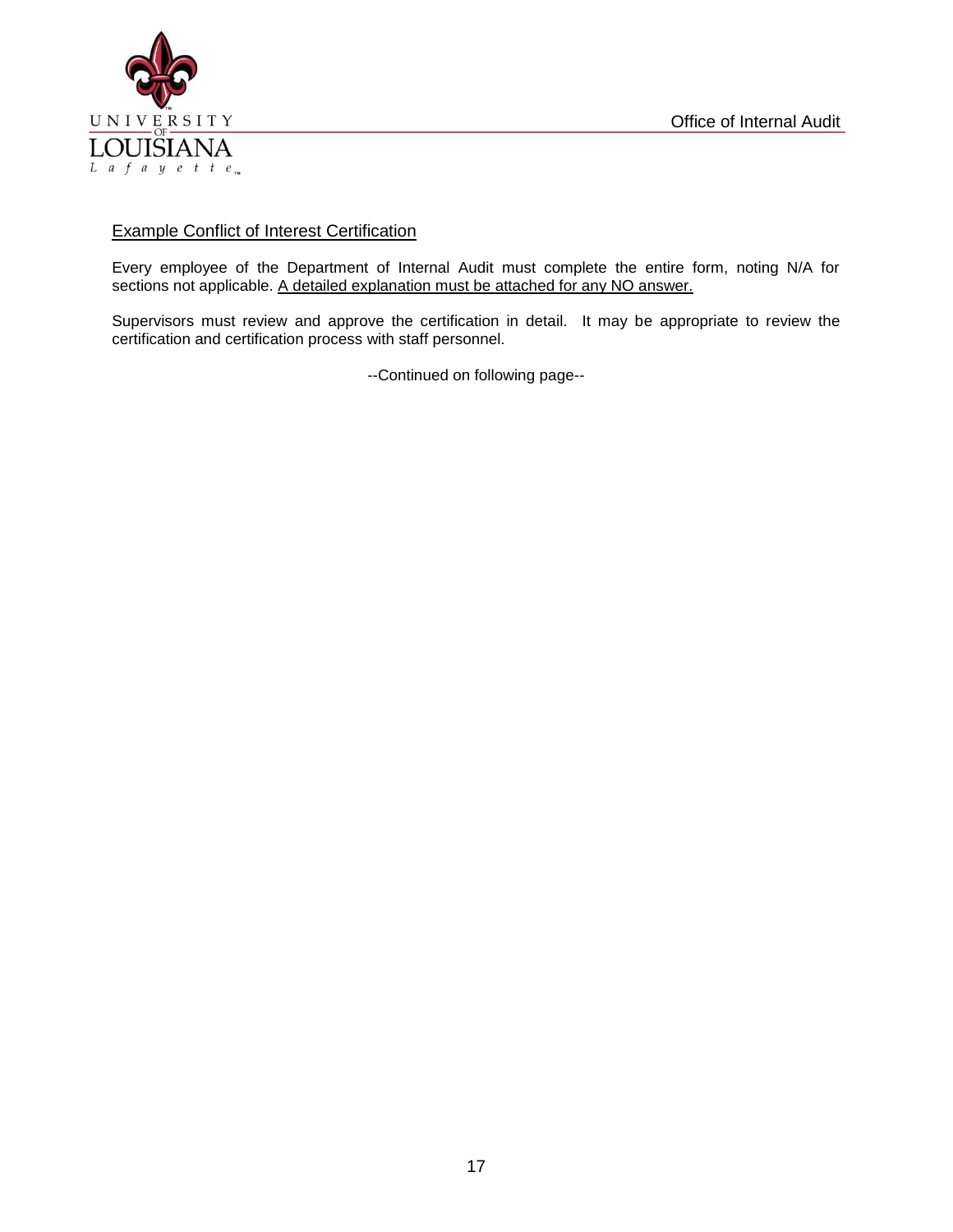

| <b>Conflict of Interest Certification</b>                                                                                                                                                                                                                                                                                                                                                                                                        | <b>YES</b> | NΟ |
|--------------------------------------------------------------------------------------------------------------------------------------------------------------------------------------------------------------------------------------------------------------------------------------------------------------------------------------------------------------------------------------------------------------------------------------------------|------------|----|
| Yes, in relation to my responsibilities as an employee of the Internal Audit<br>Department, there are no impairments to my professional independence as<br>defined by the "Standards for the Professional Practice of Internal Auditing".<br>(The employee must attach a full description of the impairment should the employee answer NO. The description should include<br>the acknowledging signature of the employee's immediate supervisor. |            |    |
| Yes, I am familiar with the "Standards for the Professional Practice of Internal<br>Auditing" applicable to significant disagreements in the application of auditing<br>principles, and I have followed professional standards in this area.                                                                                                                                                                                                     |            |    |
| Yes, I comply with the "Standards for the Professional Practice of Internal<br>Auditing" of due professional care in performance of my assigned duties.                                                                                                                                                                                                                                                                                          |            |    |
| Yes, I have complied with the Institute of Internal Auditor's Code of Ethics and<br>the code of ethics of the State of Louisiana.                                                                                                                                                                                                                                                                                                                |            |    |
| Yes, I have maintained confidentiality of all client, personnel, audit, and other<br>appropriate information.                                                                                                                                                                                                                                                                                                                                    |            |    |

I certify that all answers given to the questions listed above are correct and complete to the best of my knowledge.

\_\_\_\_\_\_\_\_\_\_\_\_\_\_\_\_\_\_\_\_\_\_\_\_\_\_\_\_\_\_\_\_\_\_\_\_\_\_\_\_\_\_\_\_\_\_\_\_ Employee Date

Supervisor Date

\_\_\_\_\_\_\_\_\_\_\_\_\_\_\_\_\_\_\_\_\_\_\_\_\_\_\_\_\_\_\_\_\_\_\_\_\_\_\_\_\_\_\_\_\_\_\_\_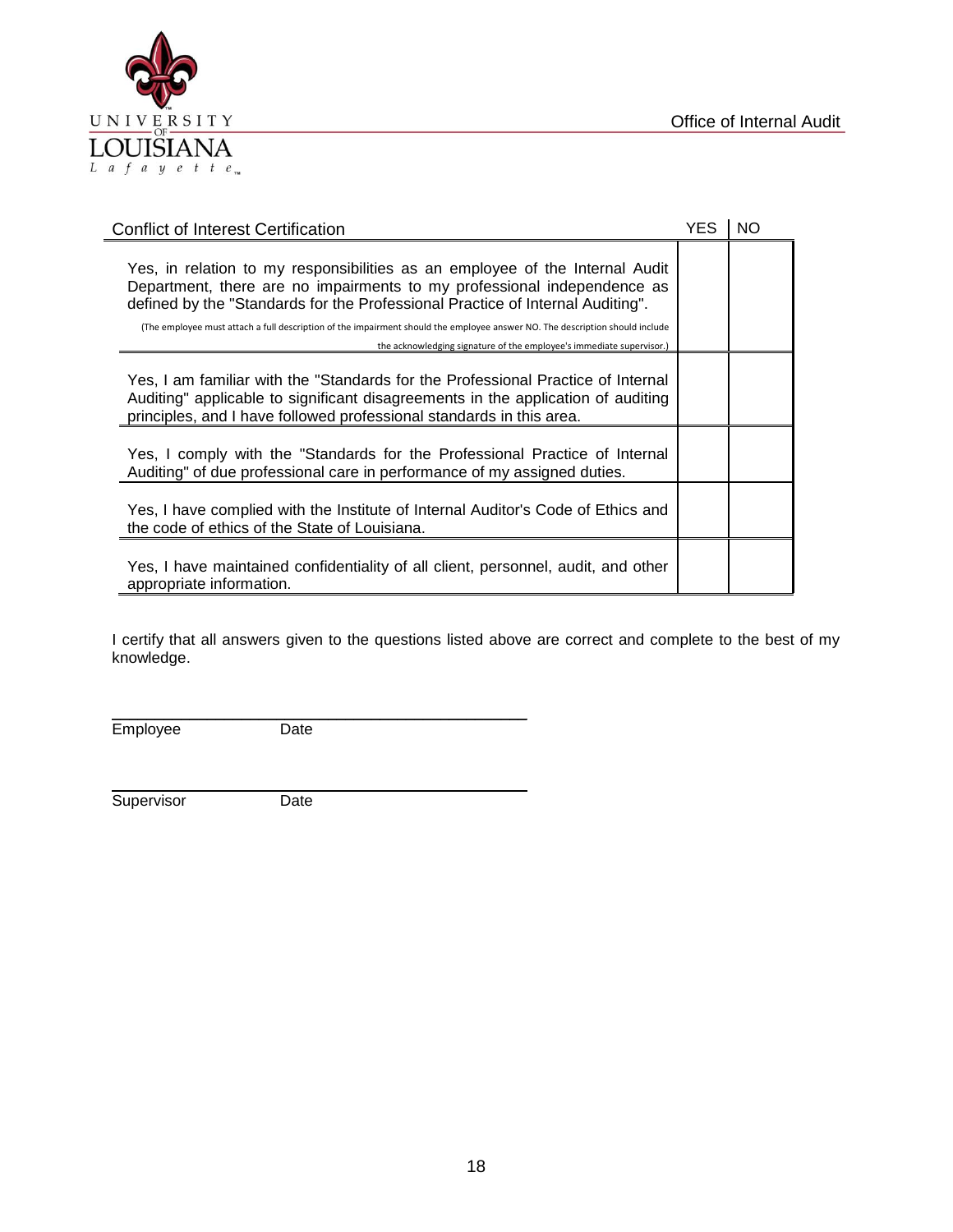

## <span id="page-21-0"></span>**Policy 1200: Proficiency and Due Professional Care**

#### <span id="page-21-1"></span>Policy 1201: Proficiency

The Director of Internal Audit ensures that persons assigned to each engagement collectively possess the necessary knowledge, skills, and disciplines to conduct the audit properly and each auditor possesses the knowledge, skills, and other competencies needed to perform his/her individual responsibilities. Criteria of education and experience has been established for each audit position, giving due consideration to scope of work and level of responsibility. Education and experience criteria are included in employees' job descriptions. Through the use of school transcripts, position descriptions, job announcements, and personal interviews the Internal Audit Department obtains reasonable assurance of prospective auditor's qualifications and proficiency.

The internal audit staff is expected to have sufficient knowledge to identify the indicators of fraud; however, they are not expected to have the expertise of a person whose primary responsibility is detecting and investigating fraud.

The internal audit staff is expected to have sufficient knowledge of key information technology risks and controls and available technology-based audit techniques to perform their assigned work. However, the auditors are not expected to have the expertise of an internal auditor whose primary responsibility is information technology auditing.

If the internal audit staff does not possess the required expertise to conduct an audit or consulting project, the department has the option of declining the engagement or obtaining the required expertise through training or the use of consultants. If the Director of Internal Audit decides to use and rely on the work of an outside consultant or service provider, the director will assess the competency, independence, and objectivity of the outside service provider.

#### <span id="page-21-2"></span>Policy 1202: Fraud

Internal audit members are not expected to have the expertise of a person whose primary responsibility is fraud detection and investigation. Internal auditors are responsible for assisting in the deterrence of fraud by examining and evaluating the adequacy and the effectiveness of the system of internal control. The internal audit department's responsibilities for fraud *detection* are to:

- Have sufficient knowledge of fraud to be able to identify indicators that fraud may have been committed. However, the auditors are not expected to have the expertise of a person whose primary responsibility is detecting and investigating fraud.
- Be alert to opportunities, such as control weaknesses, that could allow fraud.
- Evaluate the indicators that fraud may have been committed and decide whether any further action is necessary or whether an investigation should be recommended.
- Notify the appropriate authorities within the organization if a determination is made that there are sufficient indicators of the commission of a fraud to recommend an investigation.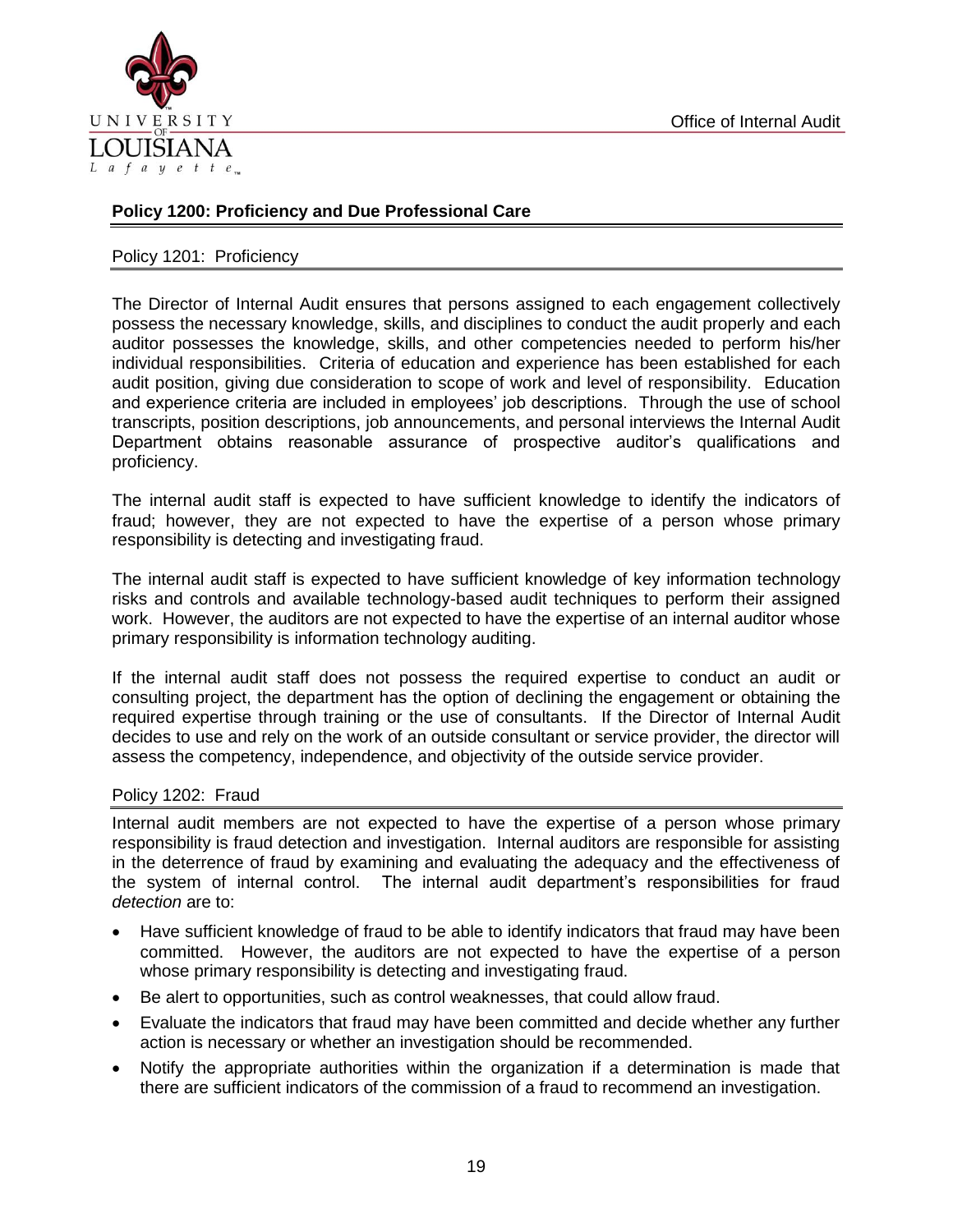

The internal audit department may perform extended procedures to determine whether fraud has occurred.

When conducting fraud *investigations*, the internal auditor staff will:

- Assess the probable level and the extent of complicity in the fraud within the University.
- Determine the knowledge, skills, and disciplines needed to effectively carry out the investigation.
- Design procedures to follow in attempting to identify the perpetrators, extent of the fraud, techniques used, and cause of the fraud.
- Coordinate activities with management personnel, legal counsel, and other specialists as appropriate throughout the course of the investigation.
- Be cognizant of the rights of alleged perpetrators and personnel within the scope of the investigation and the reputation of the University itself.

Once a fraud investigation is concluded, internal auditors will assess the facts in order to:

- Determine if controls need to be implemented or strengthened to reduce future vulnerability.
- Design audit tests to help disclose the existence of similar frauds in the future.
- Help meet the internal auditor's responsibility to maintain sufficient knowledge of fraud and thereby be able to identify future indicators of fraud.

When the incidence of significant fraud has been established to a reasonable certainty, senior management and the board will be notified immediately.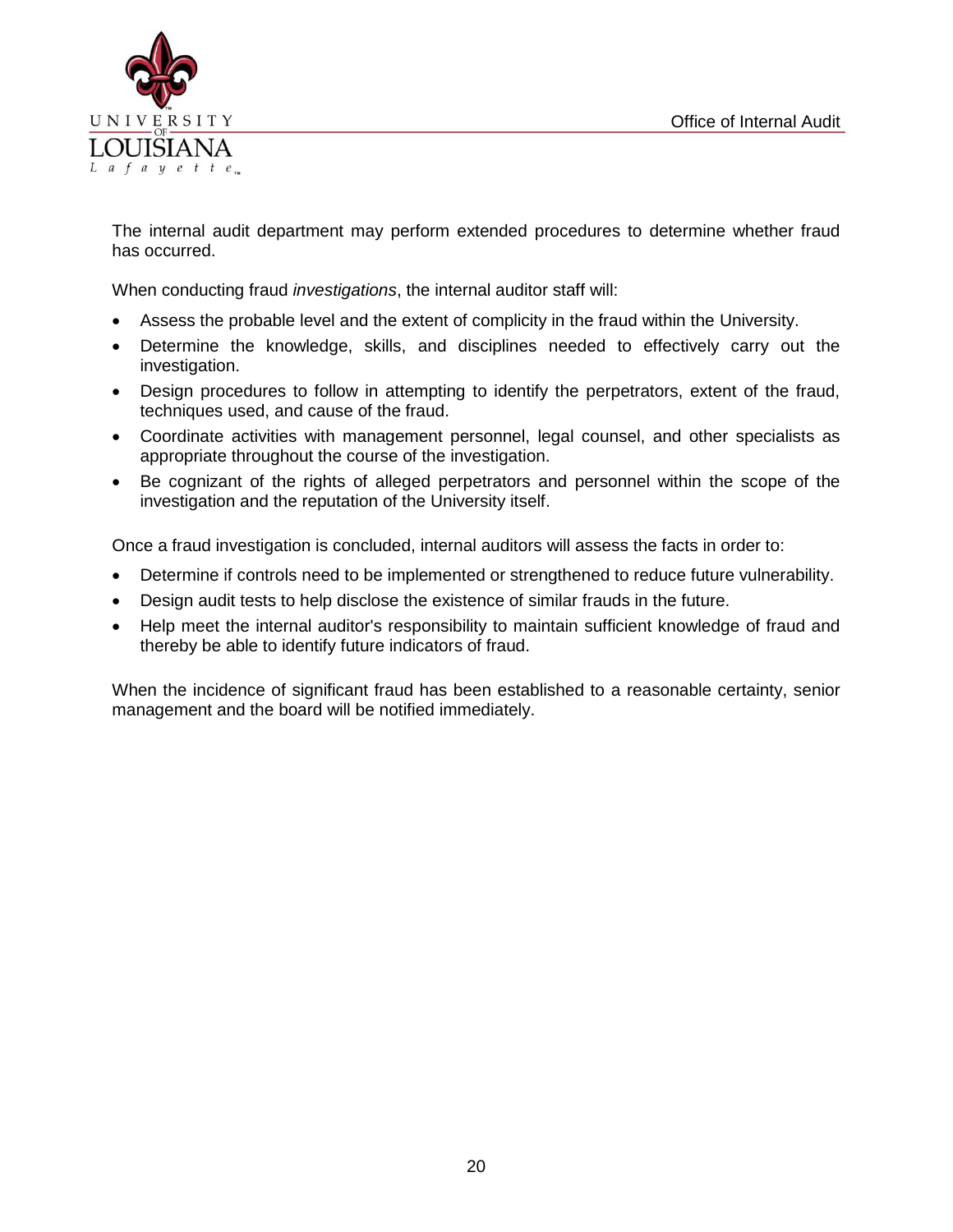

<span id="page-23-0"></span>Policy 1203: Board Policy on Reporting Illegal Acts

*Policy Number:* M-(1) a University of Louisiana System Title: **REPORTING ILLEGAL ACTS** Effective Date: January 1, 2004 Cancellation: May 19, 1995 PPM Chapter: Miscellaneous

#### Policy and Procedures Memorandum

The following procedures shall be followed in reporting illegal acts (theft, fraud, etc.) to the System Office, Office of the Legislative Auditor, and/or local law enforcement officials. This procedure is in agreement with Act 1101 of the 2001 Legislative Session, requiring governmental entities and quasi-public entities to notify the Legislative Auditor and the local District Attorney of any misappropriation of public funds or assets.

- 1. A university president who has actual knowledge of any misappropriation of the public funds or assets of the university shall notify, in writing, the legislative auditor and the district attorney of the parish in which the agency is domiciled of such misappropriation.
- 2. The System Director of Internal Audit shall also be notified by phone and in writing immediately of the misappropriation. The university shall keep the Director abreast of any ongoing investigations.

*Policy References:* Office of the Legislative Auditor *Review Process:* Internal Auditors Chief Fiscal Officers University Presidents *Distribution:* Internal Auditors University Presidents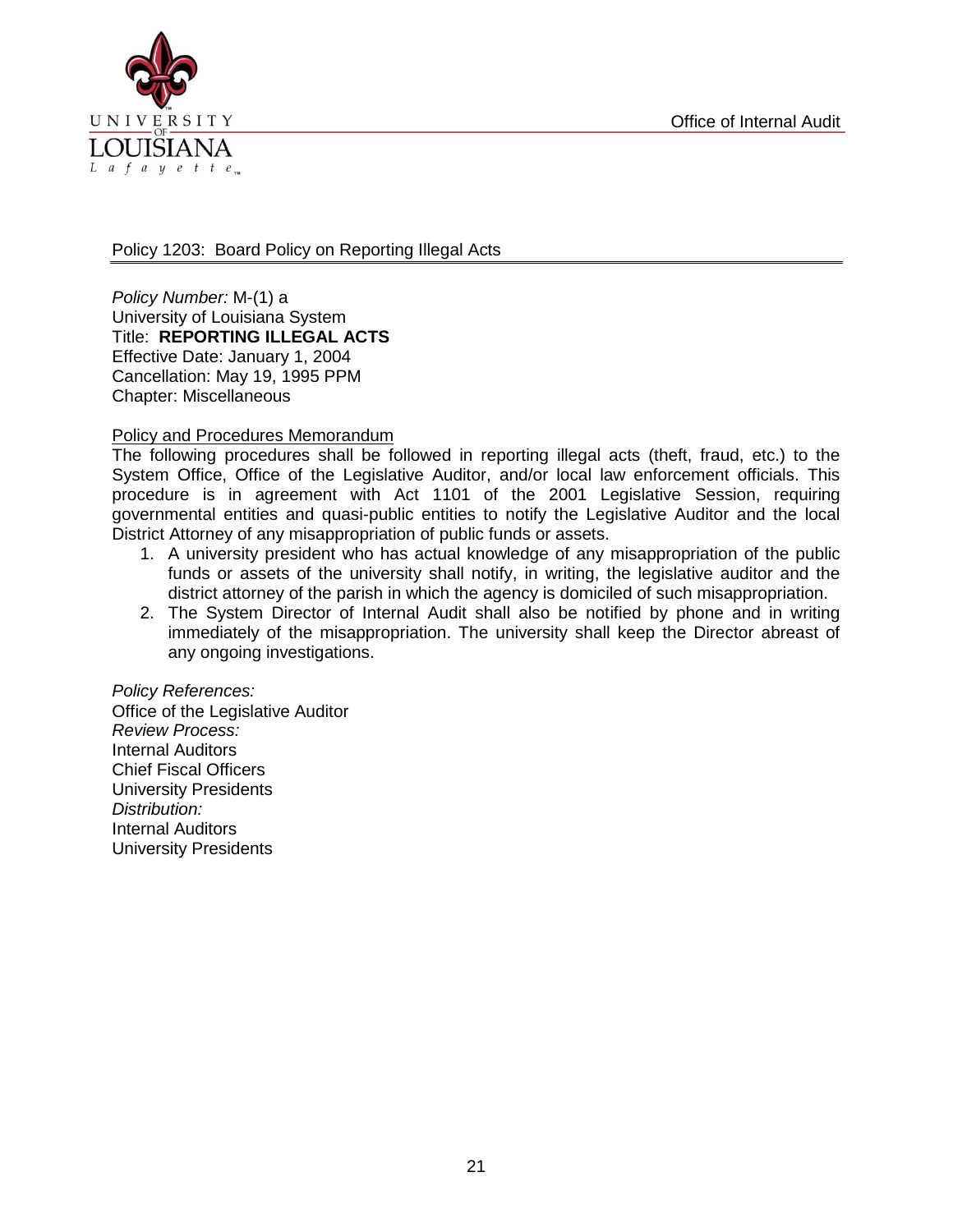

## <span id="page-24-0"></span>**Louisiana Revised Statute 24:523**

Notification of the legislative auditor and district attorney

A. An agency head of an auditee who has actual knowledge of any misappropriation of the public funds or assets of his agency shall immediately notify, in writing, the legislative auditor and the district attorney of the parish in which the agency is domiciled of such misappropriation. The district attorney, or other prosecutorial agency, notified of such misappropriation may request audit assistance from the legislative auditor with respect to the misappropriation.

B. For the purposes of this Section the terms "agency head" and "his agency" shall have the same meanings as provided in R.S. 42:1102. Acts 2001, No. 1101, §1.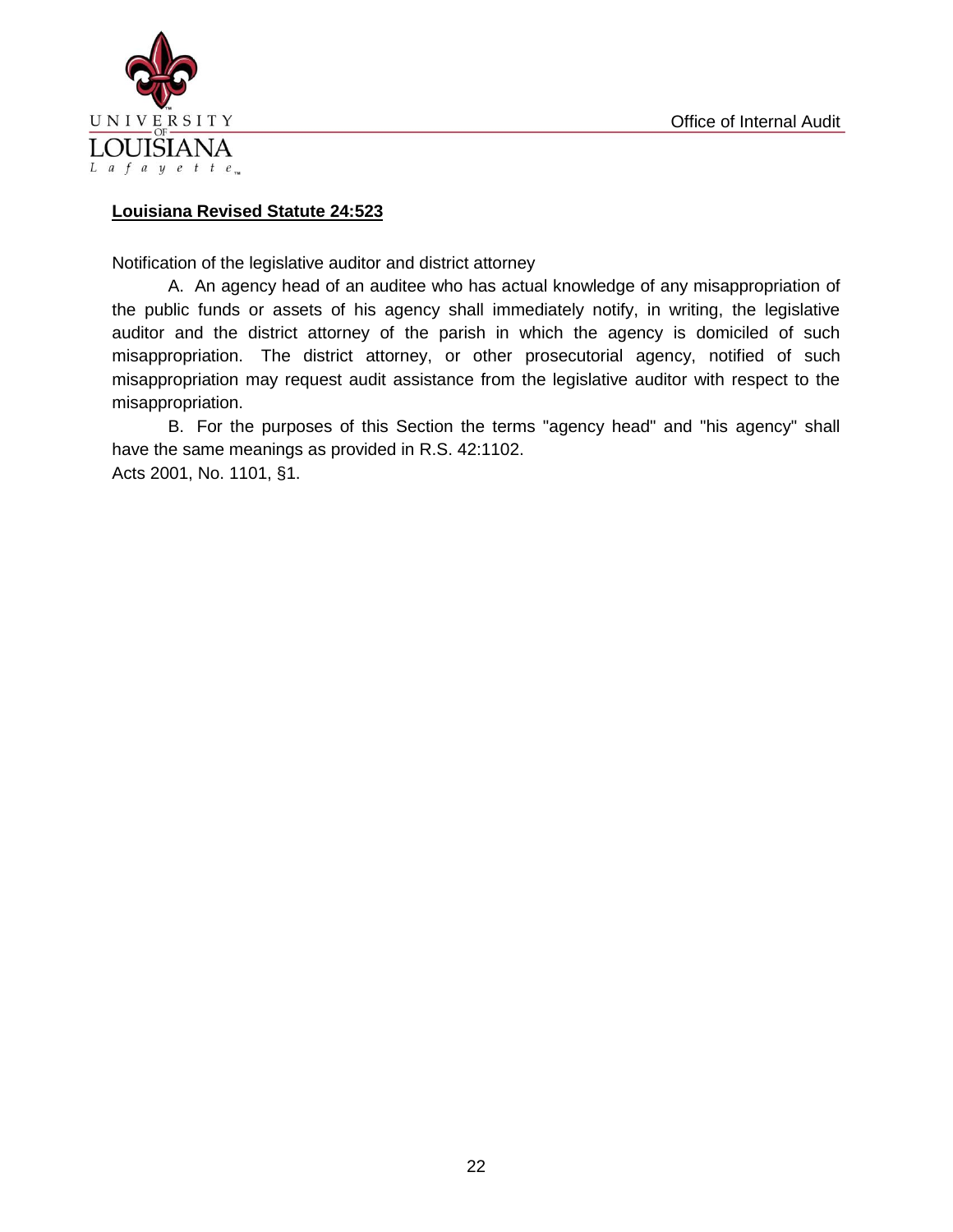

.

## **Director of Internal Audit Job Description**

#### **POSITION: DIRECTOR OF INTERNAL AUDIT <b>EEO#** PR 1-12

The University of Louisiana at Lafayette is seeking a Director of Internal Audit who will provide independent, objective assurance and consulting services designed to add value and improve the university's operations. Reporting to the university president, the Director of Internal Audit will assist the university through a systematic, disciplined approach to evaluating and improving the effectiveness of risk management, control and governance processes. The Director of Internal Audit shall be guided by the philosophy of partnering with other campus departments to improve university operations.

**RESPONSIBILITIES:** In addition to the above general description of the position, the Director of Internal Audit will be responsible to:

- Develop a flexible annual audit plan for submission to the university president and the University of Louisiana System Board of Supervisors for approval.
- Establish a quality assurance program by which the director assures the operations of internal auditing activities are acceptable.
- Assist management in meeting its objectives by performing consulting services, including facilitation, process design, training, and advisory services.
- Evaluate and assess significant new or changing services, processes, operations, and control processes coincident with their development, implementation and/or expansion.
- Assist in the investigation of suspected fraudulent activities within the university and timely notify the administration of findings.
- Consider the scope of work of the external auditors and regulators, as appropriate, for the purpose of providing optimal audit coverage.
- Submit timely written reports to the university president and appropriate members of the university administration on a subscribed schedule and at the conclusion of any audit investigation/engagement to acknowledge satisfactory performance or to set forth observations and/or recommendations for correction or improvement. A copy of each internal audit report shall be forwarded to the UL System's Director of Internal Audit.
- Perform other activities as described in the University of Louisiana System Internal Audit Charter [Audit Committee Charter \(B-IV.B.3-1\)](http://www.ulsystem.net/assets/docs/searchable/boards/B-IV.B.3-1%20Audit%20Committee%20Charter%208_1_03.pdf) found at [http://www.ulsystem.net/.](http://www.ulsystem.net/)

**QUALIFICATIONS & SALARY:** Bachelor's Degree in Accounting from a regionally accredited university; completed requirements for the Certified Public Accountant (CPA) or Certified Internal Auditor (CIA) certification; and five (5) years experience in university, government, or commercial auditing or related fields preferred. A combination of education, experience, and training that would produce the required knowledge and abilities may also be acceptable. Salary is commensurate with credentials and experience.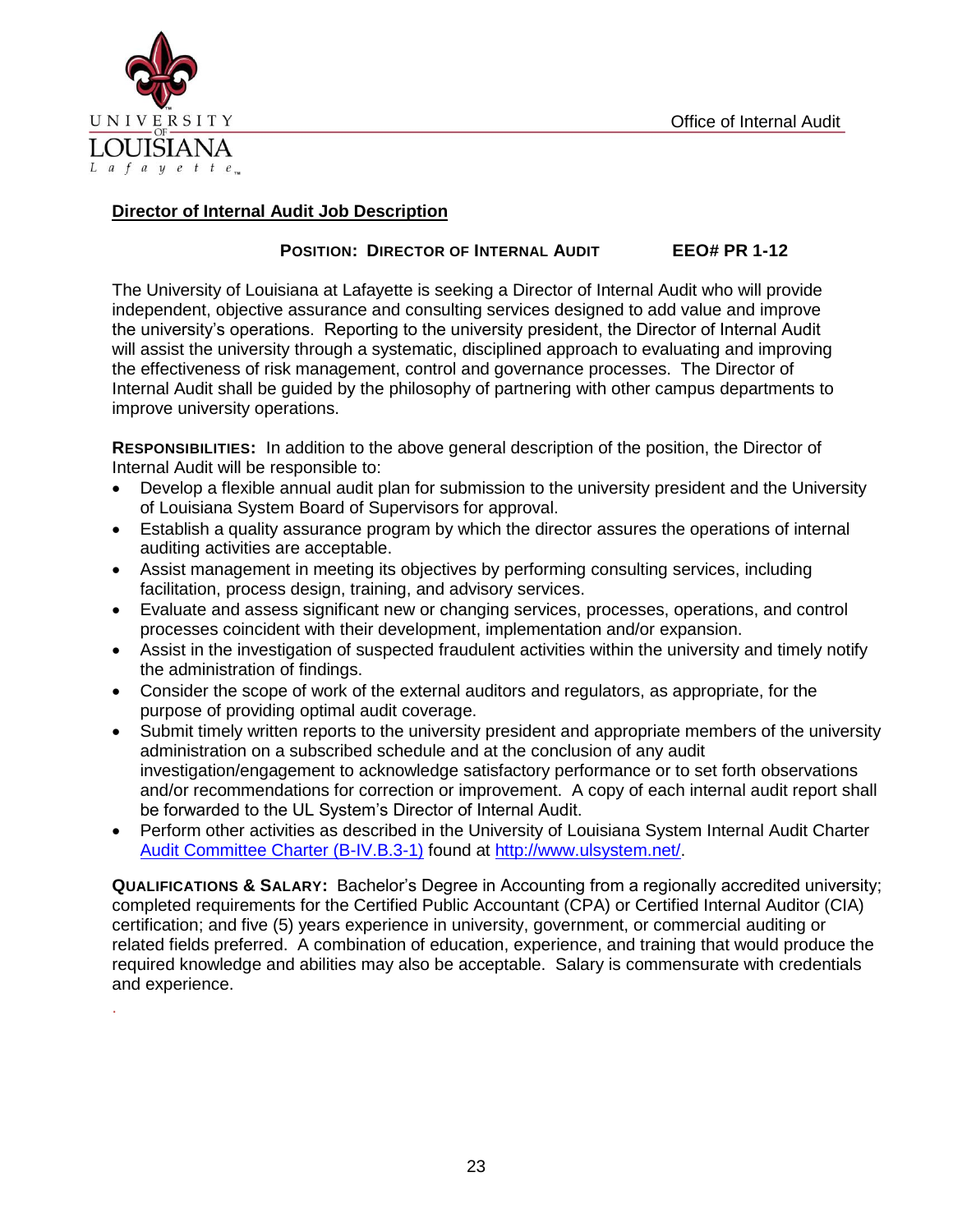

## **Assistant Internal Auditor - Job Description**

DUTIES: Under the supervision of the Director of Internal Audit, the Internal Staff Auditor conducts financial, compliance, and operational audits of university departments and programs to determine the adequacy of internal controls and compliance with university regulations and state and federal laws.

QUALIFICATIONS: Undergraduate degree in accounting or business related discipline plus two years of professional level experience in auditing required.

ADDITIONAL DESIRED QUALIFICATIONS: Possession of a certified public accountant (CPA) or certified internal auditor (CIA) designation. Governmental or higher education auditing experience. Word processing and spreadsheet proficiency. Good verbal, writing, and interpersonal skills.

SALARY: Commensurate with experience and other qualifications; comprehensive benefits included.

#### EXAMPLES OF WORK:

Under the supervision of the Director of Internal Audit, the Internal Staff Auditor:

- Assists in the development of the annual audit plan.
- Conducts internal audits for the university, including making arrangements for audits, conducting entrance and exit conferences, preparing and maintaining files of work papers, and preparing audit findings and reports.
- Examines journals, ledgers, financial reports, bank reconciliations, movable and consumable inventory,- receipts, invoices, purchase orders, canceled checks, payroll records, and other individual financial transactions to determine the adequacy of internal controls and the validity of the information reported by the university.
- Tests compliance with federal and state laws and university regulations.
- Presents audit findings and provides technical assistance to university departments.
- Function as department head in the absence of the Director.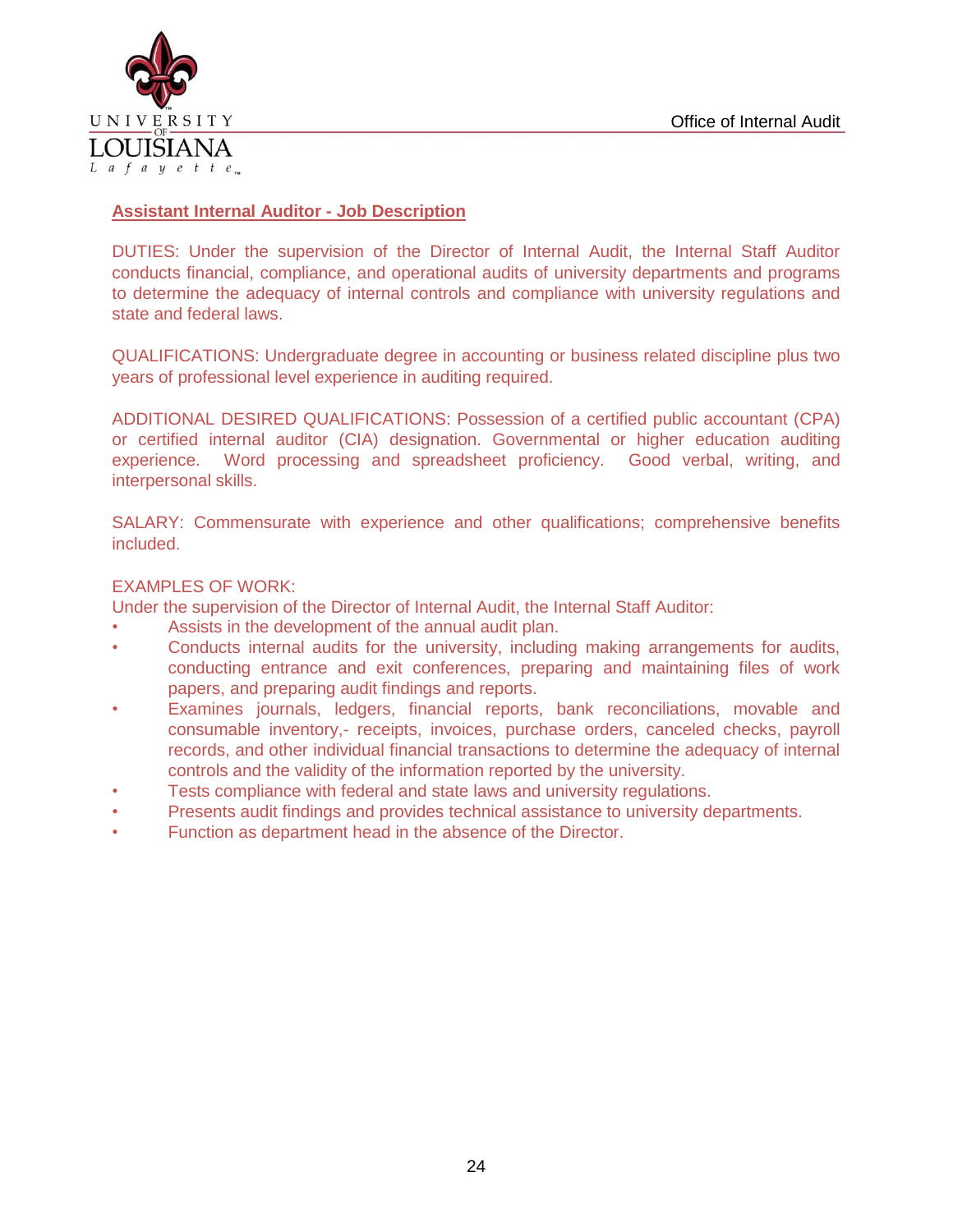

#### <span id="page-27-0"></span>Policy 1204: Due Professional Care

Members of the Internal Audit Department are required to exercise due professional care in performing audits/assurance services. The auditors are expected to use reasonable audit skill and judgment in performing the audits and consider the following:

- Extent of audit work needed to achieve the audit objectives.
- Relative materiality or significance of matters to which audit procedures are applied.
- Adequacy and effectiveness of risk management, control, and governance processes.
- Audit cost relative to potential benefits.
- Probability of significant errors, irregularities, or noncompliance.
- The use of computer-assisted audit tools and other data analysis techniques.

The auditors are expected to exercise due professional care during a consulting engagement by considering the:

- Needs and expectations of clients, including the nature, timing, and communication of engagement results.
- Relative complexity and extent of work needed to achieve the engagement's objectives.
- Cost of the consulting engagement in relation to potential benefits.

The internal audit staff is required to be alert to the possibility of errors and/or fraud and the significant risks that might affect operations. However, assurance procedures alone do not guarantee that all significant risks will be identified. The members of the internal audit department document their assessment of at-risk areas in the planning memo/preliminary survey and the audit program.

#### <span id="page-27-1"></span>Policy 1205: Continuing Professional Education

Members of the University of Louisiana Lafayette are responsible for continuing their education in order to maintain their professional proficiency. Continuing education is obtained through membership and participation in professional organizations and attendance at conferences, seminars, college courses, and other training programs.

Audit staff is provided with time to take continuing educational courses sufficient to maintain professional certifications. For example, internal auditors who are licensed Certified Public Accountants complete at least 120 hours of continuing professional education every three years to meet the requirements of the Louisiana State Board of Accountancy. Auditors are allowed a reasonable amount of work time to participate in professional organizations. Through membership in organizations such as the American Institute of Certified Public Accountants, Society of Louisiana CPAs, Institute of Internal Auditors, Louisiana Association of College and University Auditors (LACUA) and Association of College and University Auditors (ACUA), auditors keep informed about improvements and current developments in internal auditing standards, procedures, and techniques. Subject to budgetary constraints, the internal audit department pays for the reasonable costs of training.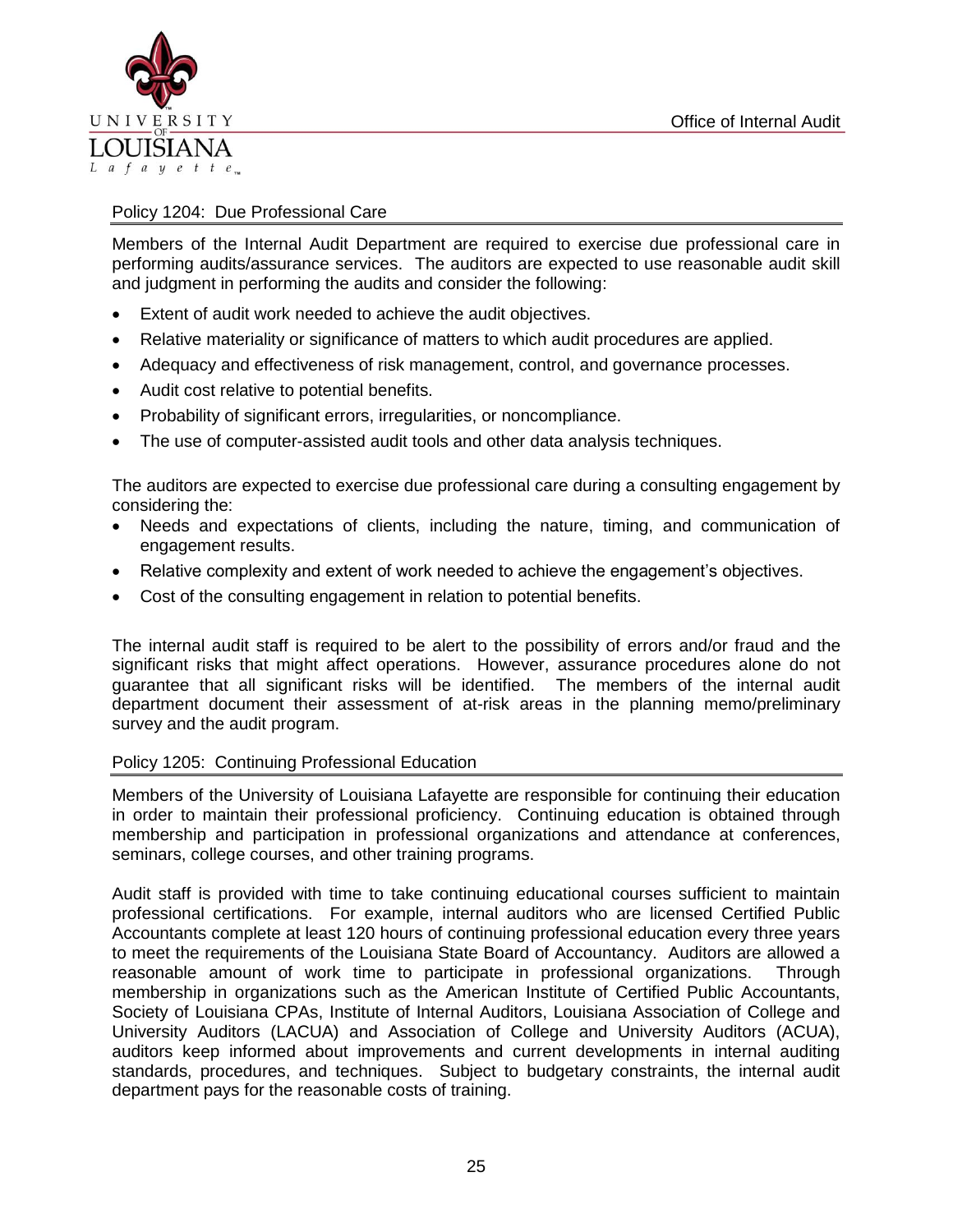

Each internal audit staff member maintains documentation of his/her continuing education.

## **Certification**

Each auditor is encouraged to obtain professional certification, such as:

- Certified Public Accountant (CPA)
- Certified Internal Auditor (CIA)
- Certified Information Systems Auditor (CISA)
- Certified Fraud Examiner (CFE)
- Certified Management Accountant (CMA)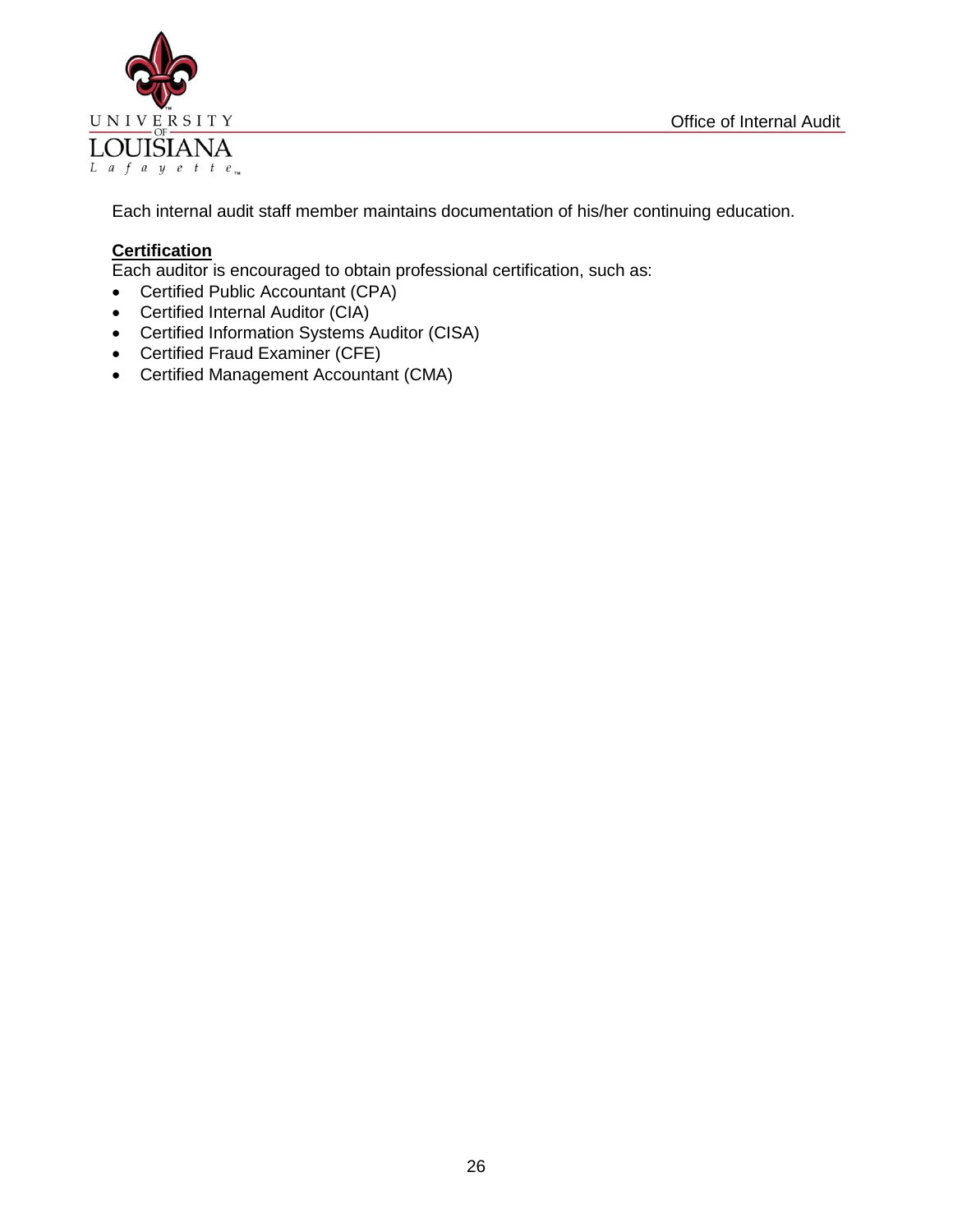

## <span id="page-29-0"></span>**Policy 1300: Quality Assurance and Improvement Program**

#### **Quality Program Assessments**

The Director of Internal Audit has implemented and maintains a quality assurance program that covers all aspects of the Office of Internal Audit and continuously monitors its effectiveness. The program includes periodic internal and external quality assessments and ongoing internal monitoring. The process is designed to help the internal auditing activity add value and improve the University's operations and to provide assurance that the Office of Internal Audit is in conformity with applicable standards and the internal audit charter.

#### **Internal Assessments**

The audit director provides daily supervision of staff and performs detailed reviews of all working papers completed by staff. The Director of Internal Auditing:

- Ensures that the auditor assigned to the project possesses the requisite knowledge and skills.
- Provides instructions during the planning stages of the audit.
- Prepares or assists in the preparation of the audit programs.
- Establishes or approves the objectives and scope of the engagement.
- Prepares or approves the preliminary survey, audit program, and planning memorandum.
- Ensures that the approved audit program is carried out.
- Reviews the working papers to determine that they adequately support the audit findings, conclusions, and report.
- Ensures that audit reports are accurate, objective, clear, concise, constructive, and timely.
- Ensures that audit reports are cross referenced to the supporting working papers.
- Monitors reasonableness of the time charged to the audit project.
- Ensures that audit objectives are met.
- Provides opportunities for developing internal auditors' knowledge and skills.

Resolution of differences in professional judgment between the director and internal audit staff members over significant issues relating to the audit assignment are to be documented in the working papers. In instances of a difference in professional judgment over an ethical issue, the issue will be referred to those individuals in the University having responsibility over ethical matters, or, if necessary, the Board of Ethics. The director provides additional forms of supervision by approving staff training and development, time and expense reports, and similar administrative areas. Evidence of supervision in the form of review checklists, review notes, and/or initials/dates on working papers are prepared and retained in the working papers.

Due to the small size of the Internal Audit Department and limited resources, the internal review program has been adapted to take into consideration the structure of the department and degree of involvement of the Director in individual audits. Periodically, the department may conduct formal or informal self-assessments using the checklist(s) from the *Quality Assessment Manual,* published by the Institute of Internal Auditors. In addition, the Director of Internal Audit obtains feedback from personal contact with auditees and through the use of questionnaires/surveys to elicit the auditee's perception of the internal auditing department.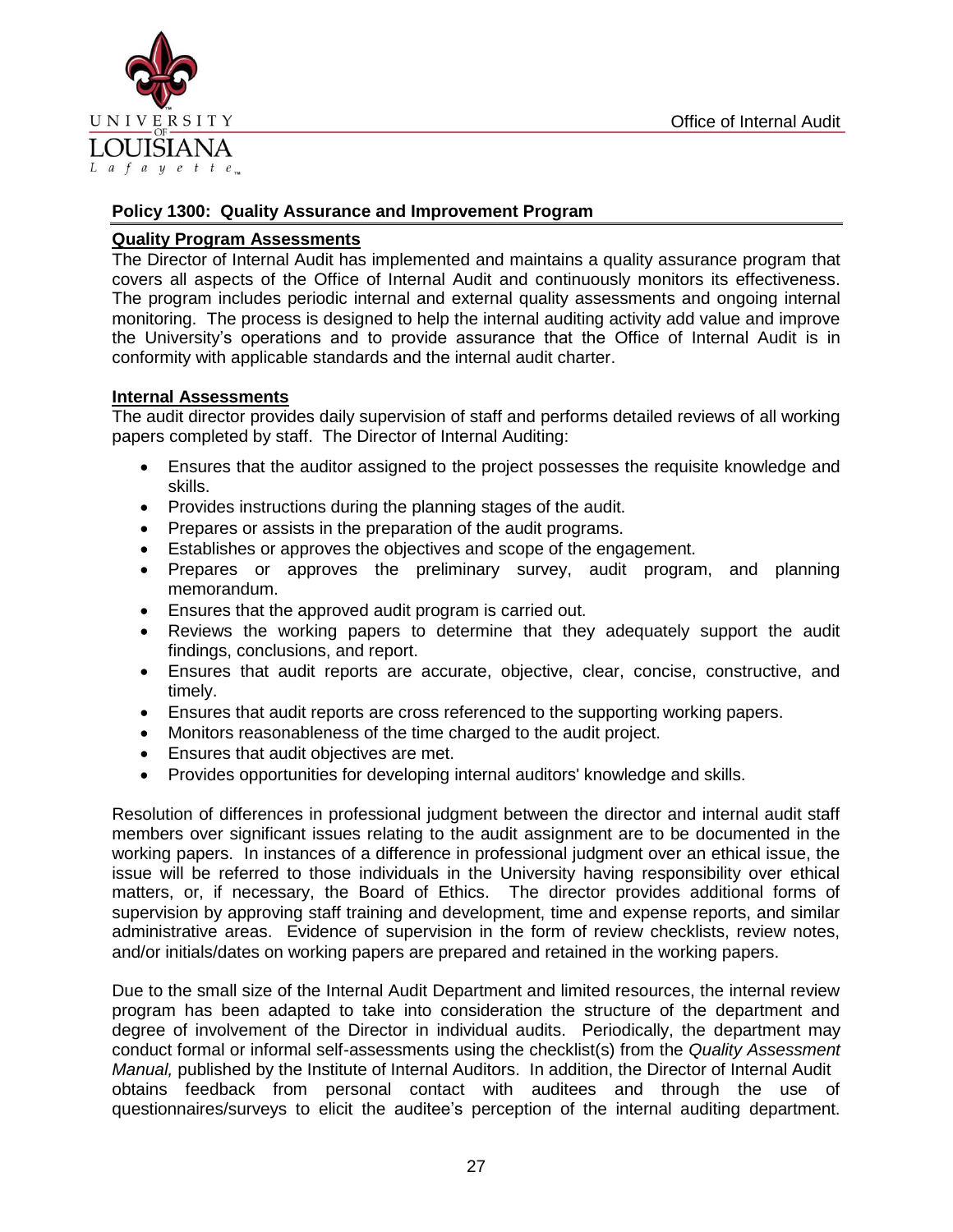

These self-assessments can sometimes result in suggestions to make the Internal Audit Department more effective and responsive to management's needs.

#### **External Assessments**

External assessments include continuous oversight of the department by the System Director of Internal Audit and the Board and reviews of the internal audit reports and working papers by external auditors. In addition, the internal audit department will have an external assessment (self-assessment with independent validation by an independent reviewer or review team from outside the organization) conducted by January 1, 2007, and at least once every five years thereafter.

#### **Reporting**

The results of the external assessments will be communicated to management and the board. If full compliance is not achieved and the noncompliance impacts the overall scope or operation of the Office of Internal Audit, this will be communicated to senior management and the board. The internal audit department will report that their activities are "conducted in accordance with the *International Standards for the Professional Practice of Internal Auditing*" only if the assessments of the quality improvement program demonstrate that the Office of Internal Audit is in compliance with the *Standards*.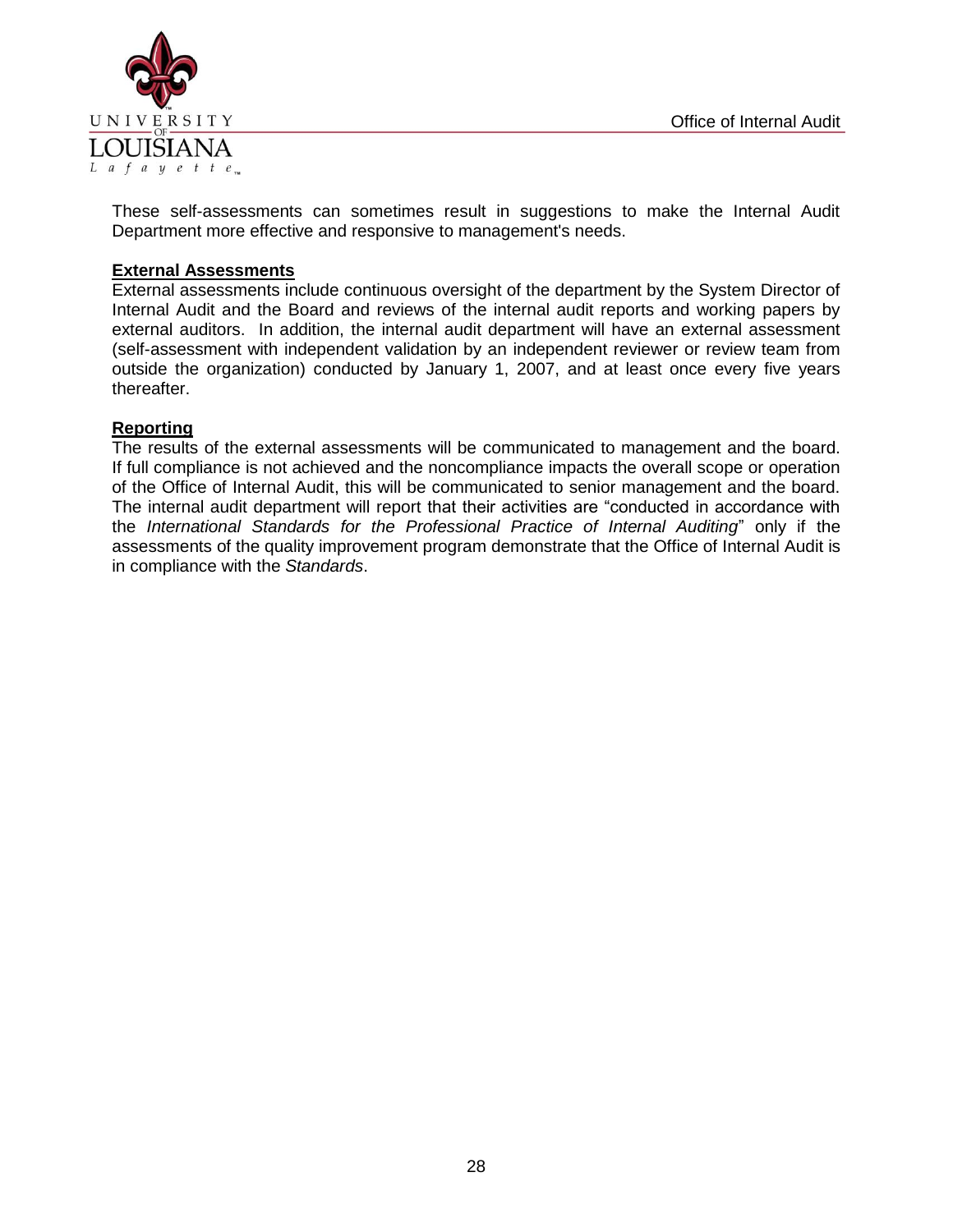

## <span id="page-31-0"></span>**Policy 2000: Managing the Office of Internal Audit**

## **Audit Plan**

Prior to the beginning of each fiscal year, the University's Internal Audit Director meets with the Director of Internal Audit of the University of Louisiana System and the University President to discuss the internal audit plan for the upcoming year.

To assist in preparing the annual audit plan and assessing risk, input is obtained or requested from the System Director of Internal Audit, Office of Legislative Auditor, University President, and the University Vice Presidents. Audits required by the Board (i.e., Student Technology Fee), prior external and internal audit findings, Single Audit findings, agreed-upon procedures with the external auditors (such as the observations of inventory and cash counts), and emerging issues determined from discussions with other internal auditors throughout the State are also considered in developing the plan. These engagements usually comprise the majority of or the entire, audit plan and no further risk assessment is necessary.

If additional audit hours are available on the plan, based on the Internal Audit Department's knowledge of the auditable areas and the input previously described, the chief audit executive and staff informally assesses the risks related to the potential audit areas. Risk factors such as the date and results of the last audit, potential financial exposure and potential loss, potential public perception, major changes in operations, and impact of government regulations are considered. Based on the input previously described and assessed risks, the director, with input from the audit staff, prepares a plan to outline the priorities of the Office of Internal Audit for the year. In addition to assurance services, potential consulting engagements may be accepted for inclusion in the plan, based on the engagement's potential to improve management of risks, add value, and improve the University's operations.

The annual audit plan is prepared in the standardized format established by the University of Louisiana System. The audit plan includes the following:

- 1. Standard hours available based on number of staff.
- 2. List of individual audits or projects.
- 3. Estimated hours for each project.
- 4. Objective of each audit project.
- 5. Type of Review (Internal Control, Financial, Compliance).
- 6. Risk Priority (High, Medium, Low) and reason for the priority (For example: Requested by Board President).
- 7. Budgeted Hours for each project.

## **Communication and Approval**

After the plan is prepared, the chief audit executive obtains the University President's approval of the plan. The plan is then sent, with other Board related items, to the Board for approval and to the System Director of Internal Audit for inclusion in the system-wide audit plan. Significant interim changes in the plan or resource requirements are communicated to the University President and the Board.

#### **Resource Management**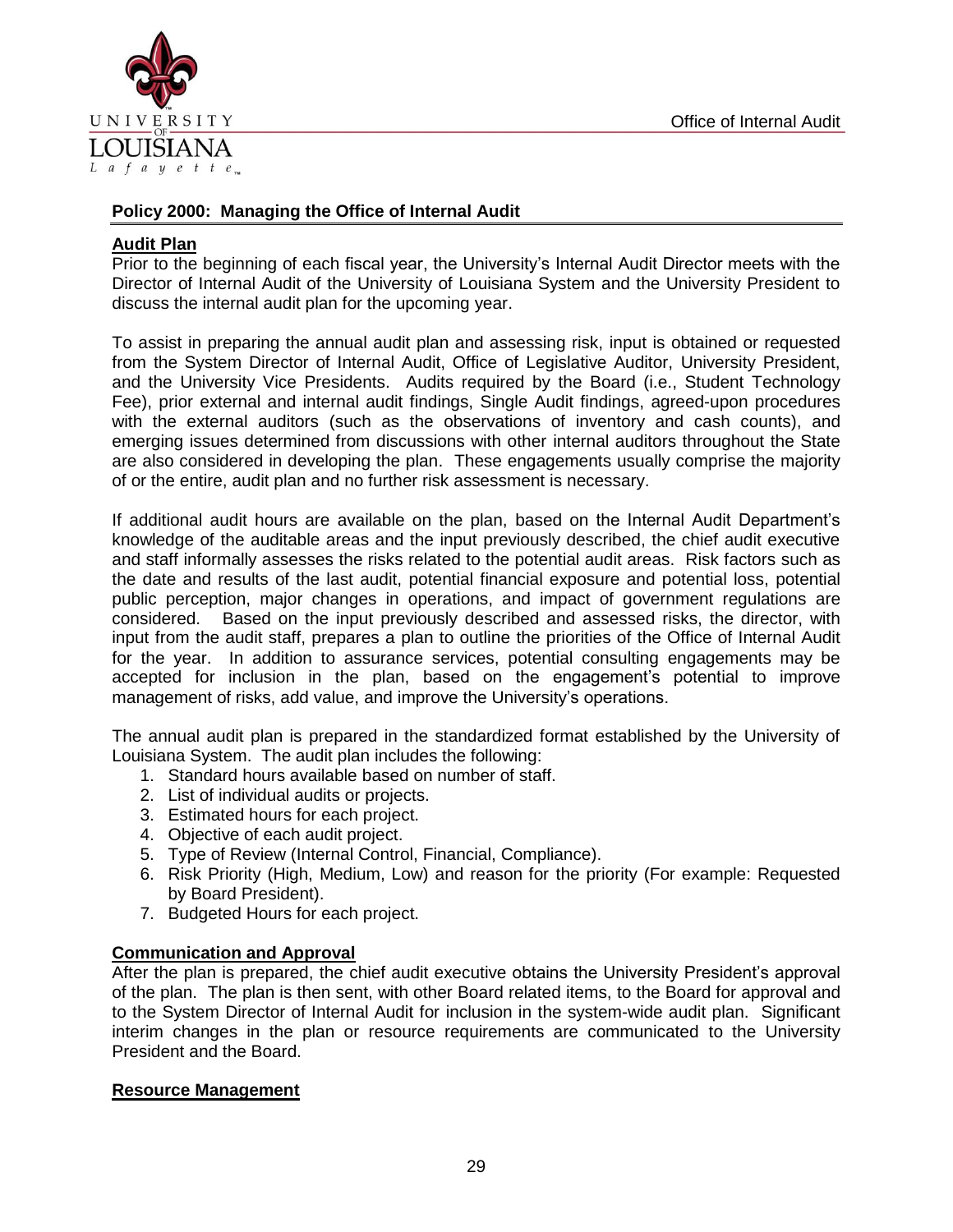

The internal auditing department attempts to set measurable goals that are capable of being accomplished within specified operating plans and budgets. The goals are included in the audit plan and are accompanied by targeted hours to complete. To ensure that audit resources are effectively deployed to achieve the approved plan, actual vs. budgeted time summaries are routinely maintained for each audit. Significant variances between actual audit hours and those budgeted are explained. If necessary, the chief audit executive adjusts the audit plan during the year. In most cases any unfinished audits are carried forward to the following years' audit plan.

Annually, the University's financial budget, including the budget for the internal audit department, is submitted to the Board of Supervisors for approval. Any significant interim changes are also submitted to the board for approval.

The director of internal auditing has established the following program for selecting and developing the human resources of the internal auditing department.

- 1. Written job descriptions have been developed for each level of the staff of the department. Written policy (job descriptions and minimum qualifications) has been developed for selection of qualified and competent individuals.
- 2. A written policy has been developed and included in the audit manual relative to training and continuing education for members of the Internal Audit Department.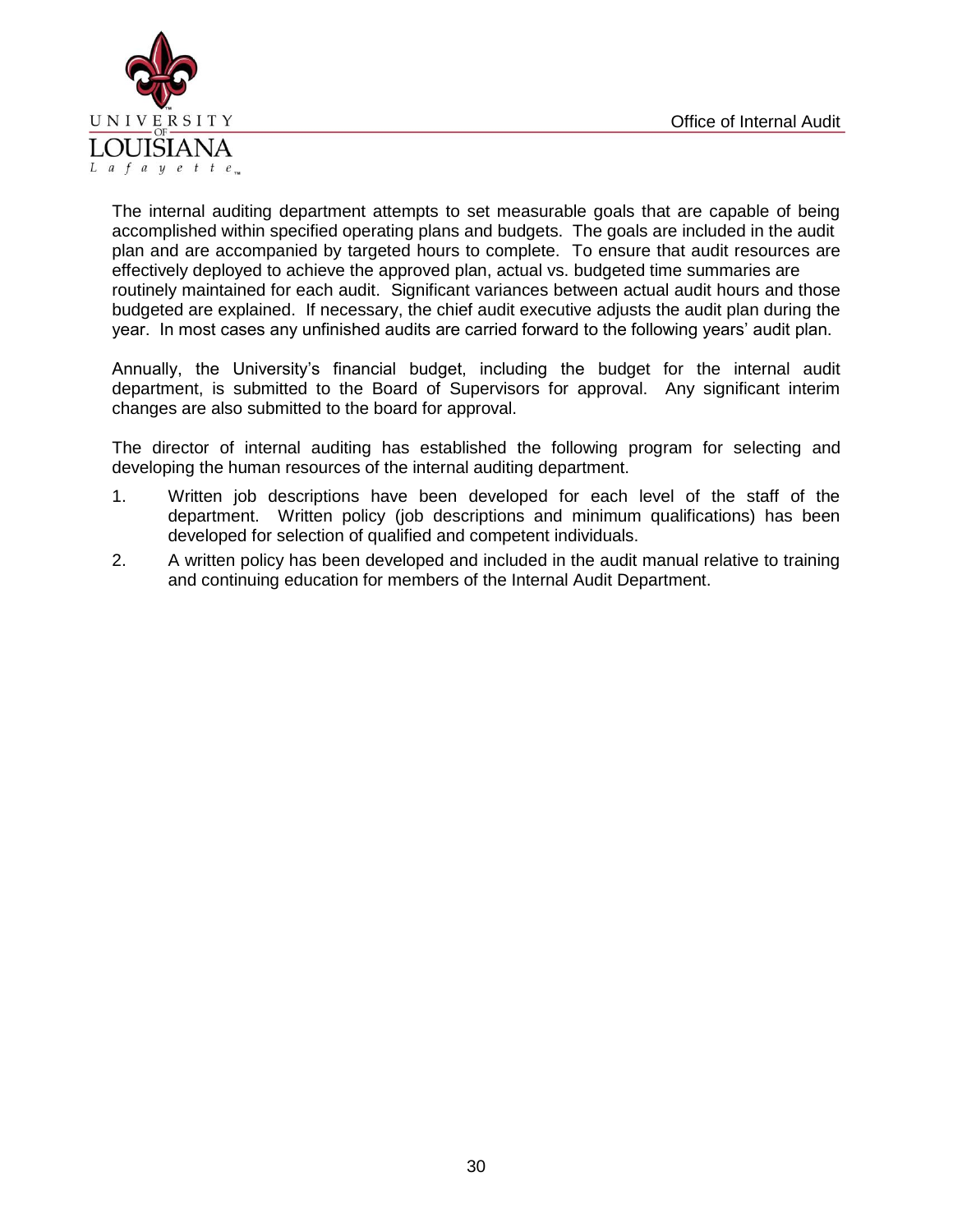#### **Policies and Procedures**

Internal audit policies and procedures have been formalized in the Internal Audit Manual to provide guidance to the employees of the Internal Audit Department. In addition, audit staff are directed and controlled through daily, close supervision and written memoranda. The form and content of the policies and procedures have been adapted to the relative small size and uncomplicated structure of the department and the specialization of its work. Due to the small number of staff (Director & 1 staff auditor) and uncomplicated structure of the department, management is more informal than in a larger audit department.

#### **Coordination**

The Internal Audit Department provides copies of their audit/engagement reports to the Office of Legislative Auditor (external auditors) upon request. The external auditors generally review the working papers of the department when performing their audit of the financial statements. To the extent the external auditors and professional and organizational reporting responsibilities allow, the department shares information and coordinates activities with the other internal and external providers of assurance and consulting services to ensure proper coverage and minimize duplication of efforts.

- 1. The Internal Audit Department and the external auditors periodically discuss matters of mutual interest.
- 2. The external auditors are allowed access to the Internal Audit Department's audit programs, working papers, and reports. The Department of Internal Audit obtains copies of the external auditor's reports and follows up on the findings contained therein. The external auditor (Office of the Legislative Auditor) allows the Internal Audit Department access to selected working papers. Questions regarding significant control weaknesses, errors and irregularities, illegal acts, disagreements with management, and any difficulties encountered in performing the audit are discussed with the external auditors.
- 3. The internal audit department may agree to perform work for external auditors in connection with their annual audit of the financial statements.

#### **Reporting to Management**

All internal audit reports and executive summaries are submitted to the University President and the System Director of Internal Audit. The System Director routinely submits summaries of the reports to the Audit Committee, System President, and University President. In addition, the System Director routinely submits reports on the status of the internal audit plans to those individuals.

#### <span id="page-33-0"></span>**Policy 2100: Nature of Work**

#### **Nature of Work**

As discussed in the University's audit charter, the mission of the Office of Internal Audit is to provide independent, objective assurance and consulting services designed to add value and improve the University's operations. Internal audit helps the University accomplish its objectives by bringing a systematic, disciplined approach to evaluate and improve the effectiveness of risk management, control, and governance processes. The Office of Internal Audit is guided by a value-driven philosophy of partnering with other departmental units to continuously improve the operations of the University. The scope of work of the Office of Internal Audit is to determine whether the University's network of risk management, control, and governance processes, as designed and represented by management, is adequate and functioning in a manner to ensure: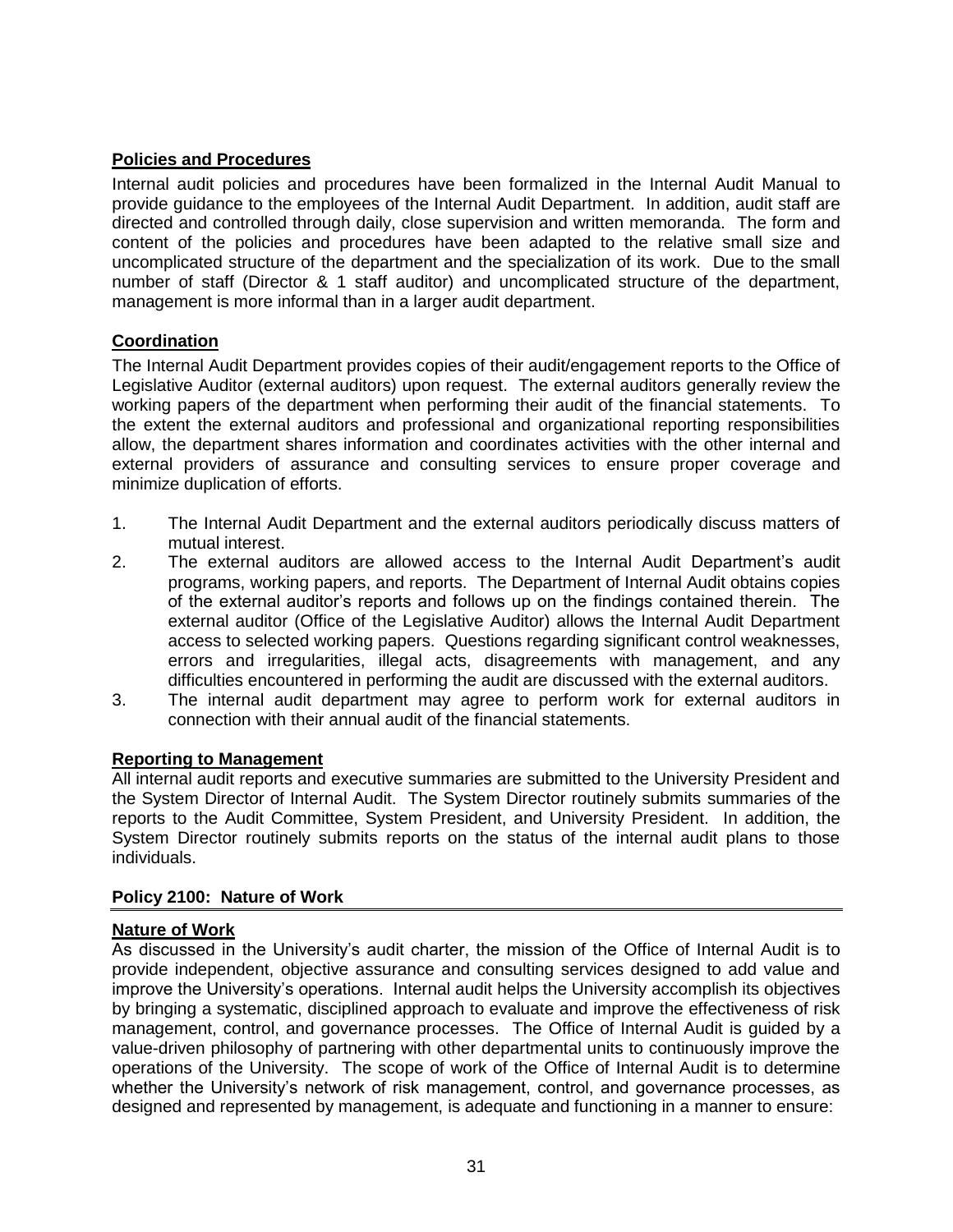- Risks are appropriately identified and managed.
- Interaction with the various governance groups occurs as needed.
- Significant financial, managerial, and operating information is accurate, reliable, and timely.
- Employee's actions are in compliance with policies, standards, procedures, and applicable laws and regulations.
- Resources are acquired economically, used efficiently, and adequately protected.
- Programs, plans, and objectives are achieved.
- Quality and continuous improvement are fostered in the University's control process.
- Significant legislative or regulatory issues impacting the University are recognized and addressed properly.

The University's Office of Internal Audit includes the following general objectives:

- Determining that the University's overall system of internal control and the controls in each departmental unit or activities under audit are adequate, effective, efficient, and functioning by conducting audits on a periodic basis so that all major systems are reviewed. Such reviews will be coordinated with the Office of the Louisiana Legislative Auditor to avoid unnecessary duplication of effort.
- Determining the reliability and adequacy of the accounting, financial, and reporting systems and procedures.
- Determining, on a test basis, that University activities, including the administration of grants and contracts received or made, are in conformance with the University policies and procedures, state and federal laws and regulations, contractual obligations, Board Rules, and good business practices.
- Determining the extent to which University assets are accounted for and safeguarded from losses of all kinds and, as appropriate, verifying, on a test basis, the existence of such assets.
- Evaluating operational procedures to determine whether results are consistent with established objectives and goals and whether the procedures are being carried out as planned.
- Evaluating the design of major new electronic data processing systems and major modifications to existing systems prior to their installation to determine whether the system of internal control will be adequate, effective, and efficient. Prior to its installation, sufficient information must be provided to the Office of Internal Audit regarding the intended internal controls, so they can complete their evaluation and issue recommendations.
- Conducting investigations as required or directed related to the general objectives previously stated.

The management process of planning, organizing, and directing is evaluated by internal audit to determine whether reasonable assurance exists that objectives and goals will be achieved. All business systems and processes within the University are subject to evaluation by internal audit.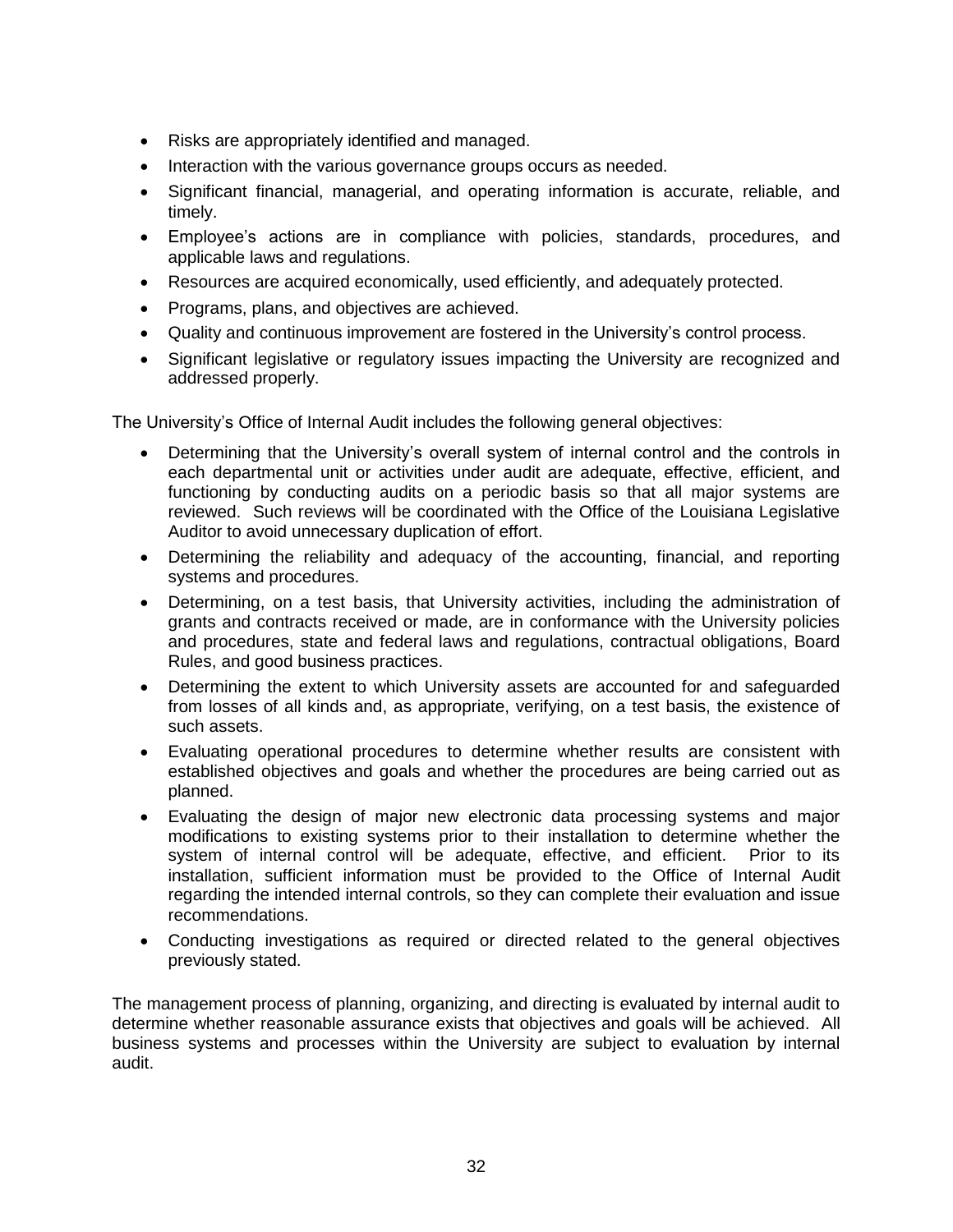#### **Risk Management**

The State of Louisiana, through the Office of Risk Management, retains risk for property, casualty, and worker's compensation insurance, as well as coverage for all State property, with virtually no upper limits. Auto liability, comprehensive, and collision coverage is provided for the State fleet and other coverage, such as bonds, crime, aviation, and marine insurance, is provided as needed.

The University's risk management process is relatively informal. The Office of Internal Audit assists the University by identifying and evaluating significant exposures to risk and contributing to the improvement of risk management and control systems. The key objectives of the University's risk management process are, as follows:

- 1. Risks arising from business strategies and activities are identified and prioritized.
- 2. Management and the board have determined the level of risks acceptable to the University, including the acceptance of risks designed to accomplish the University's strategic plans.
- 3. Risk mitigation activities are designed and implemented to reduce, or otherwise manage, risk at levels that were determined to be acceptable to management and the board.
- 4. Ongoing monitoring activities are conducted to periodically reassess risk and the effectiveness of controls to manage risk.
- 5. The board and management receive periodic reports of the results of the risk management processes. The corporate governance processes of the University provide periodic communication of risks, risk strategies, and controls to stakeholders.

Management's expectation of the Office of Internal Audit in relation to the University's risk management process is documented in the internal audit charter. The Office of Internal Audit monitors and evaluates the effectiveness of the University's risk management system. Risk exposures relating to the University's governance, operations, and information systems regarding the reliability and integrity of financial and operational information; effectiveness and efficiency of operations; safeguarding of assets; and compliance with laws, regulations, and contracts are subject to evaluation.

During consulting engagements, the University's internal auditors are expected to address risk consistent with the engagement's objectives and be alert to the existence of other significant risks. Knowledge of risks gained from consulting engagements may be incorporated into the process of identifying and evaluating significant risk exposures.

#### **Internal Control**

The Office of Internal Audit assists the University in maintaining effective controls by evaluating their effectiveness and efficiency and by promoting continuous improvement. Internal audit evaluates the adequacy and effectiveness of controls encompassing the University's governance, operations, and information systems regarding the reliability and integrity of financial and operational information; effectiveness and efficiency of operations; safeguarding of assets; and compliance with laws, regulations, and contracts. The Office of Internal Audit is responsible for ascertaining the extent to which operating and program goals and objectives have been established and conform to those of the University. Operations and programs are reviewed to ascertain the extent to which results are consistent with established goals and objectives to determine whether operations and programs are being implemented or performed as intended. Internal audit ascertains the extent to which management has established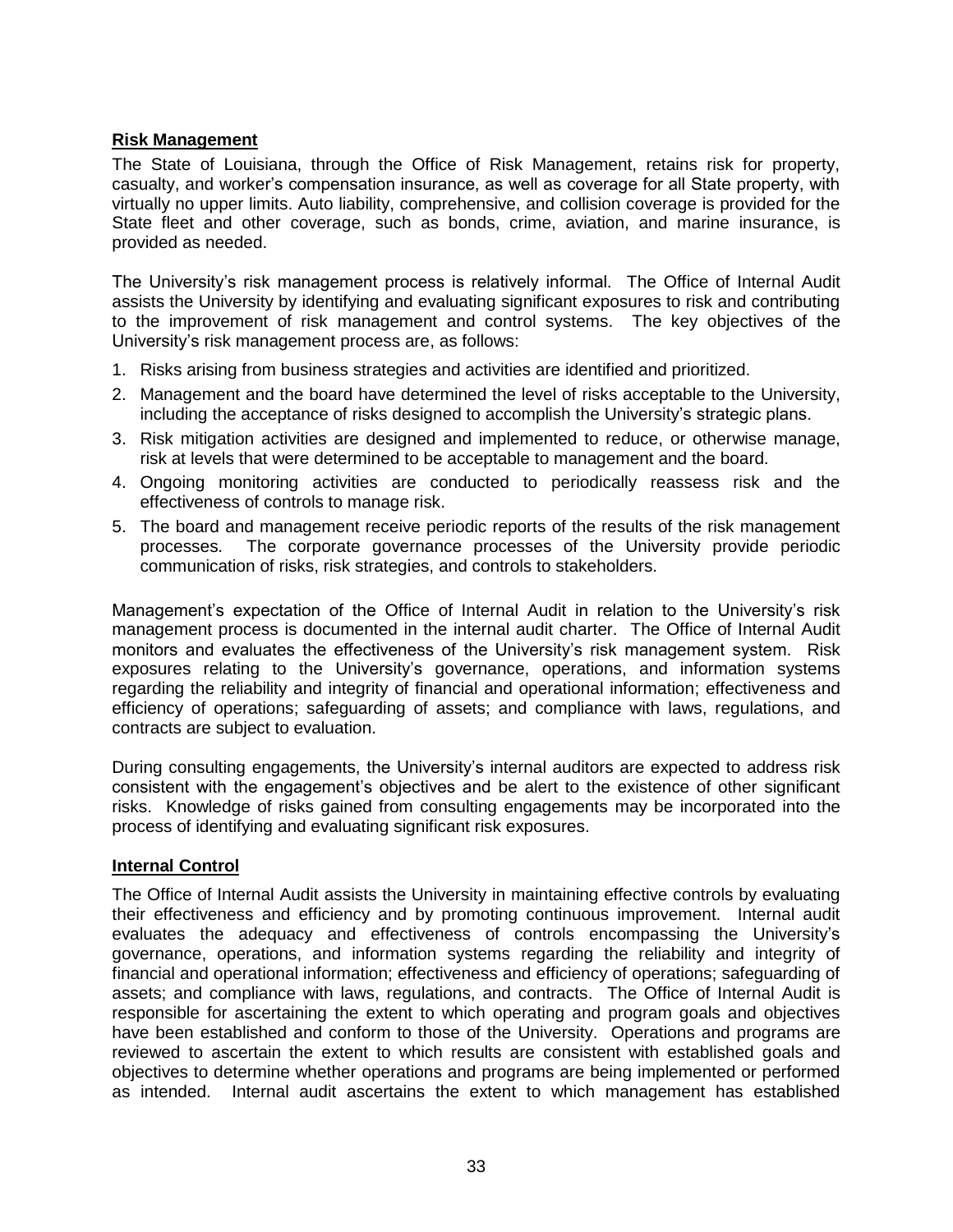adequate criteria to determine whether objectives and goals have been accomplished. If adequate, internal audit uses such criteria in their evaluation. If inadequate, internal audit works with management to develop appropriate evaluation criteria. During consulting engagements, the internal auditors are expected to address controls consistent with the engagement's objectives and be alert to the existence of any significant control weaknesses. Knowledge of controls gained from consulting engagements is to be incorporated into the process of identifying and evaluating significant risk exposures of the University.

#### **Governance**

University employees are required to comply with the Code of Governmental Ethics (L.R.S. 42:1101-1170) of the State of Louisiana. The Code clearly identifies prohibited ethics related activities and conflicts of interest. Louisiana Revised Statute 42:1170 requires each State agency to designate a person to provide employees with information relative to ethics. The statute also requires the agency to provide instruction to educate employees about the particular ethics laws to which they are subject and the procedures by which such laws are enforced. Management communicates its views regarding ethical behavior to employees, as follows:

- 1. Policies and rules of the Board of Supervisors establish procedures for reporting misappropriations and illegal acts in accordance with Act 1101 of 2001 (Revised Statute 24:523) and conducting investigations of allegations of misconduct or impropriety.
- 2. The University's Faculty Handbook informs employees that all State officials and employees are governed by the Code of Governmental Ethics and provides that faculty and staff should familiarize themselves with the code. The handbook also requires that university employees properly use and protect university resources (money, equipment, other physical properties, and services of employees).
- 3. Training on the Code of Governmental Ethics is offered through the ULM Human Resources Department and the Comprehensive Public Training Program (CPTP).
- 4. A memorandum, dated February 10, 1994, from the Director of Purchasing to all budget unit heads informs employees that there is a mandatory requirement to notify the University Police Department when there is reason to believe that loss of, or damage to, property involves a violation of law.
- 5. A memorandum, dated May 19, 1995, from the System Director of Internal Audit to campus internal auditors establishes procedures for reporting illegal acts.
- 6. The university is required to send a semiannual Bond and Crime Exposure Report to the Office of Risk Management.
- 7. The University has detailed hiring procedures and personnel policies and appropriate conduct for employees is detailed in the various personnel policies.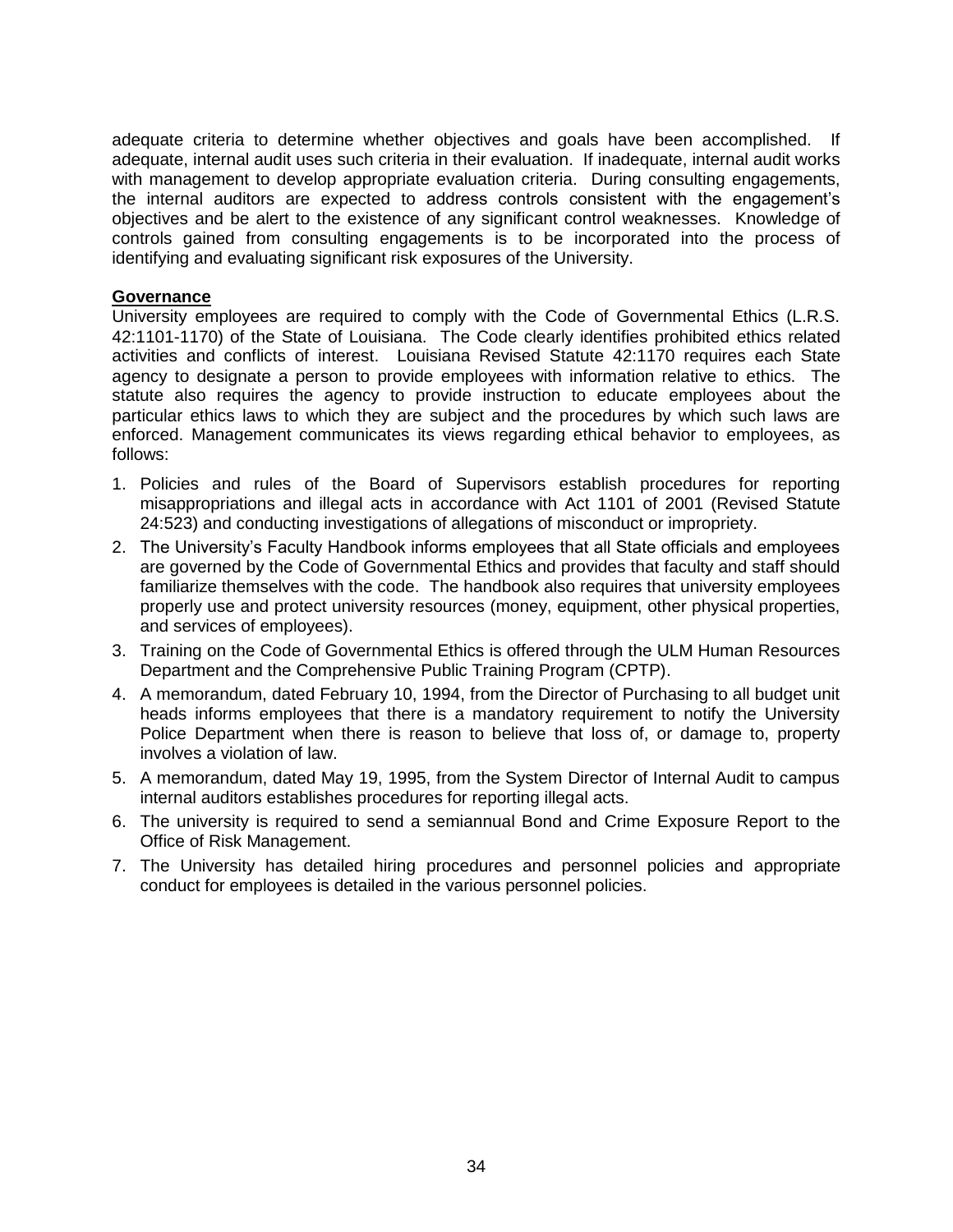Internal audit evaluates the design and effectiveness of the organization's ethics-related activities. Internal audit assesses and makes recommendations for improving the governance process in its accomplishment of promoting appropriate ethics and values within the organization, ensuring effective organizational performance management and accountability, effectively communicating risk and control information to appropriate areas of the organization, and effectively coordinating the activities of and communicating information among the board, external and internal auditors, and management. In addition, the Office of Internal Audit assesses the state of the ethical climate of the University and investigates allegations of misconduct and fraud. Assurance and consulting engagement objectives are expected to be consistent with the overall values and goals of the organization.

#### **Legal Considerations**

During the course of an engagement, as situations are encountered requiring specific details relating to laws or regulations the auditors review the revised statutes, Attorney General's Opinions, and other laws and regulations available on-line. In addition, information or opinions may also be obtained from the legal counsel of the Board of Supervisors.

#### **Information Security**

Internal audit assesses the University's information security practices. General and application control reviews may be performed. Reviews of disaster recovery, business continuity plans, and electronic funds transfers may also be conducted. In most cases, such assessments are integrated into other engagements conducted as part of the approved audit plan. However, separate stand-alone engagements may be conducted.

When conducting field work, the auditors are alert for the key information technology risks and controls. Use of available technology-based audit techniques are considered in performing assigned work. The use of data extraction software by the internal auditors is not considered cost beneficial due to the small size of the University's Office of Internal Audit and the related costs of training and software updates. If the internal audit staff lacks the knowledge, skills, or other competencies needed to perform information technology tests the chief audit executive obtains competent advice and assistance. Information technology personnel in the computing center are often used to extract data through use of FOCUS, E-print, and other programs and reports. If E-Commerce processes are audited, the overall audit objective will be to ensure that all processes have effective internal controls.

#### **Environmental Risks**

The University has an Office of Environmental Health and Safety. The State of Louisiana Office of Risk Management routinely conducts audits of the Environmental Health and Safety Program. The University's internal audit department has a close working relationship with the ORM audit staff. The University's internal audit department sometimes performs follow-ups on the risk management audits to determine that appropriate corrective actions have been implemented to correct any findings.

#### **Privacy Risks**

Privacy can encompass personal privacy (physical and psychological); privacy of space (freedom from surveillance); privacy of communication (freedom from monitoring); and privacy of information (collection, use, and disclosure of personal information by others). When evaluating the University's privacy framework, employees of the internal audit department are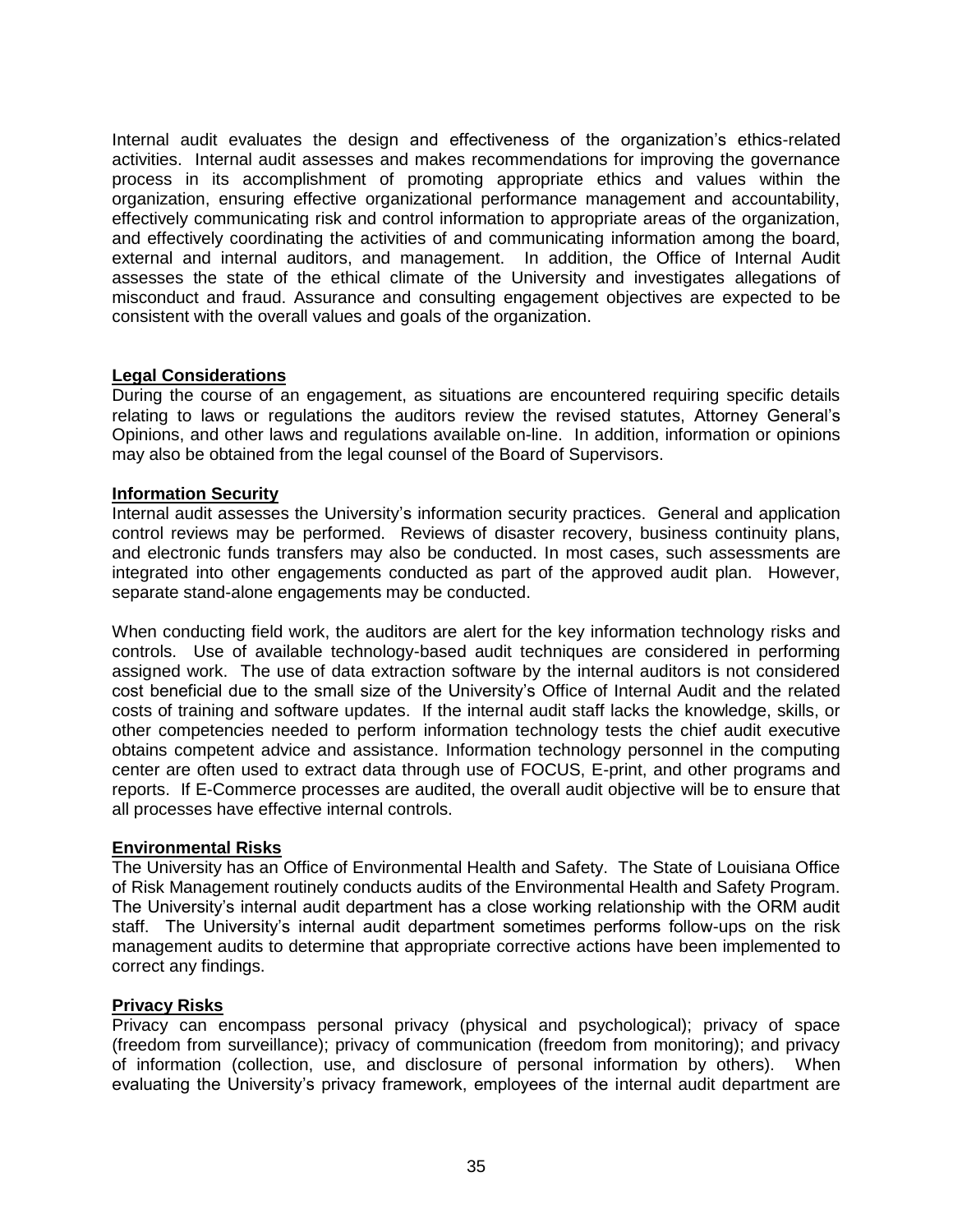expected to consider applicable laws and regulations relating to privacy. During the course of an engagement, as situations are encountered requiring specific details relating to privacy laws or regulations, the auditors may review the revised statutes, Attorney General's Opinions, and other laws available on-line. In addition, information or opinions may also be obtained from the legal counsel of the Board of Supervisors. Information may also be obtained from the University's information technology specialists.

#### **Risk Management Processes**

The internal audit department could be asked to act in a consulting role to assist the University in identifying, evaluating, and implementing risk management methodologies and controls. The University has an informal risk management program that is appropriate given the nature of the University's activities and its relatively small size.

#### **Business Continuity**

Business interruption can have significant financial and operational ramifications. With the assistance of an outside consultant, the University has developed a comprehensive disaster recovery and business continuity plan. The University's internal auditors and external auditors perform periodic assessments of the adequacy of the plan to ensure that senior management is aware of the state of disaster preparedness and ready to deal with business interruptions.

#### **Scope of Work**

The scope of the work of the Department of Internal Audit includes evaluations of the adequacy and effectiveness of the University's system of internal control and the quality of performance in carrying out assigned responsibilities. The Department of Internal Audit is responsible for reviewing the processes to determine the following:

- 1. The reliability and integrity of information.
- 2. Compliance with policies, plans, procedures, laws, regulations, and contracts.
- 3. The safeguarding of assets.
- 4. The economical and efficient use of resources.
- 5. The accomplishment of established objectives and goals for operations or programs.

The purpose of the reviews is, as follows:

- 1. Reviews of the adequacy of the system of internal control are conducted to ascertain whether the system established provides reasonable assurance that the university's objectives and goals will be met efficiently and economically. Reviews of the effectiveness of the system of internal control are conducted to ascertain whether the system is functioning as intended.
- 2. Reviews of the quality of performance are conducted to determine whether the university's objectives and goals have been achieved.

Since these evaluations are performed at specific points in time, the auditors are expected to be alert to actual or potential changes in conditions which affect the ability to provide assurance.

#### **Reliability and Integrity of Information**

University management is responsible for establishing systems to ensure reliability and integrity of information. The Department of Internal Audit is responsible for reviewing the processes to determine whether financial and operating records and reports contain accurate and useful information. Internal Audit is also responsible for determining whether controls over record keeping and reporting are adequate and effective. These audits may include the following: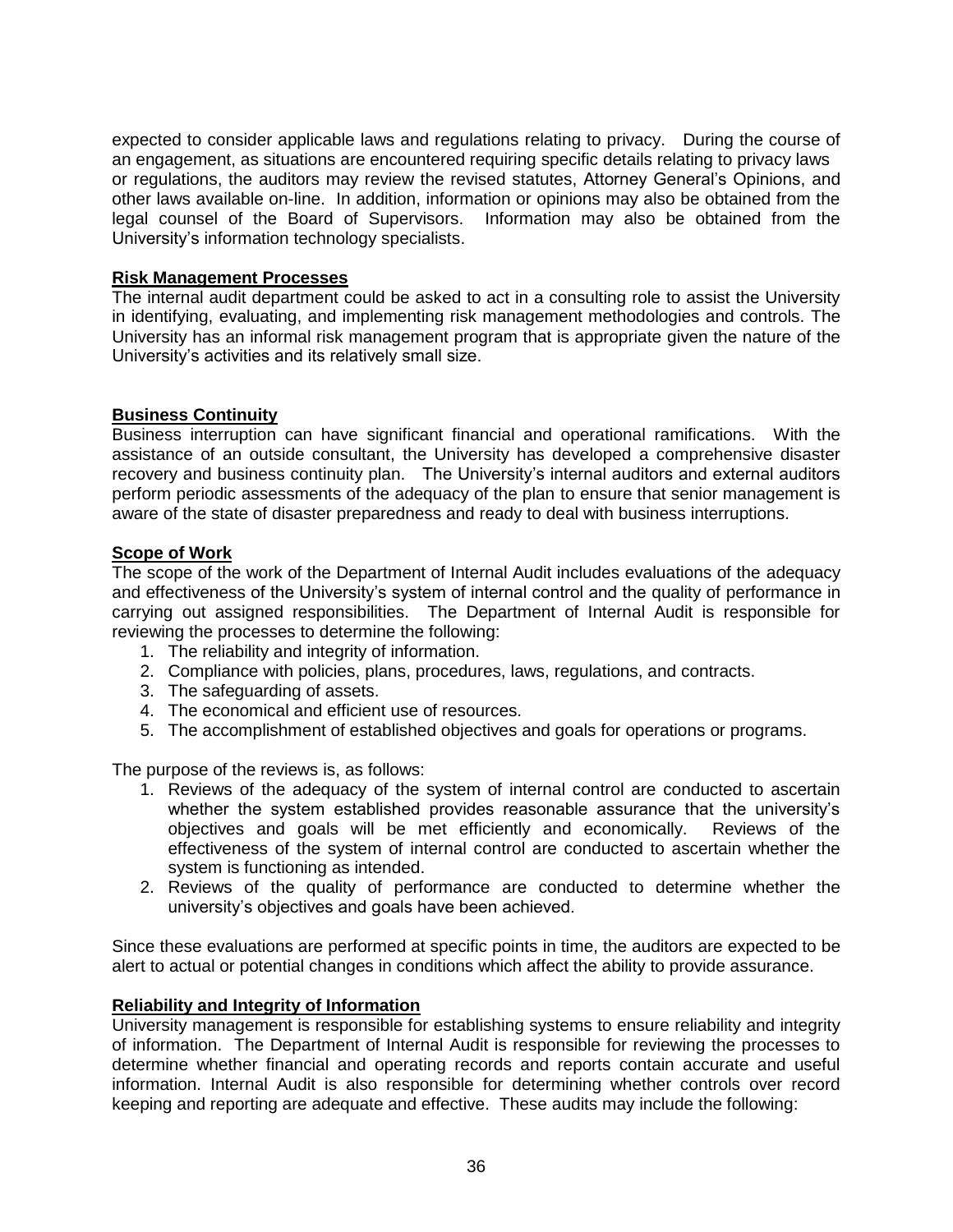- Determining if transactions have been properly reviewed and approved.
- Determining if information systems produced data that was useful, accurate, complete, timely, and relevant.
- Identifying and documenting key controls designed to ensure the reliability and integrity of information.
- Testing key controls.

## **Compliance with Laws and Regulations**

University management is responsible for establishing systems to ensure compliance with policies, plans, procedures, laws, regulations, and contracts. The Department of Internal Audit is responsible for reviewing the systems to determine whether the University is in compliance with the policies, plans, procedures, laws, regulations, and contracts. These audits may include the following:

- Obtaining background information to identify and interpret the relevant policies, plans, procedures, laws, regulations, and other items that could have a significant impact on operations.
- Identifying key controls designed to ensure compliance with policies, plans, procedures, laws, regulations, and contracts.
- Testing key controls.
- Determining if the auditee is compliance with the relevant policies, plans, procedures, laws, regulations, and contracts.

#### **Safeguarding of Assets**

University management is responsible for safeguarding the university's assets. The Department of Internal Audit is responsible for performing audits to test the means used by management to safeguard assets from various types of losses such as theft, fire, improper or illegal activities, and exposure to elements. These audits may include the following:

- Determining the adequacy of the separation of duties.
- Testing the rotation of sensitive duties among employees.
- Ascertaining that reconciliation procedures are timely, thorough, and appropriately reviewed.
- Verifying the adequacy of management's periodic surprise reviews.
- Testing the review and approval of transactions by authorized individuals.
- Determining the adequacy of the physical protection of assets and records.
- Identifying key controls designed to prevent or detect errors and fraud.
- Testing key controls.
- Verifying the physical existence of university assets.

#### **Economical and Efficient Use of Resources**

University management is responsible for setting operating standards to measure an activity's economical and efficient use of resources. The Department of Internal Audit may perform economy and efficiency audits to determine whether:

- Operating standards have been established for measuring economy and efficiency.
- Established operating standards are understood and are being met.
- Deviations from operating standards are identified, analyzed, and communicated to those responsible for corrective action.
- Corrective action has been taken.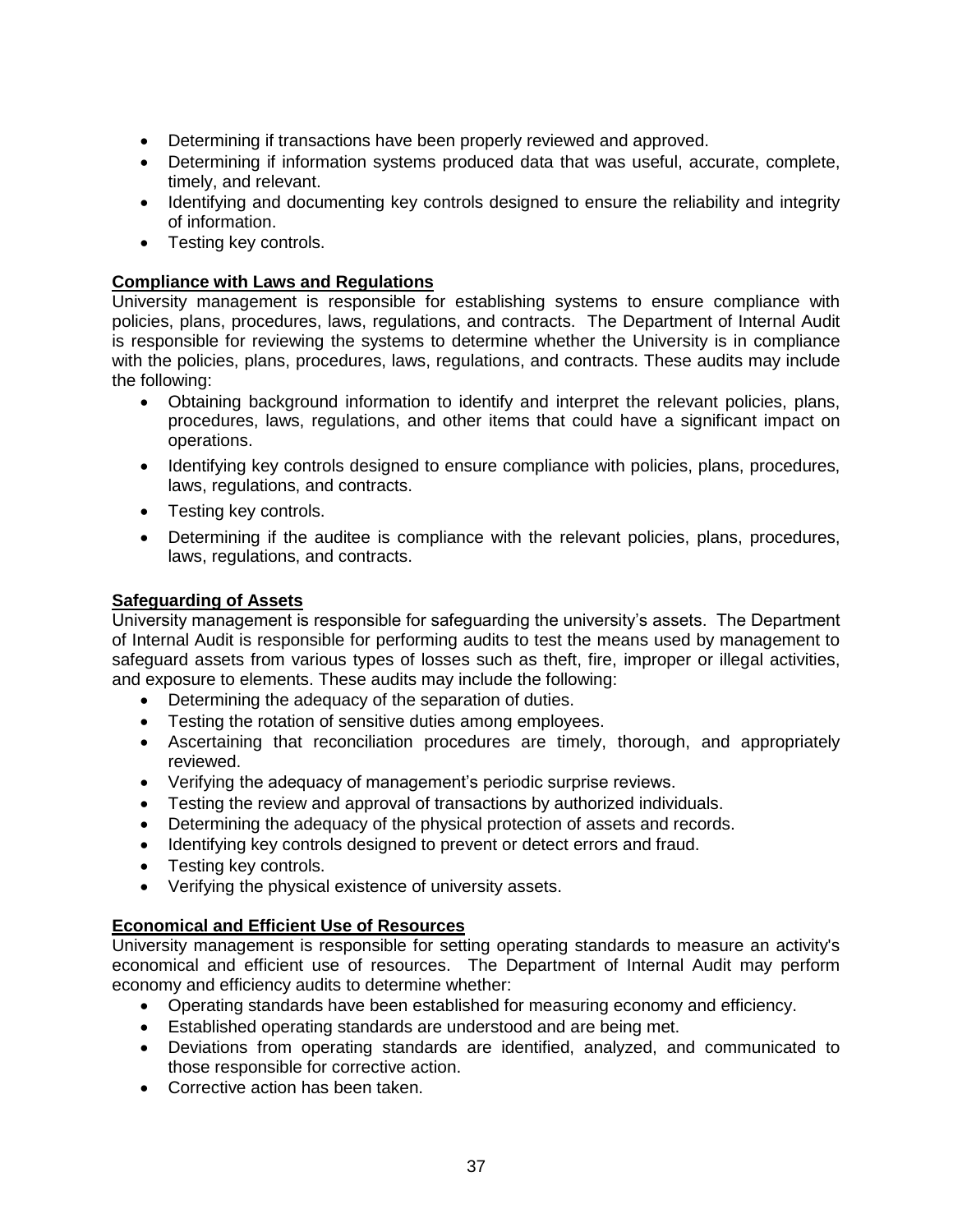These audits may include the following:

- Identifying the operating standards.
- Determining whether the standards are appropriate in keeping with the auditee's goals and objectives.
- Determining if the information used by management to measure its success is accurate, current and relevant.
- Ascertaining whether management has procedures to ensure that they met their standards.
- Determining whether management identified and analyzed deviations from the standards.
- Determining whether management discussed deviations with the appropriate individuals.
- Identifying any inefficient or uneconomic use of resources.
- Identifying key controls designed to ensure compliance with the auditee's goals, measures, or targets.
- Testing key controls designed to ensure compliance with the auditee's goals, measures, or targets.

#### **Accomplishment of Established Objectives and Goals for Operations or Programs**

Management is responsible for establishing operating or program objectives and goals, developing and implementing control procedures, and accomplishing the desired operating or program results. The Department of Internal Audit is responsible for the following:

- Ascertaining if management identified relevant objectives and goals and developed a system for measuring their accomplishment.
- Appraising whether management established criteria for evaluating their program's effectiveness.
- Assessing whether management determined if their objectives and goals were met.
- Determining if the techniques and data used by management to measure effectiveness is appropriate.
- Reviewing for evidence that the auditee was looking for cost effective ways to accomplish objectives and goals.
- Determining whether management has estimated the costs and benefits of not meeting goals.

The Department of Internal Audit reviews operations (purchasing, human resources, finance, governmental assistance, etc.) or programs (fund-raising campaigns, capital expenditures, etc.) to determine whether results are consistent with established objectives and goals and whether the operations or programs are being carried out as planned. These audits may include the following:

- Identifying key controls designed to ensure compliance with established objectives and goals.
- **•** Testing the effectiveness of the key controls.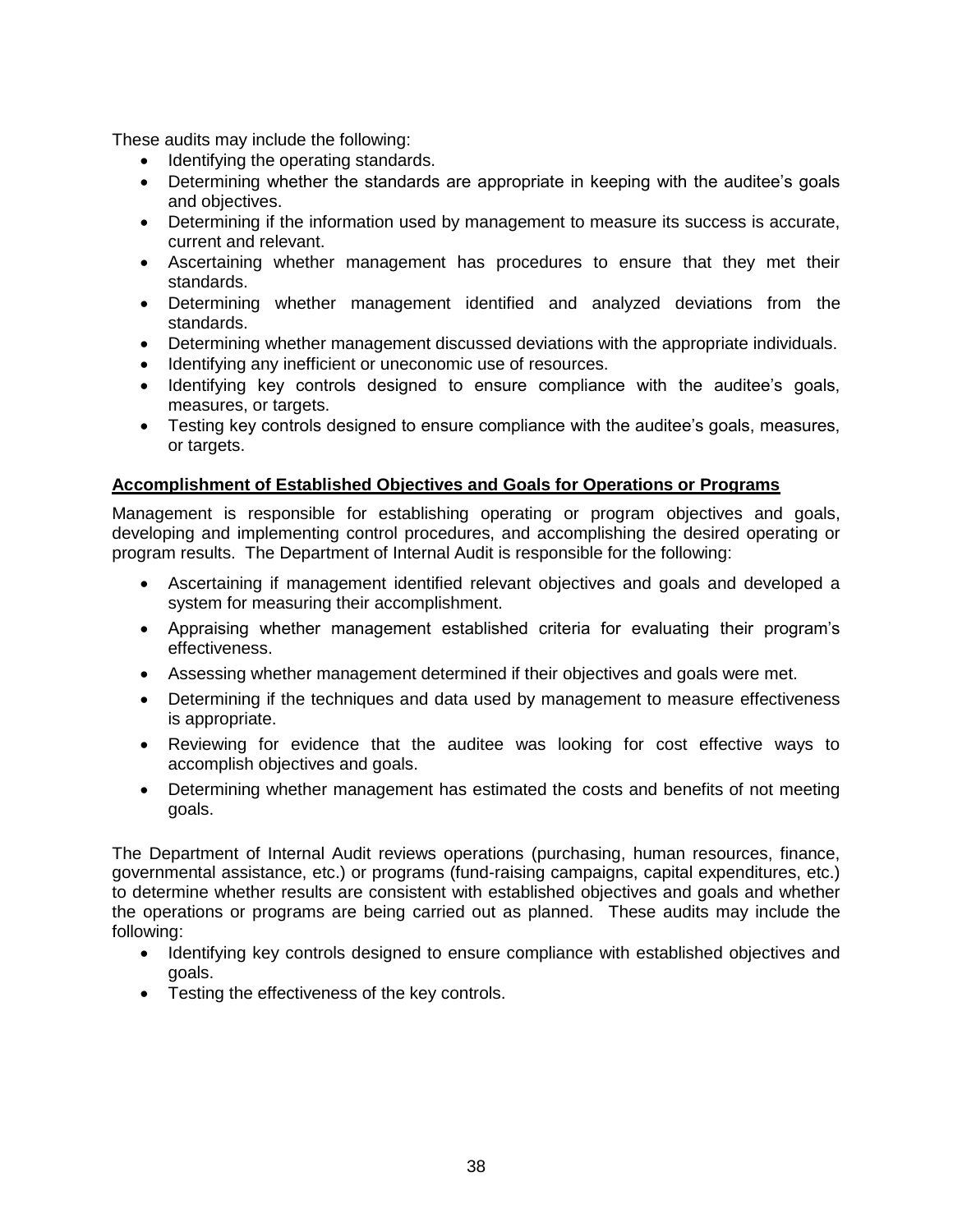#### <span id="page-41-0"></span>**Policy: 2200 Engagement Planning**

#### **Planning the Engagement**

Each engagement will be properly planned and the objectives, scope, timing, and resource allocations will be documented in the plan. In planning the engagement, the internal audit staff are expected to consider such things as the objectives of the activity being reviewed and the means by which the activity controls its performance; the significant risks to the activity, its objectives, resources, and operations and the means by which the potential impact of risk is kept to an acceptable level; the adequacy and effectiveness of the activity's risk management and control systems compared to a relevant control framework or model; and the opportunities for making significant improvements to the activity's risk management and control systems.

If an engagement for parties outside the organization is accepted, the Internal Audit Department will establish a written understanding with them about objectives, scope, respective responsibilities, restrictions on distribution of the results of the engagement, and access to engagement records.

Internal audit will also establish an understanding with consulting engagement clients about the objectives, scope, respective responsibilities, and other client expectations.

#### **Objectives and Scope of Work**

Based on requests from administrators or others and the auditors' perception of the work needed, the Office of Internal Audit will determine the objectives of the engagement (i.e., intended accomplishments). Objectives will be in enough detail to guide the audit program development and reflect the results of the preliminary risk assessment of the engagement area. The established scope will include consideration of relevant systems, records, and personnel and must be sufficient to satisfy the objectives of the engagement. The probability of significant errors, irregularities, noncompliance, and other exposures will be considered when developing the engagement objectives. The objectives and scope must be approved by the Director.

Objectives of consulting engagements will be agreed upon with those requesting the engagement. If a consulting engagement or an engagement for parties outside the organization is planned, the Office of Internal Audit will establish an understanding with the appropriate parties about objectives, scope, distribution of the results of the engagement, and access to engagement records. The scope of consulting engagements will be sufficient to address the agreed-upon objectives and will address risks, controls, and governance processes to the extent agreed upon with the client. During the consulting engagement, any reservations about the scope shall be discussed with the client to determine whether to continue with the engagement.

#### **Entrance Conference**

Every audit should include an entrance conference with appropriate personnel. This may consist of a face-to-face meeting but may take the form of correspondence or a telephone call (notification of audit). The form is a matter of professional judgment and the desires of management. The following may be included in the entrance:

- 1. Planned audit objectives.
- 2. Scope of audit work.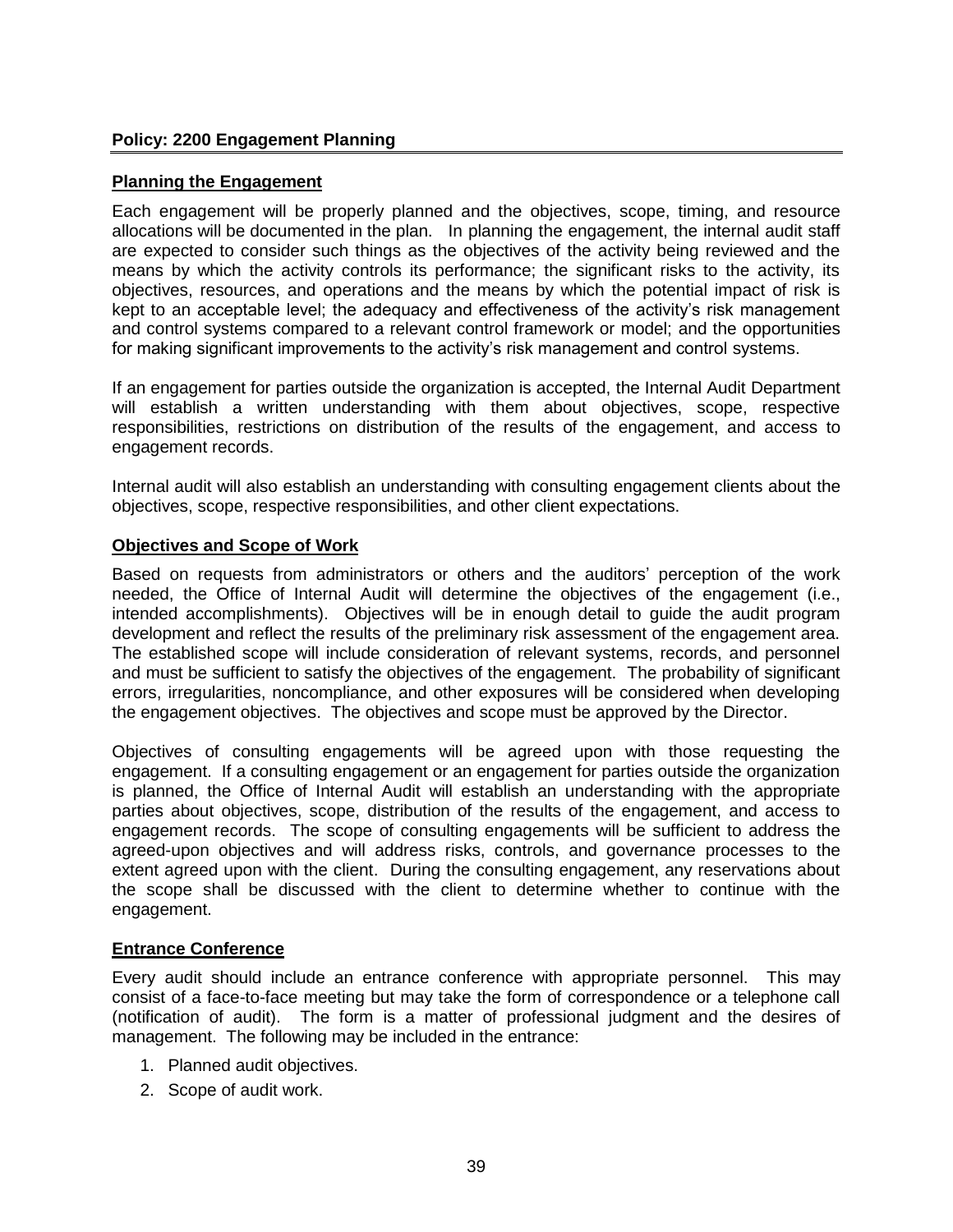- 3. Timing of audit work.
- 4. Personnel assigned to the audit.
- 5. The process of communicating throughout the audit
	- a. Methods.
	- b. Time frames.
	- c. Individuals who will be responsible.
- 6. Concerns or any requests or management.

Documentation of the conference will be prepared and retained in the audit working papers.

#### **Preliminary Survey**

Every audit will include a preliminary survey to gather information on the activity being examined and assess risks. The focus of the survey will vary depending upon the nature of the engagement. A survey may involve use of the following procedures:

- Discussions with the client.
- Interviews with individuals affected by the activity, e.g., users of the activity's output.
- On-site observations.
- Review of management reports and studies.
- Analytical auditing procedures.
- Flowcharting.
- Functional "walk-thru" (tests of specific work activities from beginning to end).This may include tracing a transaction or two through the system to obtain an understanding of how the system operates and how transactions and documents are processed through the internal control system and whether or not these controls are operating as prescribed by management.
- Documenting key control activities and weaknesses.
- Consideration of the probability of significant errors, irregularities, noncompliance, and other exposures.
- Assessing risks relevant to the activity under review.

As part of the preliminary survey, the Internal Audit Department will obtain background information for the activity to be audited. This may include reviewing and documenting such items as the following:

- Mission, objectives, and goals of the audited activity.
- Policies, plans, procedures, laws, regulations, and contracts which could have a significant impact on operations and reports.
- Organizational information, e.g., services provided, number and names of employees, key employees, job descriptions, and details about recent changes in the organization, including major system changes.
- Budget information, operating results, and financial data of the activity to be audited.
- Prior audit working papers.
- Results of other audits, including the work of external auditors, completed or in process.
- Correspondence files to determine potential significant audit issues.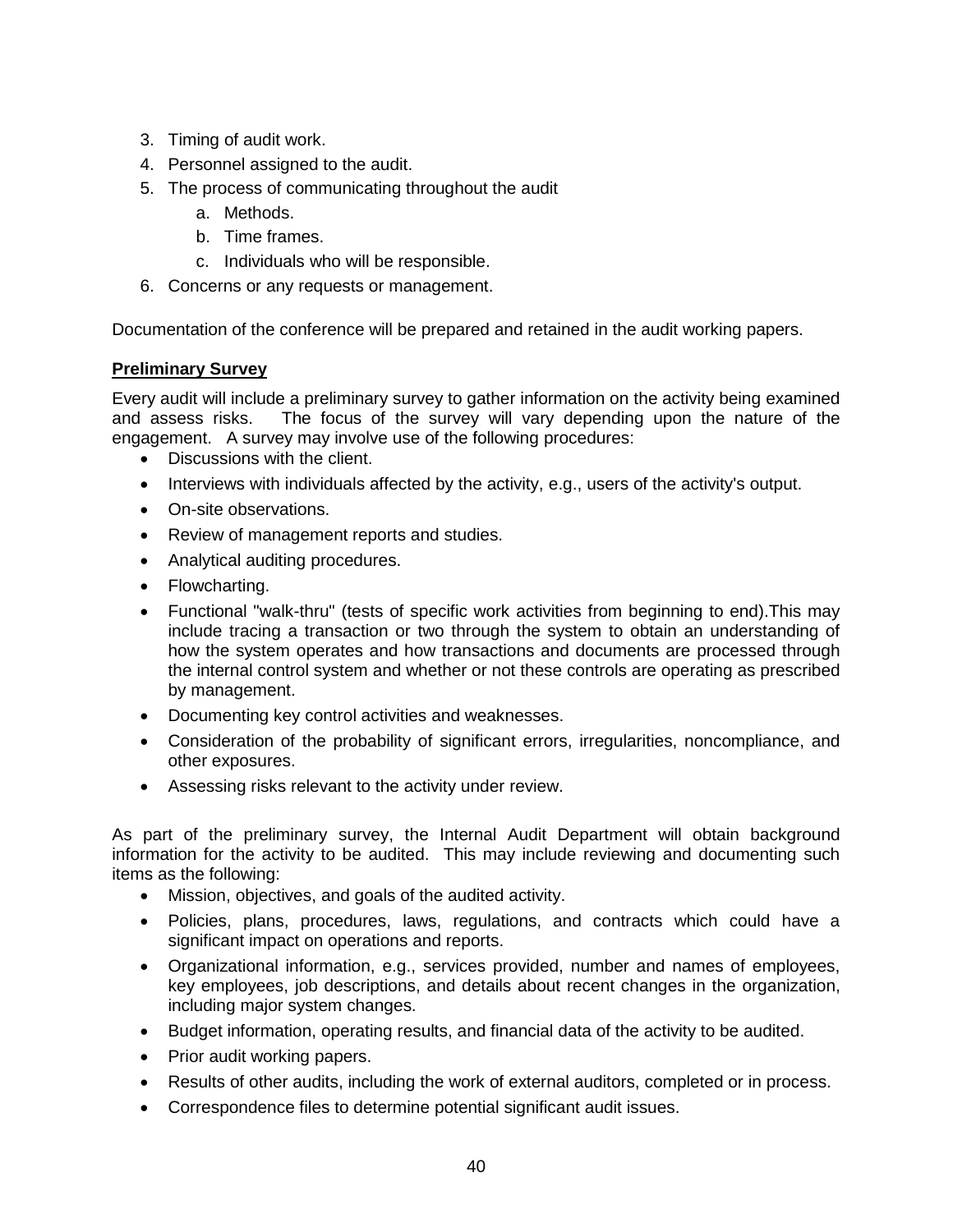- Authoritative and technical literature appropriate to the activity.
- Nature of any federal/state compliance auditing requirements.

#### **Staffing/Engagement Resources**

As much as feasible, staffing is based on an evaluation of the nature and complexity of each engagement, time constraints, and available resources. The knowledge, skills, and other competencies of the internal audit staff is considered in assigning staff to the engagement. The value of on the job training for staff is also considered. Appropriate resources are allocated to achieve the engagement objectives.

#### **Engagement Work Program**

A properly developed work program, detailing each of the engagement steps to be performed during the course of the review, will be completed for each assignment. Work programs may vary in form and content depending upon the nature of the engagement. The work programs will establish the procedures for identifying, analyzing, evaluating, and recording information during the engagement. The Director of Internal Audit must approve the work program prior to implementation and upon amendment.

Each of the steps in the program will be cross-referenced to the corresponding work paper which shows evidence of the work performed. The work program is a key document and should be located at WP6 (in most cases) of the work paper binders.

Upon completion of each step, the auditor should initial the work program in the appropriate box indicating its completeness. In some cases (when not readily apparent), the reason for the step should be included in the program.

The Internal Audit Department may consult the Association of College and University Auditors (ACUA), Louisiana Association of College and University Auditors (LACUA), other universities, U.S. Department of Education (Student Financial Aid Programs), NACUBO - Federal Auditing Information Service for Higher Education, Practitioners Publishing Company, and OMB Compliance Supplement for example work programs; however, these programs will be amended to suit the circumstances of our particular engagement.

#### **Personal Information**

When conducting engagements, the internal audit staff will comply with applicable laws regarding protection of personal privacy and information.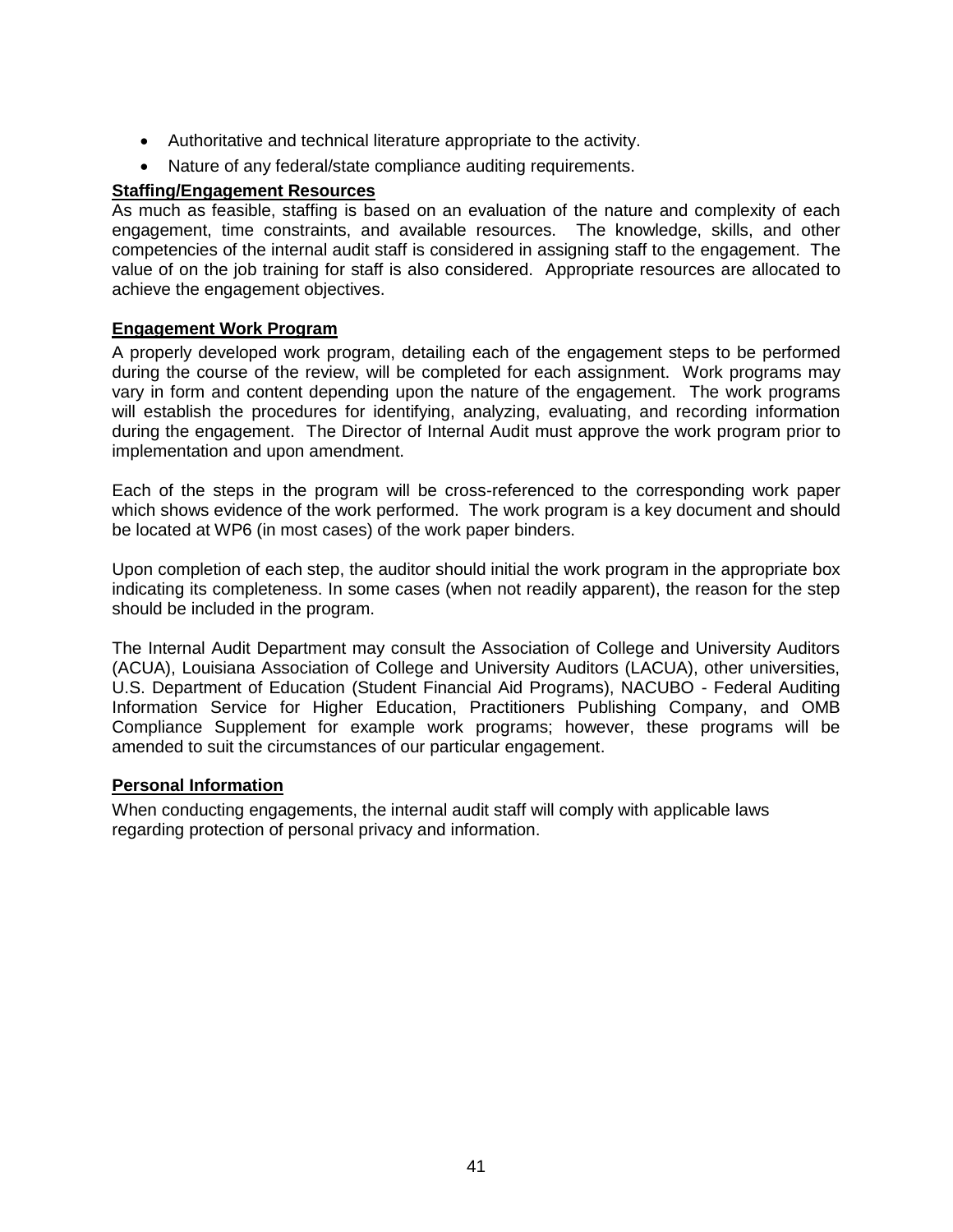#### <span id="page-44-0"></span>**Policy 2300: Performing the Engagement**

#### **Examining & Evaluating Information**

When performing engagements, the internal audit staff will analyze sufficient, reliable, relevant, and useful information to achieve the engagement's objectives. Conclusions and engagement results will be based on appropriate analyses and evaluations and documented in the working papers. The procedures performed during most engagements may include reviewing applicable laws, regulations, policies and procedures; interviewing selected employees and others; examining selected documents and records; comparing relationships among financial and nonfinancial information; and performing observations.

#### **Working Papers**

Working papers (Audit Evidence) are the connecting link between the objectives and the auditor's report. All pertinent information obtained by internal audit must be documented. Engagement working papers serve the following purposes:

- Provide a systematic record of work performed;
- Provide a record of the information and evidence obtained and developed to support findings, conclusions, and recommendations;
- Provide information to the Audit Director to enable him to supervise and manage assignments and to evaluate auditor performance; and
- Provide a record of information for future use in planning and carrying out subsequent assignments.

The working papers document various aspects of the engagement process to include planning, risk assessment, evaluation of the system of internal control, engagement procedures performed, information obtained, conclusions reached, supervisory review, communication of results, and follow-up

Working papers must be neat, competent, relevant, useful, and accurate. Anyone using the working papers should be able to readily determine their source, purpose, procedures performed, findings, conclusions and the auditor's recommendations. To the extent possible, all working papers will contain the following data:

At the top-left of the working paper, a heading will indicate:

- ULM Internal Audit Department
- Name of the engagement area (department, center, system, etc.)
- Name of working paper (e.g., test of expenditures, cash count)
- Audit period.

At the top right section of the working paper, the auditor completing the work will initial and date the working paper. The reviewer will initial and date, directly beneath the auditor's initials on the working paper, indicating that the working paper has been reviewed.

Below the heading, the following will be documented on each working paper or referenced to the working paper where documented:

 The **source** of the documents utilized to conduct the procedures outlined in the working paper. Document the individuals contacted and their title.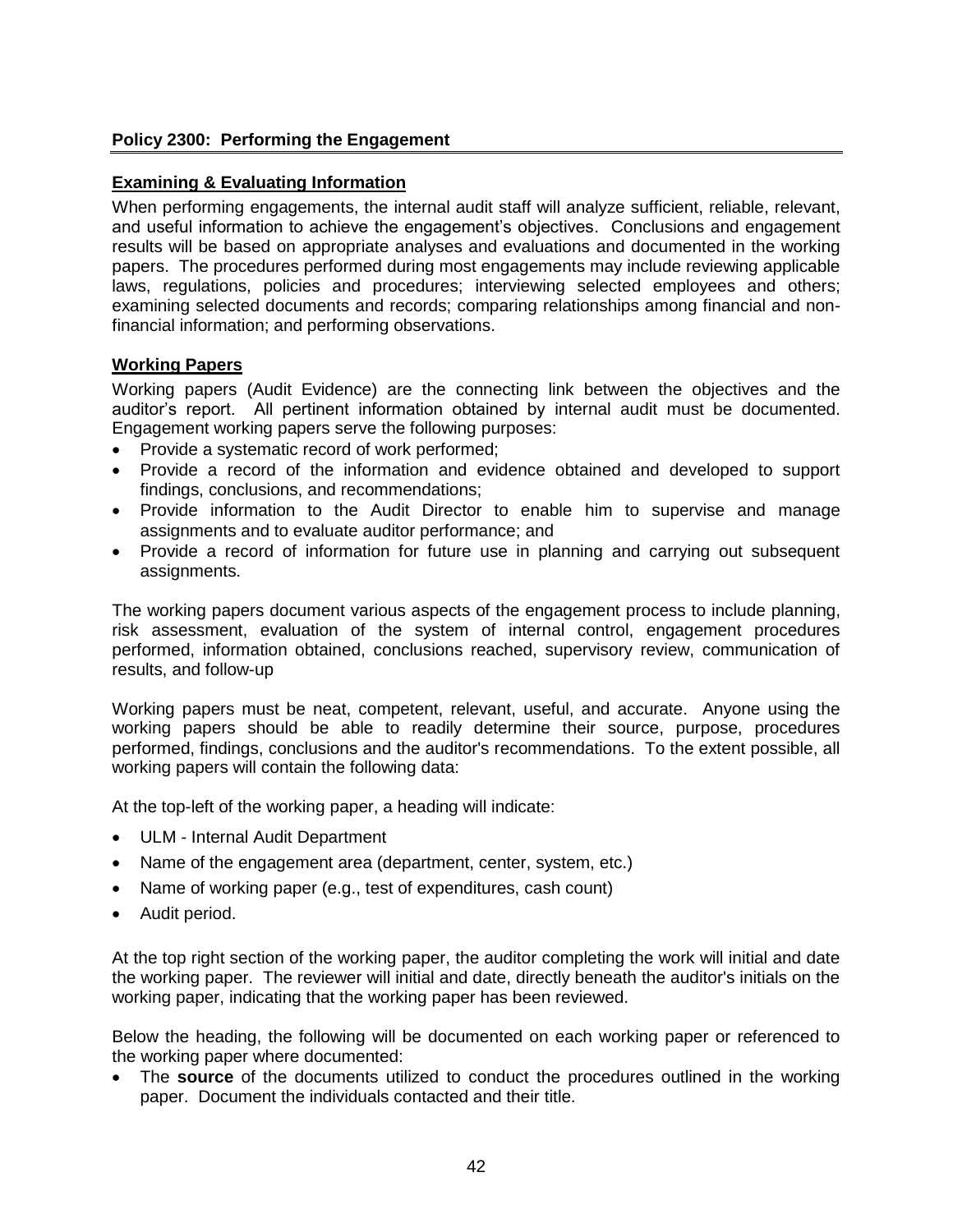- The **purpose** of working paper will be recorded. Unless one can clearly define exactly why one is gathering data, one cannot prepare meaningful papers containing relevant matter.
- **Procedures** performed will be sufficient to fulfill the audit scope and objectives. Procedures should be prepared in a logical and sequential manner, directly related to the purpose of the working paper.
- Relevant **findings** from testing. This should be a short summary of the finding or a reference to the exit conference where the finding will be discussed. Finding forms will be completed for each finding. The finding forms will include the condition, criteria, cause, effect, and recommendation.
- **Conclusions and recommendations** should relate to the purpose. Working papers should be complete and include support for the conclusions reached. Recommendations should relate to the nature of the findings and work performed.

Relative to the body of the working paper, the following should be considered:

- Keep the working paper neat and legible.
- Keep in mind that the working paper is being prepared for someone other than you. Assume they know nothing about the subject matter and write accordingly.
- Whenever you refer to data appearing elsewhere in the working papers, cross-reference both working papers.
- If a working paper or a set of working papers contains tick marks, the first page of a set of papers should also contain a legend explaining the tick marks.
- Working papers should be prepared after completing each audit step. Pertinent oral conversations should also be recorded promptly.

The working paper will be indexed (numbered) at either the bottom or the top right-hand section of the working paper.

#### **Permanent Files**

This file will contain information necessary to gain an understanding of (a) the function of the department/area to be audited; (b) its organization and resources; (c) how it relates to other departments; (do) internal control adequacy and effectiveness; and (e) general information about relevant policies and procedures. The file generally contains the following types of information:

- Organizational charts.
- Applicable statutes, regulations, policies, and procedures
- Fraud letter.
- Copy of audit plan.
- Monitoring reports.
- Contracts.
- Description of the accounting records, management reports, department budget, and FRS Screens.
- Departmental mission statement.
- Background/history on the department and/or area to be examined.
- Important permanent correspondence (other than that pertaining to the current audit).

Data contained in the permanent file should be updated whenever a new engagement of the department or area is started. An index should be maintained of the data/material contained in the permanent file.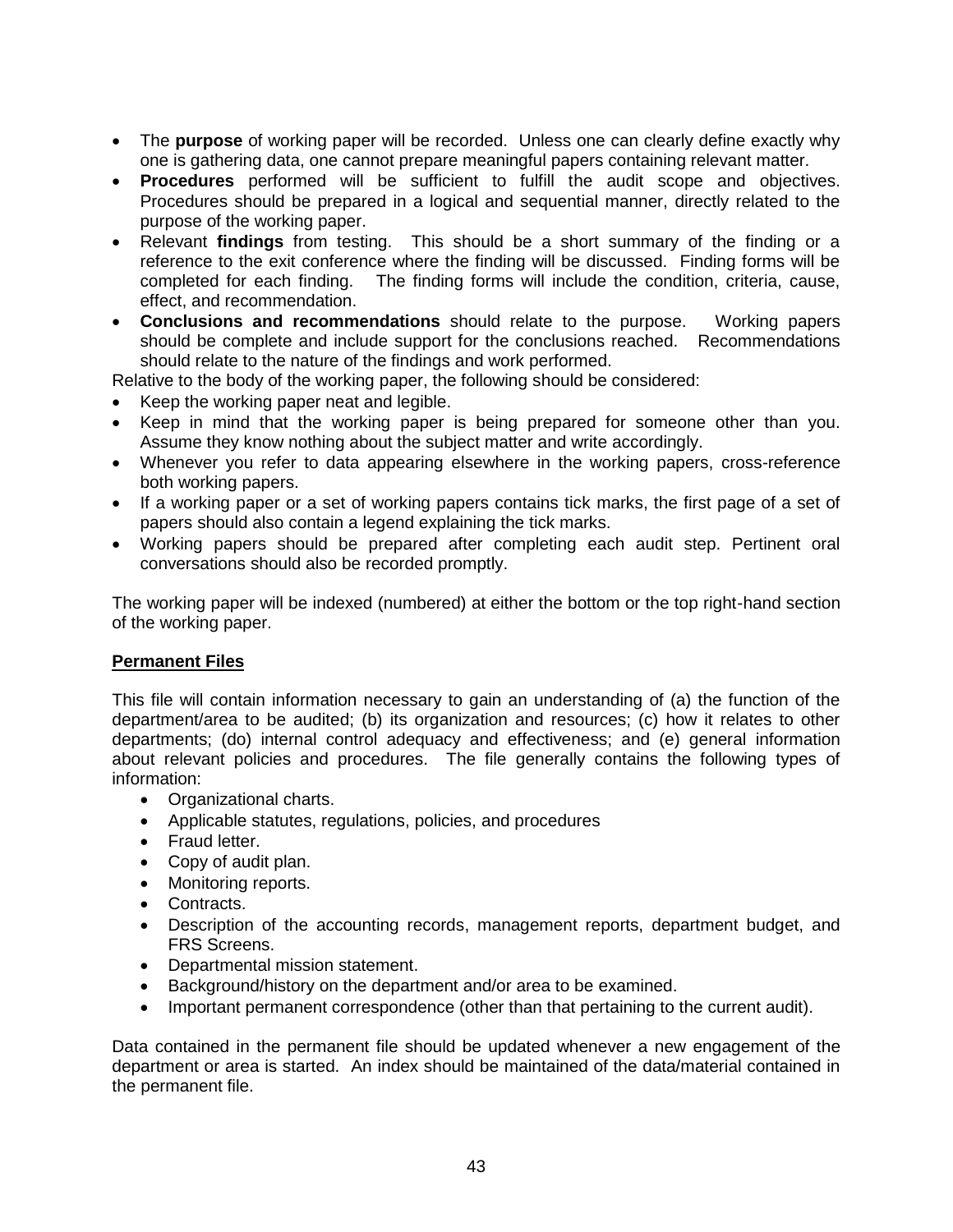#### **Engagement Supervision**

As detailed in other sections of this manual, the audit director provides daily supervision of staff and performs detailed reviews of all working papers performed by staff. Evidence of supervision in the form of review checklists, review notes, and/or initials/dates on working papers are prepared and retained in the working papers

#### **Communicating & Disseminating Engagement Results**

At the completion of each project, the Director of Internal Audit will issue a written report, addressed to the University President, to communicate the engagement's results. Every attempt will be made to make the report accurate, objective, clear, concise, constructive, timely, and complete. The report will include the engagement objectives and scope as well as applicable conclusions, recommendations, and responses and corrective action plans. In general, the layout for assurance related reports will be as follows:

- 1. Cover page
- 2. Executive summary
- 3. Background information
- 4. Objective (Purpose): Explanation of why the audit was performed.
- 5. Scope and methodology: The audit scope is a description of the depth and coverage of work conducted (period and number of locations covered). The audit methodology is an explanation of the nature and extent of the evidence gathering and analysis techniques used to meet the objectives.
- 6. Noteworthy accomplishments
- 7. Overall opinion, results, or conclusions
- 8. Specific observations (findings) and recommendations
- 9. General section: Acknowledge appreciation and includes limitations on use of the results.
- 10. Responses and corrective action plans

When appropriate, satisfactory performance will also be communicated in the report.

When noncompliance with the auditing standards impacts a specific engagement, communication of the results will disclose the following:

- Standard(s) with which full compliance was not achieved,
- Reason(s) for noncompliance, and
- Impact of noncompliance on the engagement.

The general section of engagement reports provide that the report is intended solely for the information and use of management of the university and is not intended to be used by others. The reports by the Internal Audit Department are considered public records; therefore, the distribution and use of the results cannot be restricted. The CAE will obtain permission from senior management prior to distribution to members of the public. Copies of completed audit reports and working papers are provided to the Office of Legislative Auditor during the conduct of the external audit.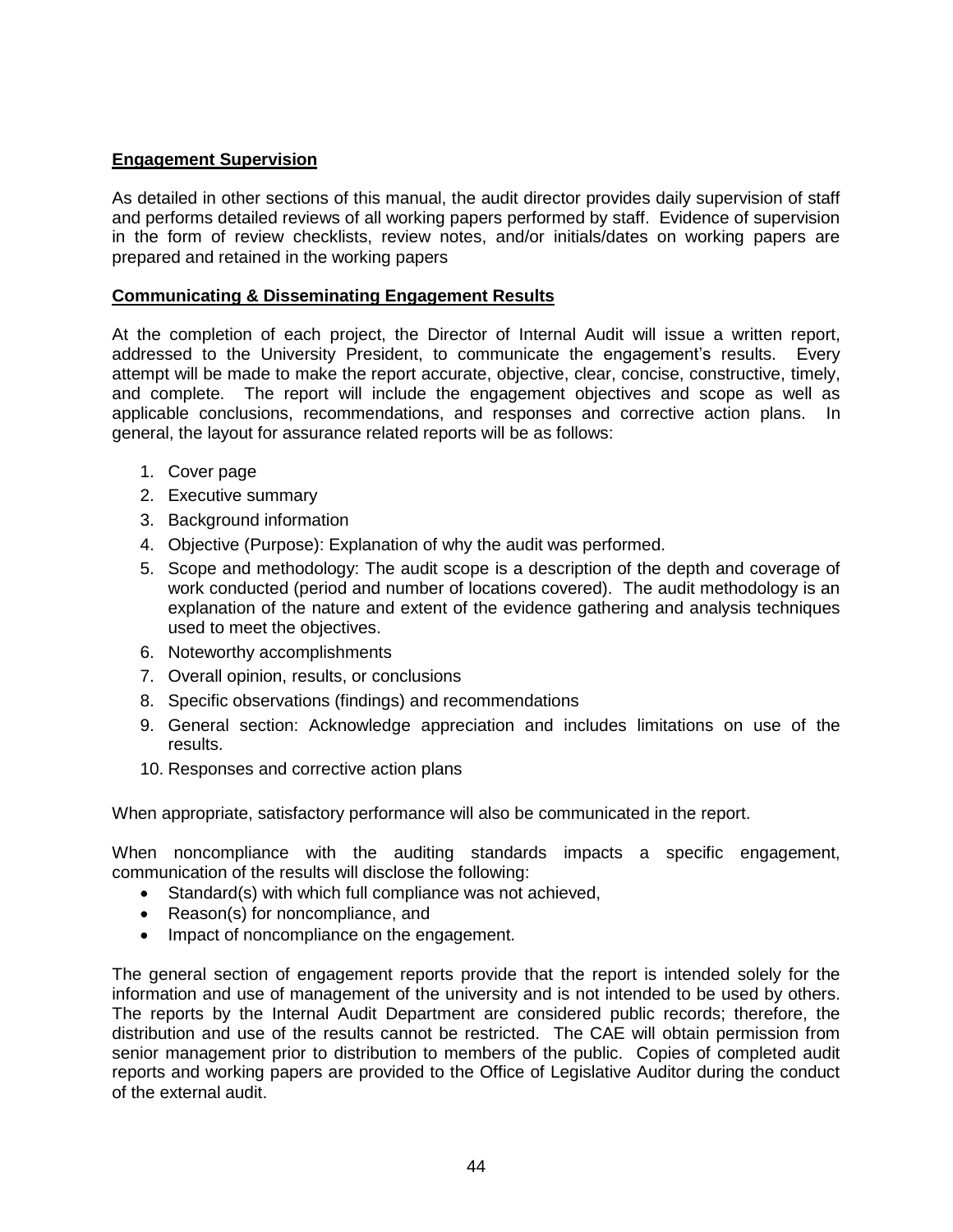A copy of the final report, including an executive summary, will be submitted to the responsible personnel of the engagement area, members of University management, and the Chief Audit Executive of the University of Louisiana System. These parties can ensure that the results are given due consideration. The System's CAE presents a summary of the results to the audit committee of the Board of Supervisors at their routine meetings.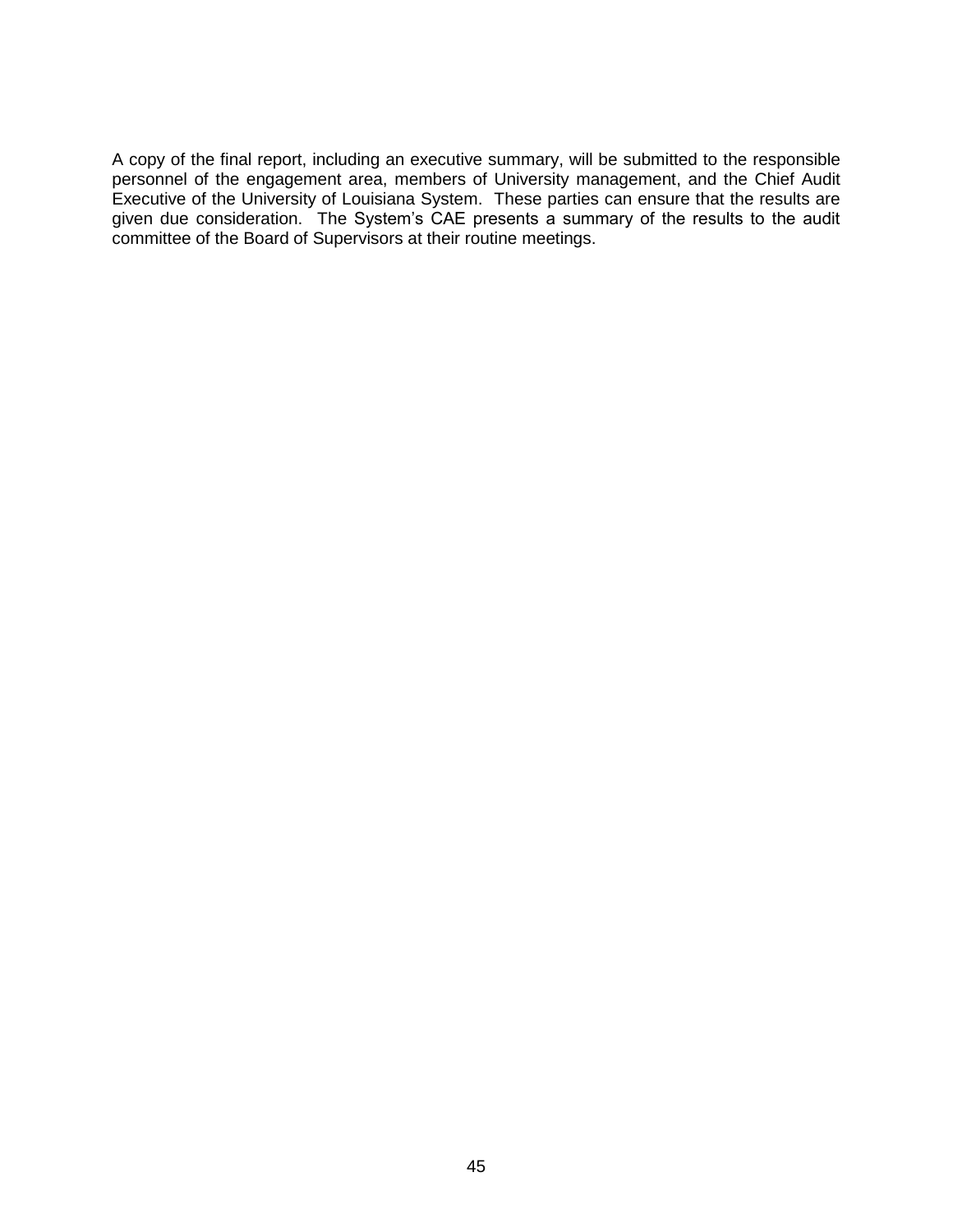#### <span id="page-48-0"></span>**Policy 2400: Communicating Results**

Communication of the results of consulting engagements will vary in form and content depending upon the nature of the engagement and the needs of the client. The chief audit executive is responsible for communicating the final results of consulting engagements to clients. If significant risk management, control, or governance issues are identified during a consulting engagement, the issues will be communicated to senior management and the board.

Prior to issuing the final report, the Department of Internal Audit may utilize interim reports to communicate information which requires immediate attention, communicate a change in audit scope for the activity under review, or to keep management informed of audit progress when audits extend over a long period.

If the University CAE discovers that a final report contains a significant error or omission, the CAE will communicate corrected information to all parties who received the original communication.

#### **Fact Finding Form**

A Fact Finding (Observation) Form will be generated for each potential finding to ensure the weakness is factual, unbiased, and free from distortion. The auditor will document the following (five elements of a finding) on the Fact Finding Form and the Director of Internal Audit will approve the finding:

- 1. Condition: The problem that the internal auditor found in the course of the review (what does exist/what is wrong).
- 2. Criteria: The standards, measures, or expectations used in making an evaluation and/or verification (what should exist or what is required).
- 3. Cause: The reason for the difference between the expected and actual conditions.
- 4. Effect: The risk or exposure encountered because of the condition.
- 5. Recommendation: The actions which the auditor feels would correct the problem areas and to improve operations.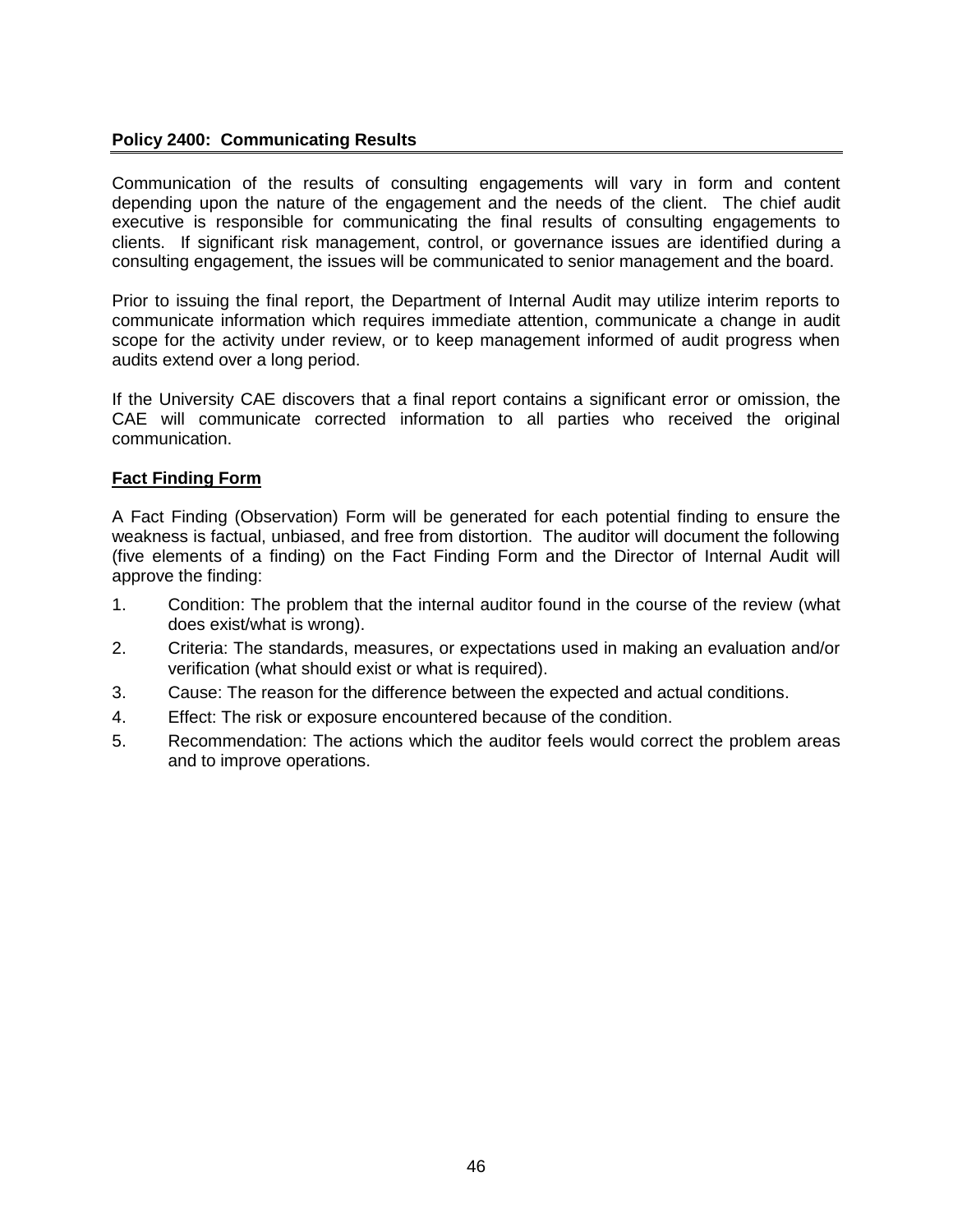#### **Description of Reportable Conditions**

Reportable Conditions or Comments: Matters coming to the auditor's attention that, in his judgment, represent significant or material deficiencies in the system of internal control or noncompliance with applicable laws and regulations. Comments and/or recommendations designed to enhance University operations may also be reported to management.

Non-reportable or Discussion Only Comments: Matters the auditor chooses to communicate, verbally or in writing, for the benefit of management or others that do not represent significant or material deficiencies in the system of internal control or noncompliance with applicable laws and regulations. These are normally communicated in a correspondence separate from the internal audit report. Sometimes insignificant items may be verbally discussed and documented in the auditor's working papers.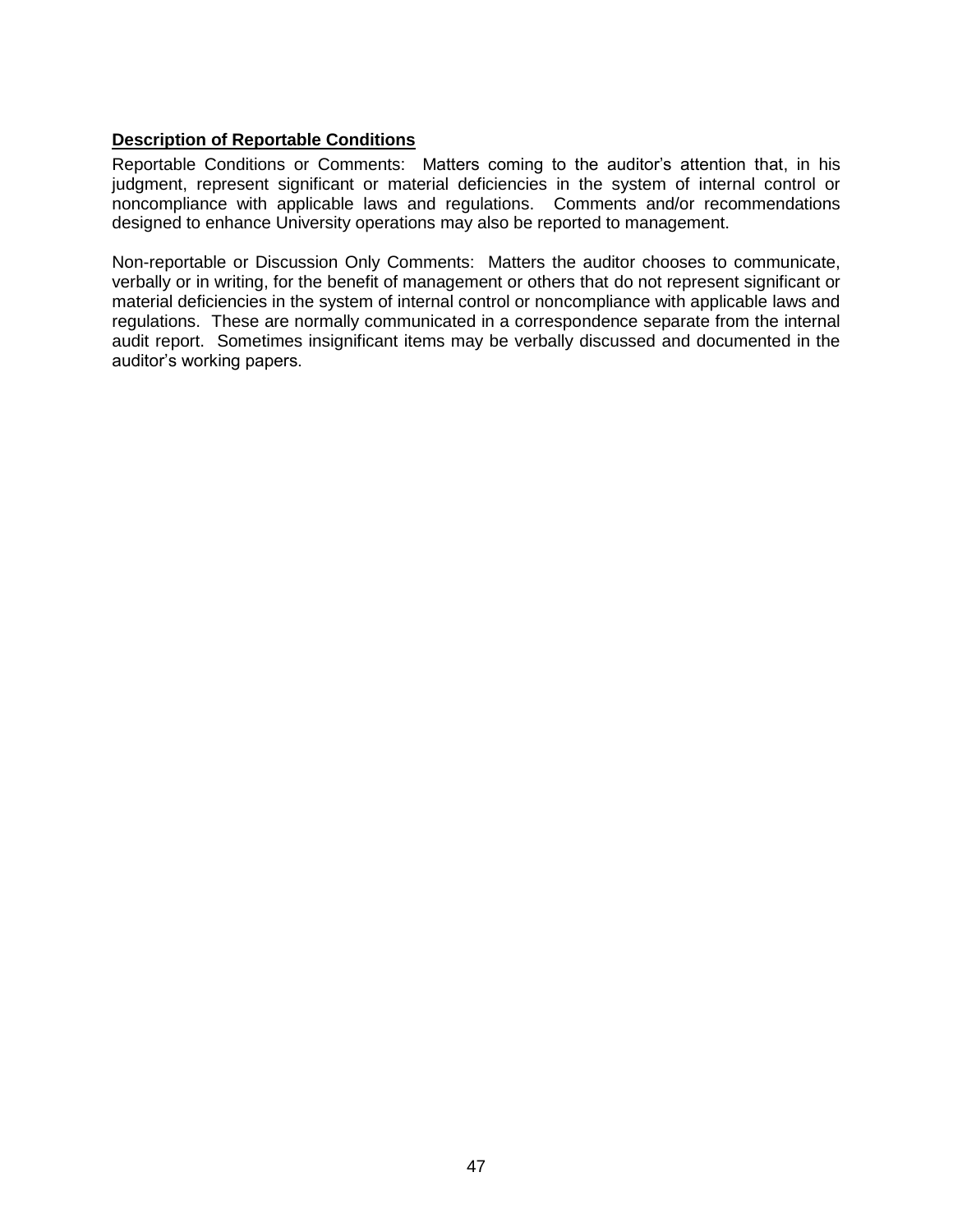#### <span id="page-50-0"></span>**Policy 2500: Monitoring Progress**

A system has been established and is maintained to monitor the disposition of engagement results communicated to management. As requested by the audit committee of the Board of Supervisors, approximately six months after an internal audit report is issued and presented to the audit committee, the Department of Internal Audit follows up on the reported findings. The purpose of the follow up is to ascertain that corrective action has been taken and is achieving the desired results, or that senior management or the board has assumed the risk of not taking corrective action on the reported findings.

The department considers the following factors in determining the procedures to be employed in the follow-up:

- a. The significance of the reported finding.
- b. The degree of effort and cost needed to correct the reported condition.
- c. The risks that may occur should the corrective action fail.
- d. The complexity of the corrective action.
- e. The time period involved.

The chief audit executive conducts the following functions relating to following up:

- a. A time frame within which management's response to the audit findings is required.
- b. An evaluation of management's response.
- c. A verification of the response (if appropriate).
- d. A follow-up audit (if appropriate).
- e. A reporting procedure that escalates unsatisfactory responses/actions, including the assumption of risk, to the appropriate levels of management.

The disposition of the results of any consulting engagements conducted will be monitored to the extent agreed upon with the client.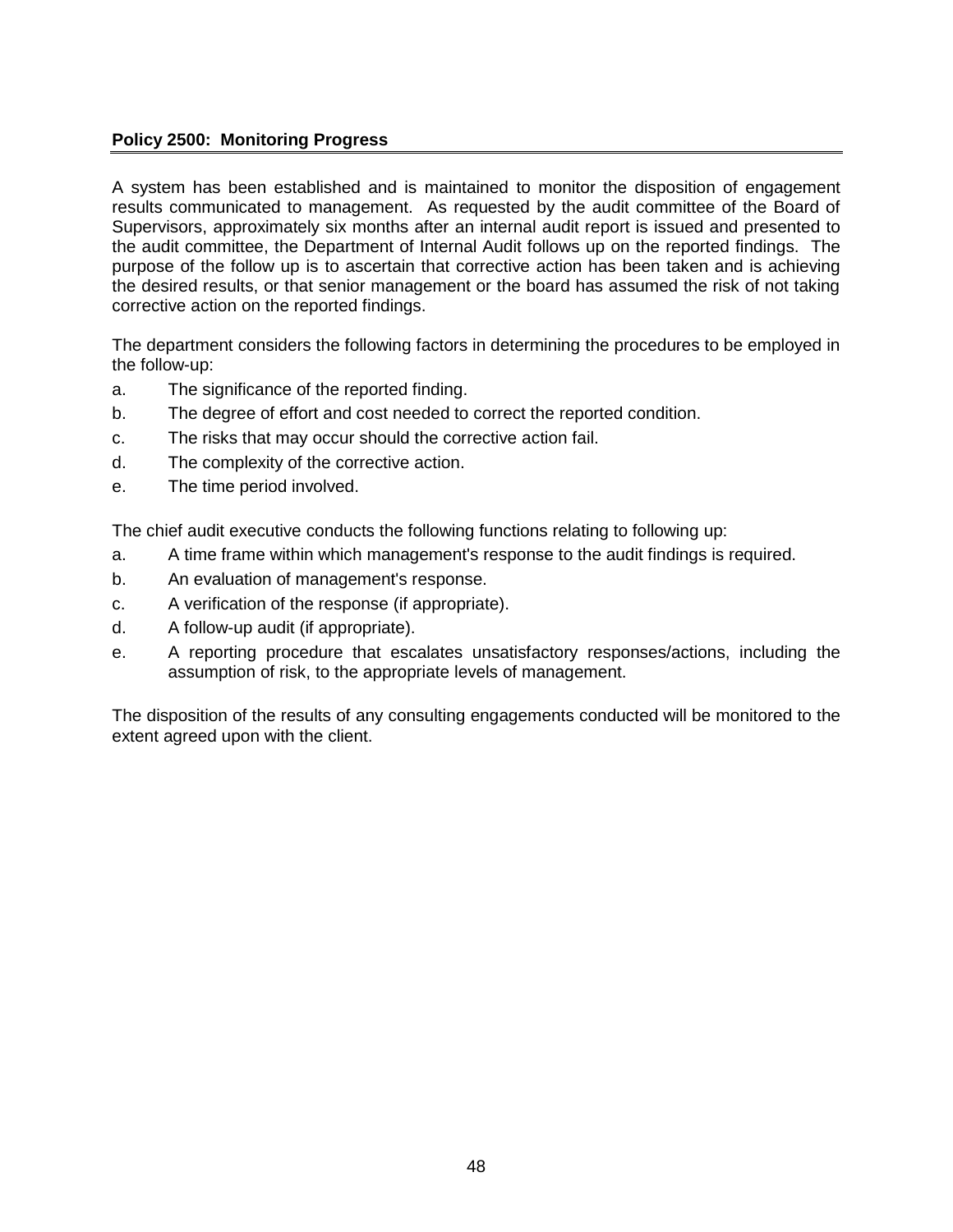#### <span id="page-51-0"></span>**Policy 2600: Resolution of Management's Acceptance of Risks**

If management's response indicates they will not take corrective action, the chief audit executive will determine if the level of risk is acceptable. If the chief audit executive believes that senior management has accepted a level of residual risk that may be unacceptable to the organization, the chief audit executive will discuss the matter with senior management and obtain an explanation. If the decision regarding residual risk is not resolved, the chief audit executive and senior management should report the matter to the Board of Supervisors for resolution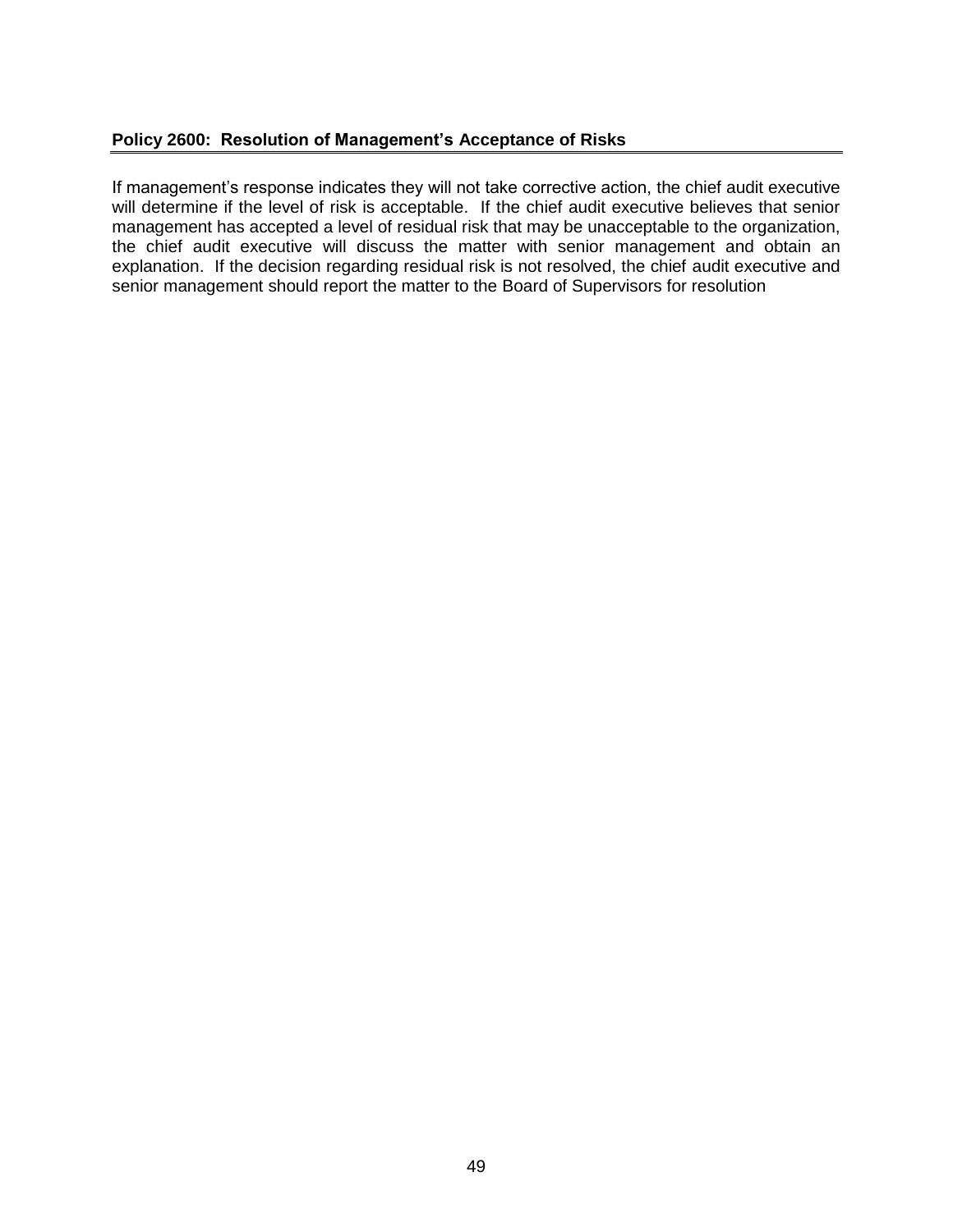- - - Page Intentionally Blank- -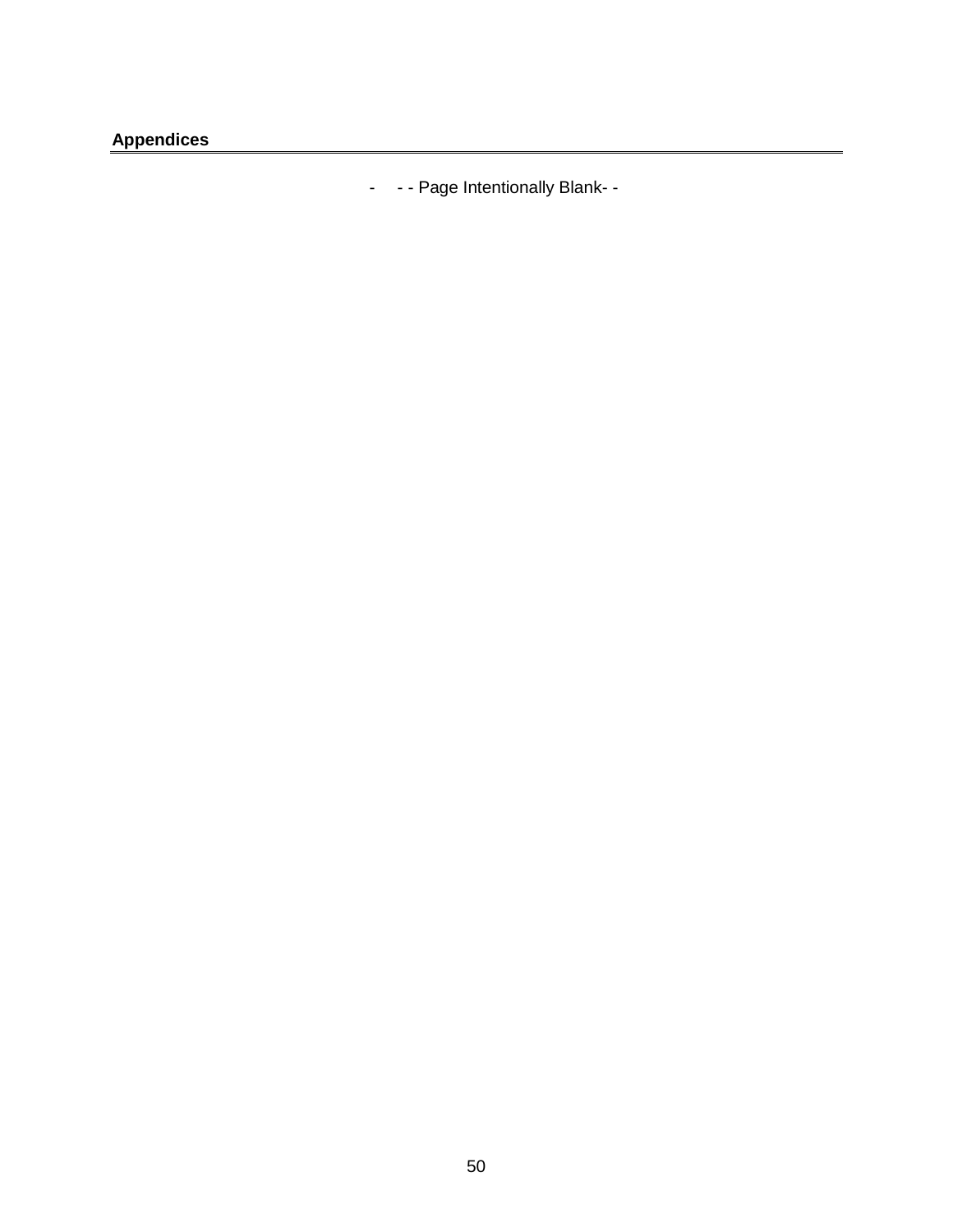#### *Appendix I: Example Auditee Survey*

TO: (Name of Dept. Head of Audited Activity) FROM: Jeremy J. Guillory, CIA Director of Internal Audit SUBJECT: Auditee Survey

Recently, an internal audit *(Title of Audit Report)* was completed in your area. To assist me in evaluating the effectiveness of the internal audit function, I would appreciate your candid response to the attached survey. Your response will help us maintain a high level of service to the campus. Please complete the questionnaire by *(date),* and return it directly to me. Your response will be viewed only by me, as part of my "self-assessment" of the Internal Audit Department. I would appreciate if you would please explain any "NO" answers. Thank you for your constructive comments. If you have any questions or concerns regarding this survey, please telephone me at extension 2-5337.

| NAME OF RESPONDENT:                                                             | DATE:      |           |
|---------------------------------------------------------------------------------|------------|-----------|
|                                                                                 | <b>YES</b> | <b>NO</b> |
| Was the audit scheduled at a reasonable time?                                   |            |           |
| Did the auditor(s) exhibit a professional and helpful attitude?                 |            |           |
| Was the auditor(s) tactful and courteous in dealing with you and<br>your staff? |            |           |
| Were the audit findings clearly communicated?                                   |            |           |
| Were the auditor's recommendations practical and cost effective?                |            |           |
| Was the audit report easy to understand?                                        |            |           |
| Did the audit report address only significant findings?                         |            |           |
| Was the audit report positive in nature and tone?                               |            |           |
| Was the audit report issued timely?                                             |            |           |

What aspects of the audit did you especially like?

What aspects of the audit did you especially dislike?

Please respond directly to: Jeremy J. Guillory, CIA Director of Internal Audit University of Louisiana at Lafayette P.O. Box 44548 134 Martin Hall Lafayette, LA 70504-4548 Telephone: (337) 482-5337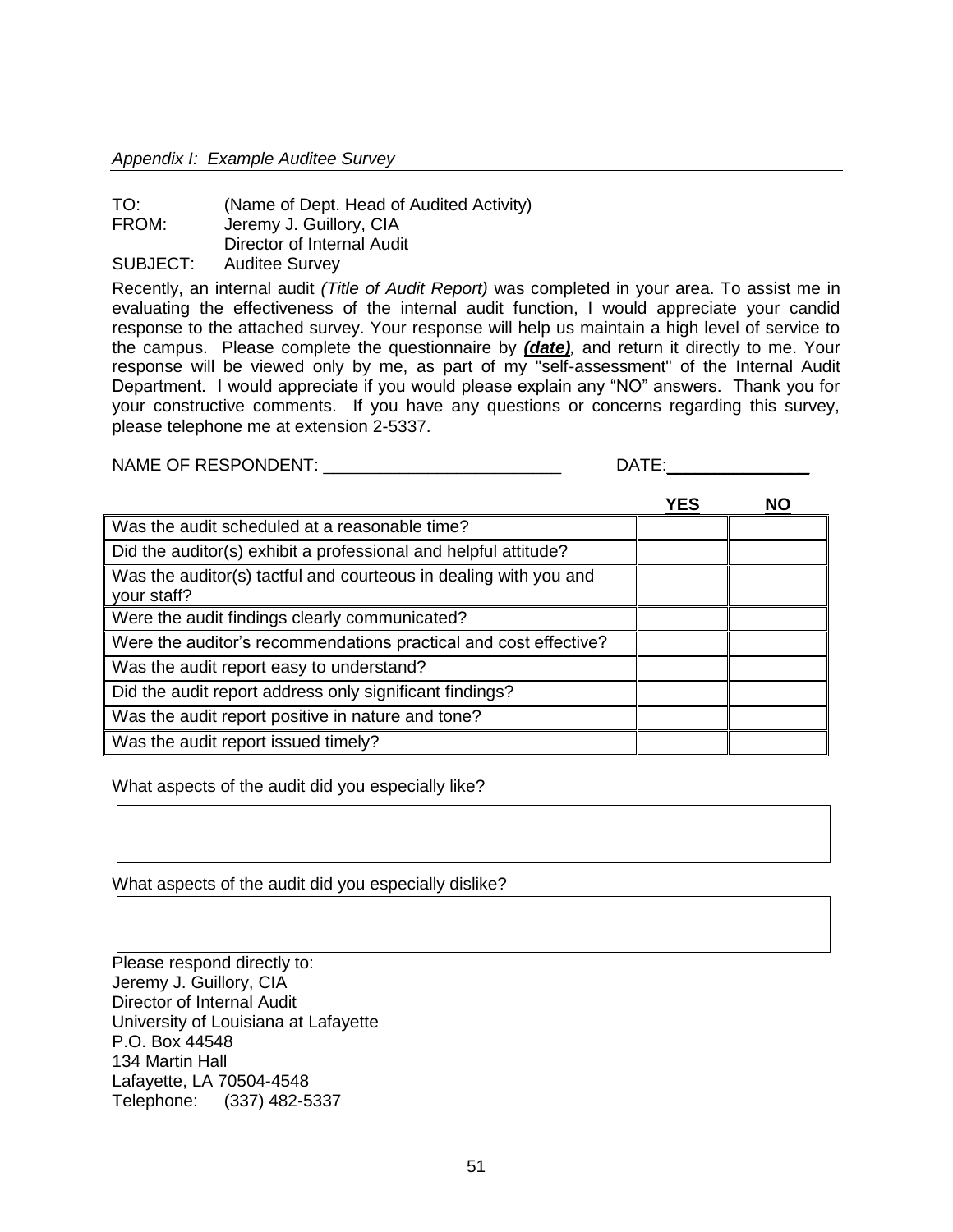## <span id="page-54-0"></span>*Appendix II: Example Annual Audit Plan*

| University of Louisiana System<br>University of Louisiana at Lafayette<br><b>Audit Hours Available and Allocable</b><br>20XX-20XX |     |        |
|-----------------------------------------------------------------------------------------------------------------------------------|-----|--------|
| <b>Audit Hours Available</b>                                                                                                      |     |        |
| Standard hours available (2,080 hrs./auditor) x<br>2 auditors                                                                     |     | 4,160  |
| <b>Vacation Time</b><br>Less:                                                                                                     | 160 |        |
| Paid Holidays                                                                                                                     | 224 |        |
| Sick Leave                                                                                                                        | 80  | $-464$ |
| <b>Available Audit Hours</b>                                                                                                      |     | 3,696  |
| <b>Allocation of Audit Hours</b>                                                                                                  |     |        |
| <b>Grade Change Audit</b>                                                                                                         |     | 300    |
| Follow-up on Single Audit Findings                                                                                                |     | 280    |
| Follow-up on Legislative Auditor's Findings                                                                                       |     | 280    |
| <b>Student Technology Fees</b>                                                                                                    |     | 280    |
| <b>Cash Collection Points</b>                                                                                                     |     | 300    |
| <b>Athletics</b>                                                                                                                  |     | 200    |
| <b>Financial Aid</b>                                                                                                              |     | 340    |
| <b>Contract Compliance</b>                                                                                                        |     | 240    |
| <b>Auxiliary Enterprise Profit/Loss</b>                                                                                           |     | 200    |
| GASB <sub>39</sub>                                                                                                                |     | 120    |
| <b>Quarterly Certifications</b>                                                                                                   |     | 140    |
| Management Advisory & Special Projects                                                                                            |     | 450    |
| Supervision                                                                                                                       |     | 166    |
| <b>General Administration &amp; Planning</b>                                                                                      |     | 200    |
| <b>CPE &amp; Other Training</b>                                                                                                   |     | 200    |
| <b>Total Allocable Hours</b>                                                                                                      |     | 3,696  |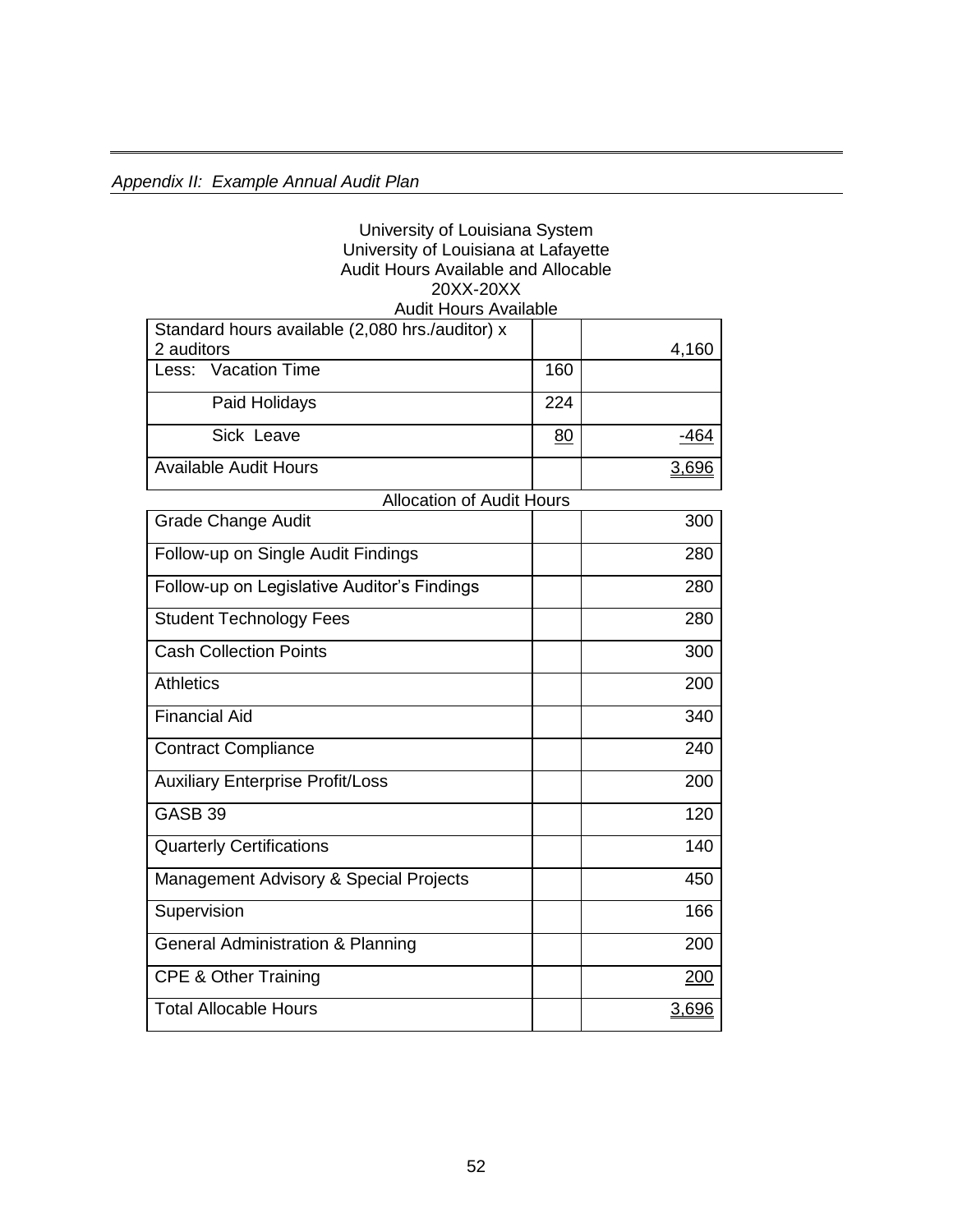Example Annual Audit Plan (Cont'd)

#### **1. PROJECT - GRADE CHANGE AUDIT**

Objectives: To obtain assurance that internal control over grade changes is adequate and grade changes are made in accordance with University policy.

Type of Review: Internal Control and Compliance

Priority: High (Requested by Board President)

Budget Hours: 300

#### **2. PROJECT - FOLLOW-UP ON SINGLE AUDIT FINDINGS**

Objectives: To determine that the University of Louisiana at Lafayette is satisfactorily fulfilling the internal control and compliance requirements detailed in the Single Audit findings, for the year ended June 30, 2002, related to other universities.

Type of Review: Internal Control and Compliance

Priority: High (Requested by Board of Supervisors)

Budget Hours: 280

#### **3. PROJECT - FOLLOW-UP ON LEGISLATIVE AUDITOR FINDINGS**

Objectives: To determine that the findings and recommendations contained in the previous three audits of the University of Louisiana at Lafayette have been corrected/implemented.

Type of Review: Internal Control and Compliance

Priority: High (Requested by University President)

Budget Hours: 280

#### **4. PROJECT - STUDENT TECHNOLOGY FEE ACCOUNT**

Objectives: To determine the fairness of presentation of the Statement of Changes in Fund Balance and compliance with Louisiana Revised Statute 17:335.1, PPM number FB-IV.V.-1, the University's technology plan, and applicable purchasing and property control regulations.

Type of Review: Financial and Compliance

Priority: High (Required by Board of Supervisors)

Budget Hours: 280

#### **5. PROJECT - CASH COLLECTION POINTS**

Objectives: To determine the adequacy of internal control over cash collections.

Type of Review: Internal Control

Priority: High (Requested by Board of Supervisors)

Budget Hours: 300

#### **6. PROJECT - ATHLETICS**

Objectives: To determine the adequacy of internal control over outside income of athletic coaches and propriety of allocations of salaries of athletic personnel to other funds.

Type of Review: Internal Control and Compliance

Priority: High (Requested by Board of Supervisors/Office of Legislative Auditor)

Budget Hours: 200

#### **7. PROJECT - FINANCIAL AID**

Objectives: For selected functions of the Financial Aid Office, test the financial aid process to determine compliance with applicable regulations.

Type of Review: Compliance

Priority: High (Requested by ULS Office)

Budget Hours: 340

#### **8. PROJECT - CONTRACT COMPLIANCE**

Objectives: For outsourced auxiliary operations, determine compliance with the contract terms.

Type of Review: Compliance

Priority: High (Requested by ULS Office)

Budget Hours: 240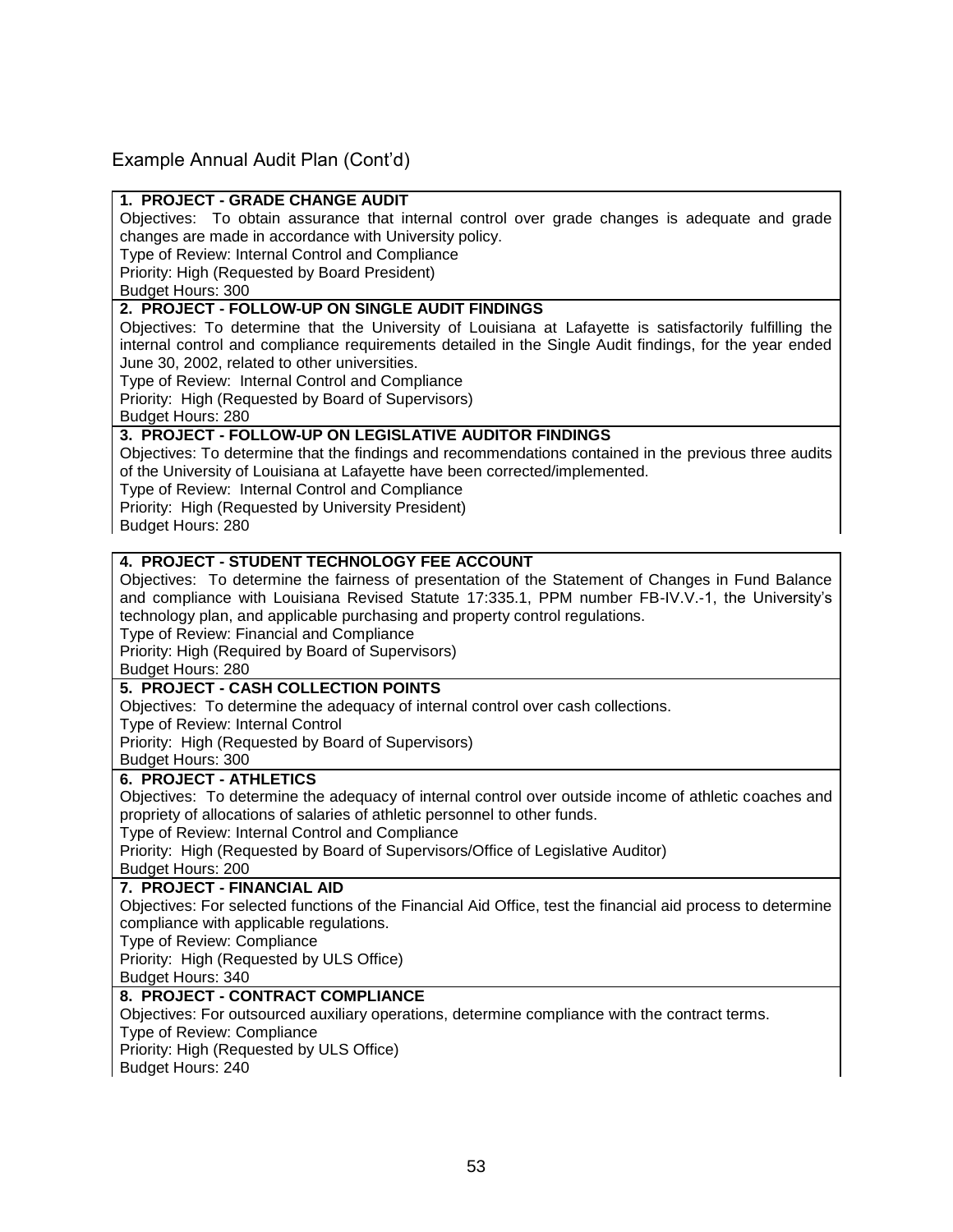| Objectives: Determine profit/loss pattern of auxiliary operations.                                        |
|-----------------------------------------------------------------------------------------------------------|
| Type of Review: Financial                                                                                 |
| Priority: High (Requested by Office of Legislative Auditor)                                               |
| <b>Budget Hours: 200</b>                                                                                  |
| 10. PROJECT - GASB 39                                                                                     |
| Objectives: Provide advisory services and determine the University's readiness for implementation of      |
| GASB 39 - Affiliated Organizations.                                                                       |
| Type of Review: Financial                                                                                 |
| Priority: High (Requested by Office of Legislative Auditor)                                               |
| Budget Hours: 120                                                                                         |
| 11. PROJECT - QUARTERLY CERTIFICATIONS                                                                    |
| Objectives: Determine compliance with selected laws and regulations that are listed in the Quarterly      |
| Certifications sent by the University to the Board of Supervisors.                                        |
| Type of Review: Compliance                                                                                |
| Priority: High (Requested by ULS Office)                                                                  |
| Budget Hours: 140                                                                                         |
| <b>12. PROJECT - CONFIRMATION OF BANK ACCOUNTS</b>                                                        |
| Objective: Confirm with the area banks all accounts which contain the name of the University or any       |
| variations of the name and any accounts using the university's tax identification number to determine     |
| that the accounts are accounted for in the university's records.                                          |
| Type of Review: Internal Control and Compliance                                                           |
| Priority: Low (Very Few Unauthorized Accounts Located in the Past)                                        |
| Budget Hours: 60                                                                                          |
| 13. PROJECT - MANAGEMENT ADVISORY & SPECIAL PROJECTS                                                      |
|                                                                                                           |
| Objective: At the request of the Vice President for Business and other personnel, conduct research        |
| regarding accounting and auditing standards, internal accounting controls, and compliance with laws       |
| and regulations. Investigate reports of thefts, fraud, etc. and complete other projects as requested.     |
| Type of Review: Depends upon the nature of request.                                                       |
| Priority: Low to High - Depends upon the nature of request.                                               |
| Budget Hours: 450                                                                                         |
| 14. PROJECT - SUPERVISION AND WORKING PAPER REVIEW                                                        |
| Objective: Provide supervision of staff as required by generally accepted auditing standards.             |
| Type of Review: N/A                                                                                       |
| Priority: High (Required by generally accepted auditing standards)                                        |
| Budget Hours: 166                                                                                         |
| 15. PROJECT - ADMINISTRATION AND PLANNING                                                                 |
| Objective: Attend quarterly Council of Internal Auditor's meetings, prepare the annual audit plan, report |
| on projects completed.                                                                                    |
| Type of Review: N/A                                                                                       |
| Priority: High (Board and ULS Office Requirements)                                                        |
| Budget Hours: 200                                                                                         |
| <b>16. CPE &amp; OTHER TRAINING</b>                                                                       |
| Objective: Obtain required continuing professional education.                                             |
| Type of Review: N/A                                                                                       |
| Priority: High (Required by generally accepted auditing standards)<br>Budget Hours: 200                   |